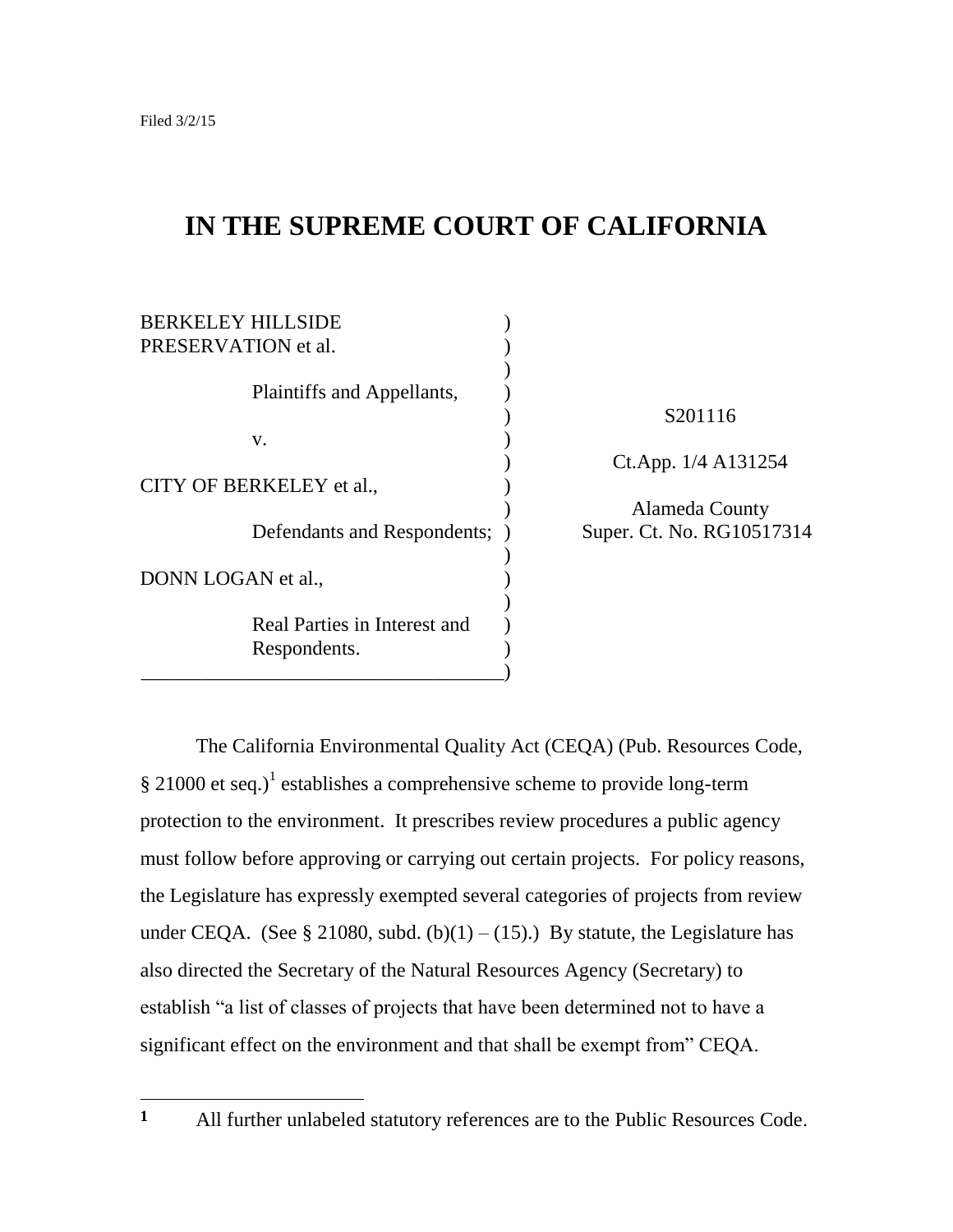$(\S$  21084, subd. (a).) "In response to that mandate," the Secretary "has found" that certain "classes of projects . . . do not have a significant effect on the environment" and, in administrative regulations known as guidelines, has listed those classes and "declared [them] to be categorically exempt from the requirement for the preparation of environmental documents." (Cal. Code Regs., tit. 14, § 15300; see *id*., § 15000 et seq., Guidelines for Implementation of CEQA (Guidelines).) Respondent City of Berkeley (City), in approving a permit application to build a 6,478-square-foot house with an attached 3,394-square-foot 10-car garage, relied on two of the class exemptions the Secretary has established pursuant to the Legislature's mandate:  $(1)$  "Class 3," which comprises the construction of "new, small facilities or structures," including "[o]ne single-family residence, or a second dwelling unit in a residential zone" (Guidelines,  $\S$  15303); and  $(2)$  "Class 32," which comprises "in-fill development" projects, i.e., projects that "occur<sup>[]</sup> within city limits on a project site of no more than five acres substantially surrounded by urban uses" and that meet other specified conditions (Guidelines, § 15332).

The Court of Appeal invalidated the permit approval, relying on Guidelines section 15300.2, subdivision (c), which provides: "A categorical exemption shall not be used for an activity where there is a reasonable possibility that the activity will have a significant effect on the environment due to unusual circumstances." In the Court of Appeal's view, that a proposed activity may have a significant effect on the environment is itself an unusual circumstance that renders the categorical exemptions inapplicable. Finding substantial evidence of a fair argument that the proposed project may have a significant environmental impact, the court held that the exemptions the City invoked do not apply, and it ordered the trial court to issue a writ of mandate directing the City to set aside the permit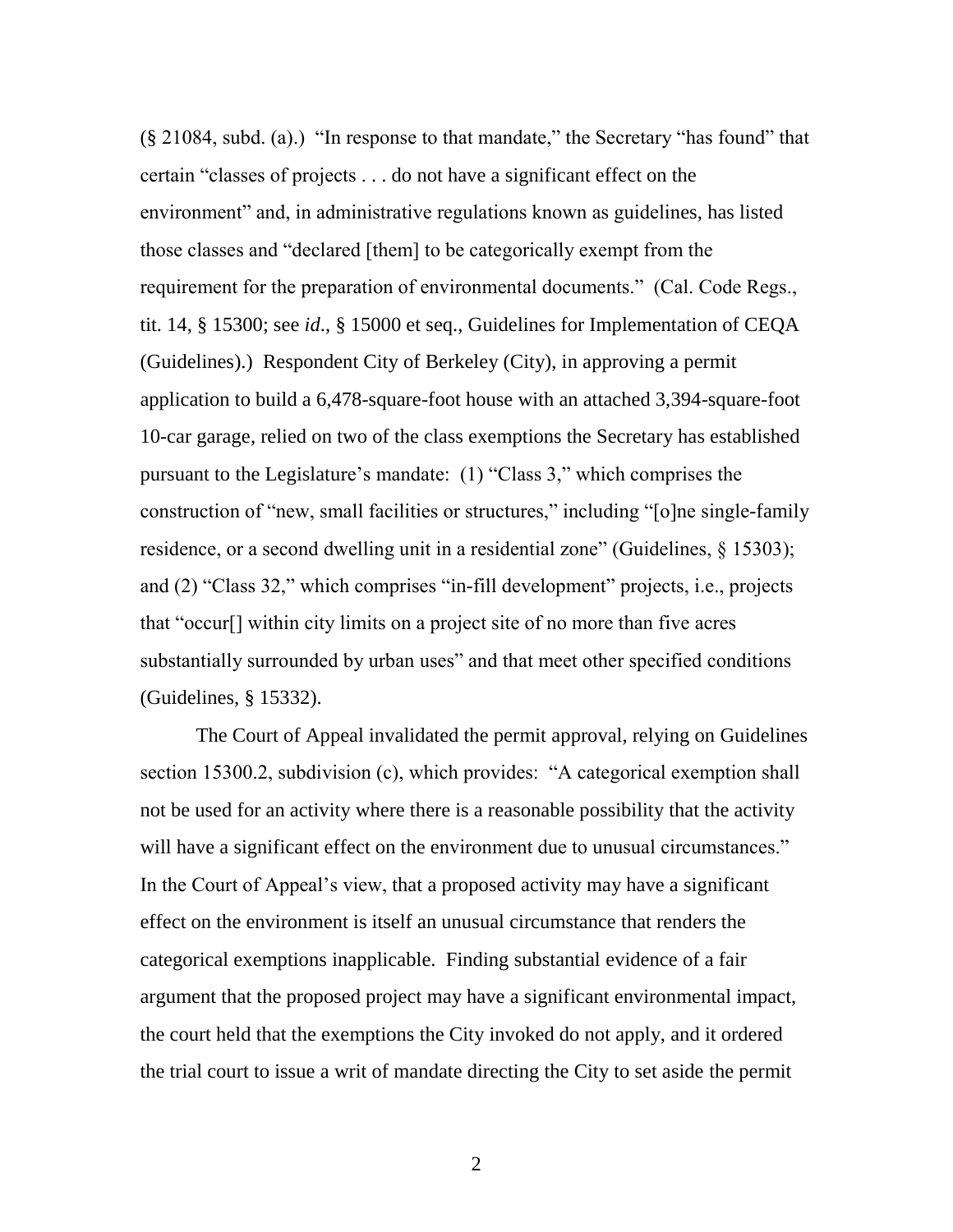approvals and its finding of a categorical exemption, and to order preparation of an environmental impact report (EIR).

We granted review to consider the proper interpretation and application of Guidelines section 15300.2, subdivision (c). We reverse the Court of Appeal's decision.

### **I. FACTUAL BACKGROUND**

Real parties in interest and respondents Mitchell Kapor and Freada Kapor-Klein (applicants) want to build a large house on their lot on Rose Street in Berkeley. The lot is on a steep slope (approximately 50 percent grade) in a heavily wooded area. In May 2009, their architect applied to the City for a use permit to demolish the existing house on the lot and to build a 6,478-square-foot house with an attached 3,394-square-foot 10-car garage. The residence would be built on two floors, would include an open-air lower level, and would cover about 16 percent of the lot.

In January 2010, the City's zoning adjustments board (Board), after holding a public hearing and receiving comments about the project, approved the use permit. It found the project exempt from CEQA review under Guidelines sections 15303, subdivision (a), and 15332. The former, which the Secretary has designated Class 3, includes "construction and location of limited numbers of new, small facilities or structures," including "[o]ne single-family residence, or a second dwelling unit in a residential zone," and "up to three single-family residences" "[i]n urbanized areas." (Guidelines,  $\S$  15303, subd. (a).) The latter, which the Secretary has designated Class 32, applies to a project "characterized as in-fill development" meeting the following conditions:  $(1)$  it "is consistent with the applicable general plan designation and all applicable general plan policies as well as with applicable zoning designation and regulations"; (2) it "occurs within city limits on a project site of no more than five acres substantially surrounded by urban uses"; (3) its "site has no value[] as habitat for endangered, rare or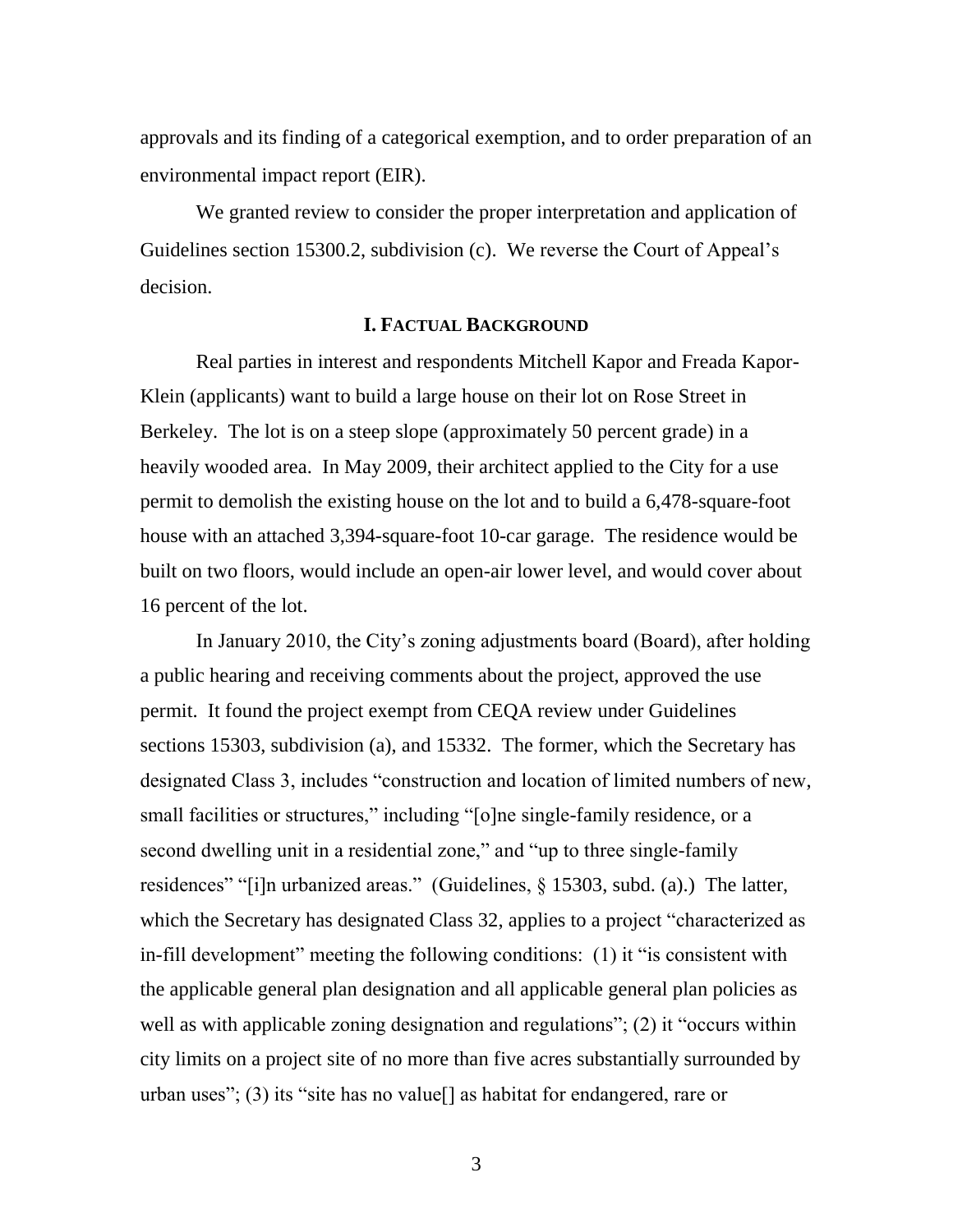threatened species" and "can be adequately served by all required utilities and public services"; and (4) its approval "would not result in any significant effects relating to traffic, noise, air quality, or water quality." (Guidelines,  $\S$  15332.) The Board also found that Guidelines section 15300.2, subdivision (c), does not preclude use of these categorical exemptions because the project as proposed and approved will not have any significant effects on the environment due to unusual circumstances.

Several residents of the City, including appellant Susan Nunes Fadley, filed an appeal with the city council, arguing in part that CEQA's categorical exemptions do not apply because the proposed project's "unusual size, location, nature and scope will have significant environmental impact on its surroundings." They asserted that the proposed residence would be "one of the largest houses in Berkeley, four times the average house size in its vicinity, and situated in a canyon where the existing houses are of a much smaller scale." They submitted evidence that, of Berkeley's over 17,000 single-family residences, only 17 exceed 6,000 square feet, only 10 exceed 6,400 square feet, and only one exceeds 9,000 square feet. They also asserted that the proposed residence would exceed the maximum allowable height under Berkeley's municipal code and would be inconsistent with the policies of the City's general plan, and that an EIR is appropriate to evaluate the proposed construction's potential impact on noise, air quality, historic resources, and neighborhood safety. In response, the City's director of planning and development stated that 16 residences within 300 feet of the project have a greater floor-area-to-lot-area ratio and that 68 Berkeley "dwellings" exceed 6,000 square feet, nine exceed 9,000 square feet, and five exceed 10,000 square feet.

The city council received numerous letters and e-mails regarding the appeal, some in support and some in opposition. Among the appeal's supporters was Lawrence Karp, an architect and geotechnical engineer. In a letter dated April 16, 2010, Karp stated: (1) he had reviewed the architectural plans and topographical survey filed with the Board, and had visited the proposed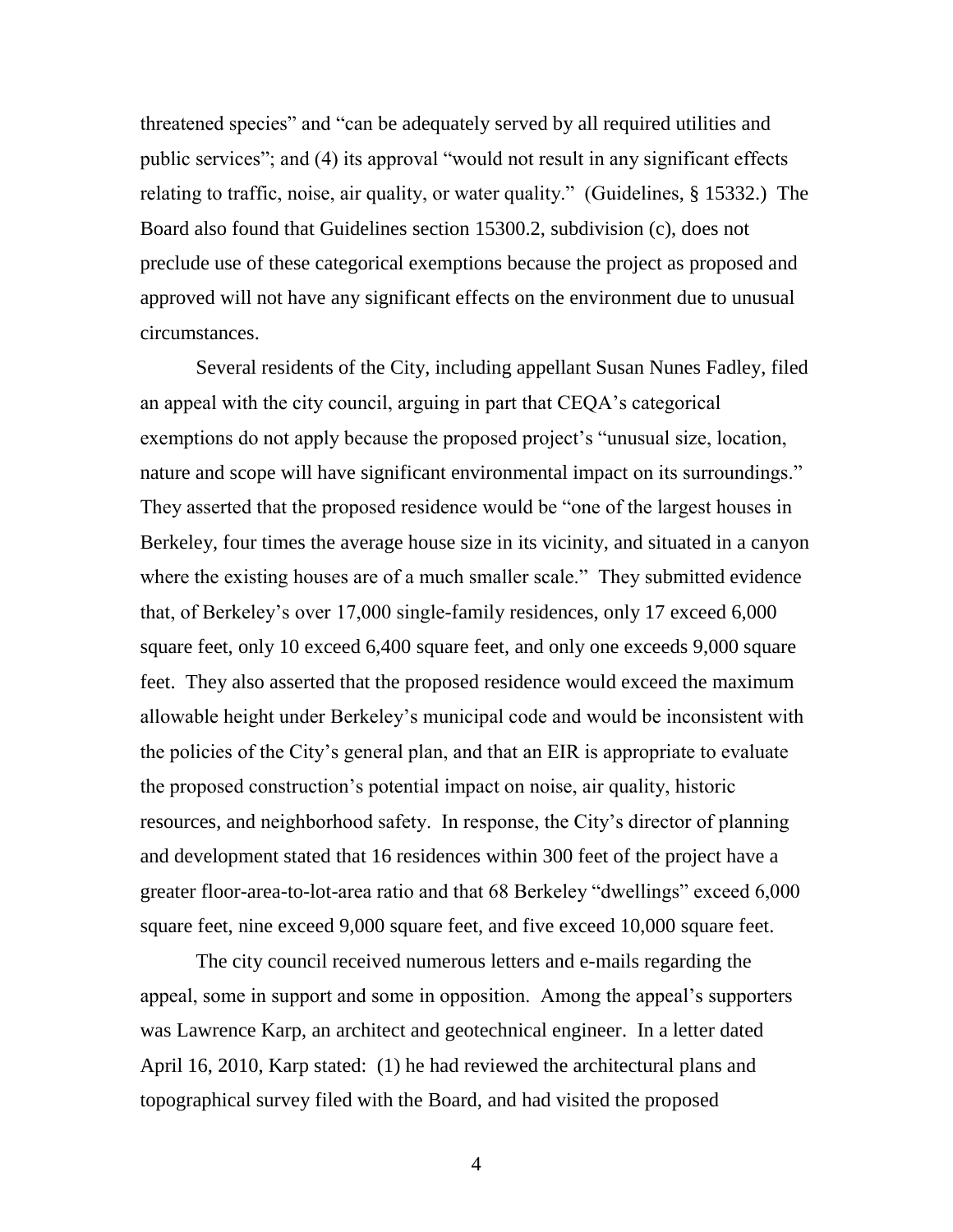construction site; (2) "[p]ortions of the major fill for the project are shown to be placed on an existing slope inclined at about  $42^{\circ}$  (~1.1h:1v) to create a new slope more than  $50^{\circ}$  ( $\sim 0.8$ h:1v)"; (3) "[t]hese slopes cannot be constructed by earthwork and all fill must be benched and keyed into the slope which is not shown in the sections or accounted for in the earthwork quantities. To accomplish elevations shown on the architectural plans, shoring and major retaining walls not shown will have to be constructed resulting in much larger earthwork quantities than now expected"; (4) the "massive grading" necessary would involve "extensive trucking operations"; (5) the work that would be necessary "has never before been accomplished in the greater area of the project outside of reservoirs or construction on the University of California campus and Tilden Park";  $(6)$  the project site is ―located alongside the major trace of the Hayward fault and it is mapped within a state designated earthquake-induced landslide hazard zone"; and (7) "the project as proposed is likely to have very significant environmental impacts not only during construction but in service due to the probability of seismic lurching of the oversteepened side-hill fills."

In a second letter addressing the investigation of geotechnical engineer Alan Kropp, Karp stated:  $(1)$  no "fill slopes" were shown in Kropp's plan and ―the recommendations for retaining walls do not include lateral earth pressures for slopes with inclinations of more than  $2h:1v \left( \frac{270}{2} \right)$  or for wall heights more than 12 feet"; (2) the project's architectural plans "include cross-sections and elevations that are inconsistent with the Site Plan and limitations in" Kropp's report;  $(3)$  "all vegetation will have to be removed for grading, and retaining walls totaling 27 feet in height will be necessary to achieve grades. Vertical cuts for grading and retaining walls will total about 43 feet (17 feet for bench cutting and 26 feet for wall cutting). [I] A drawing in the [Kropp] report depicts site drainage to be collected and discharged into an energy dissipater dug into the slope, which is inconsistent with the intended very steep fill slopes"; and  $(4)$  "the project as proposed is likely to have very significant environmental impacts not only during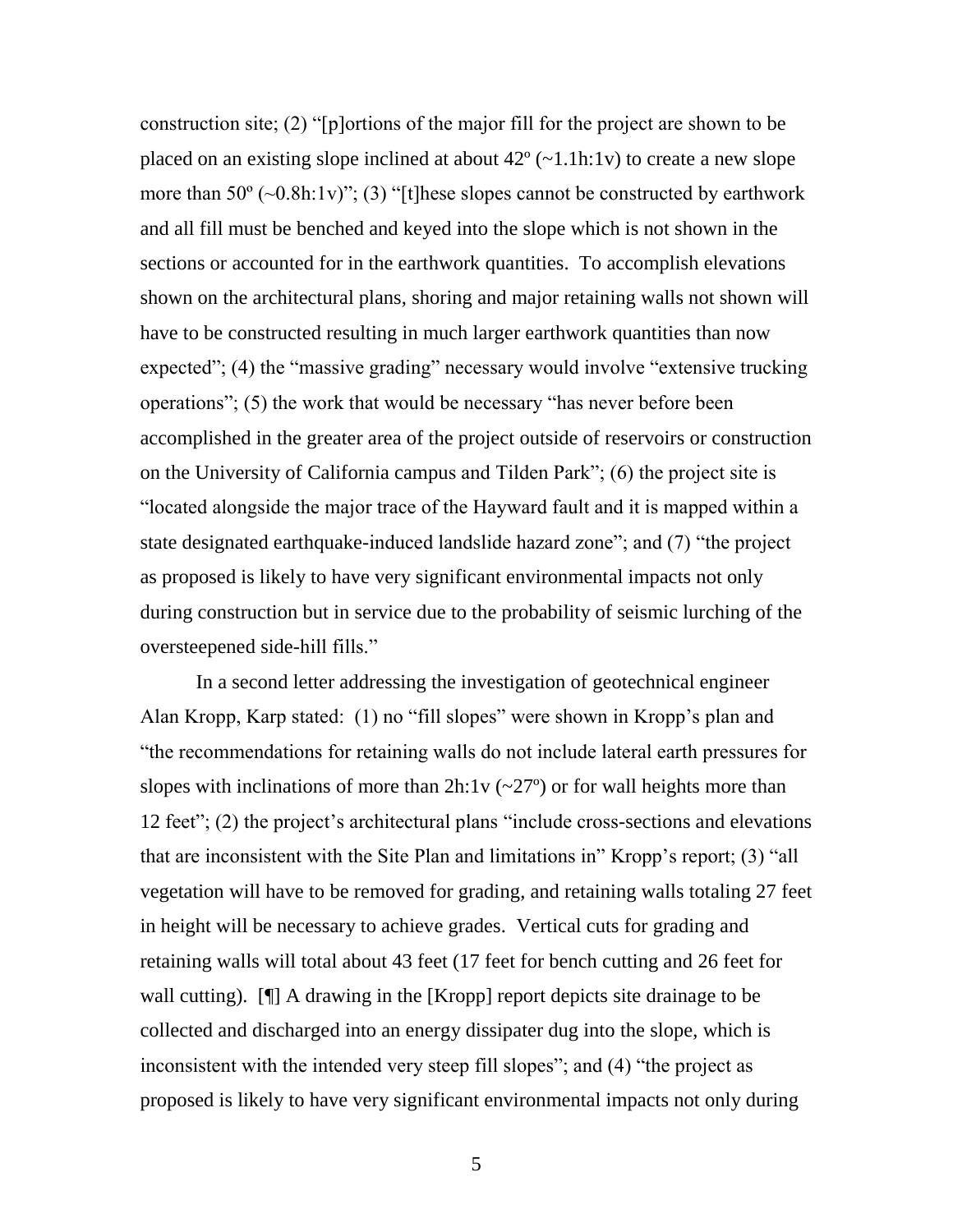construction, but in service due to the probability of seismic lurching of the oversteepened side-hill fills."

In response, Kropp stated that the project site is in an area where an investigation is required to evaluate the potential for landslides, and that he had conducted the necessary investigation and found there is, in fact, no landslide hazard. Kropp also stated that, in raising concerns about "side-hill fill," Karp had "misread<sup>[]"</sup> the project plans. According to Kropp, "the only fill placed by the downhill portion of the home will be backfill for backyard retaining walls and there will be no side-hill fill placed for the project. The current ground surface, along with the vegetation, will be maintained on the downhill portion of the lot." Because there will not, as Karp claimed, be any "steep, side-hill fill constructed," Karp's concerns do not apply to the proposed construction. A civil engineer, Jim Toby, also submitted a letter stating that he saw "no evidence" in the project plans that fill will be placed " 'directly on steep slopes' " and that Karp's contrary assertion is based on a "misreading" of the plans.

In support of the permit approval, the City's director of planning and development submitted a supplemental report stating: "A geotechnical report was prepared and signed by a licensed Geotechnical Engineer and a Certified Engineering Geologist. This report concluded that the site was suitable for the proposed dwelling from a geotechnical standpoint and that no landslide risk was present at the site. Should this project proceed, the design of the dwelling will require site-specific engineering to obtain a building permit."

The city council addressed the appeal at a meeting on April 27, 2010. Karp was one of the speakers at the meeting. He began by stating his credentials, explaining that he  $(1)$  is "a geotechnical engineer specializing in foundation engineering and construction"; (2) has "an earned doctorate degree in civil engineering and other degrees from U.C. Berkeley including two masters and a post-doctoral certificate in earthquake engineering"; (3) is "fully licensed" and had ―taught foundational engineering at Berkeley for 14 years and at Stanford for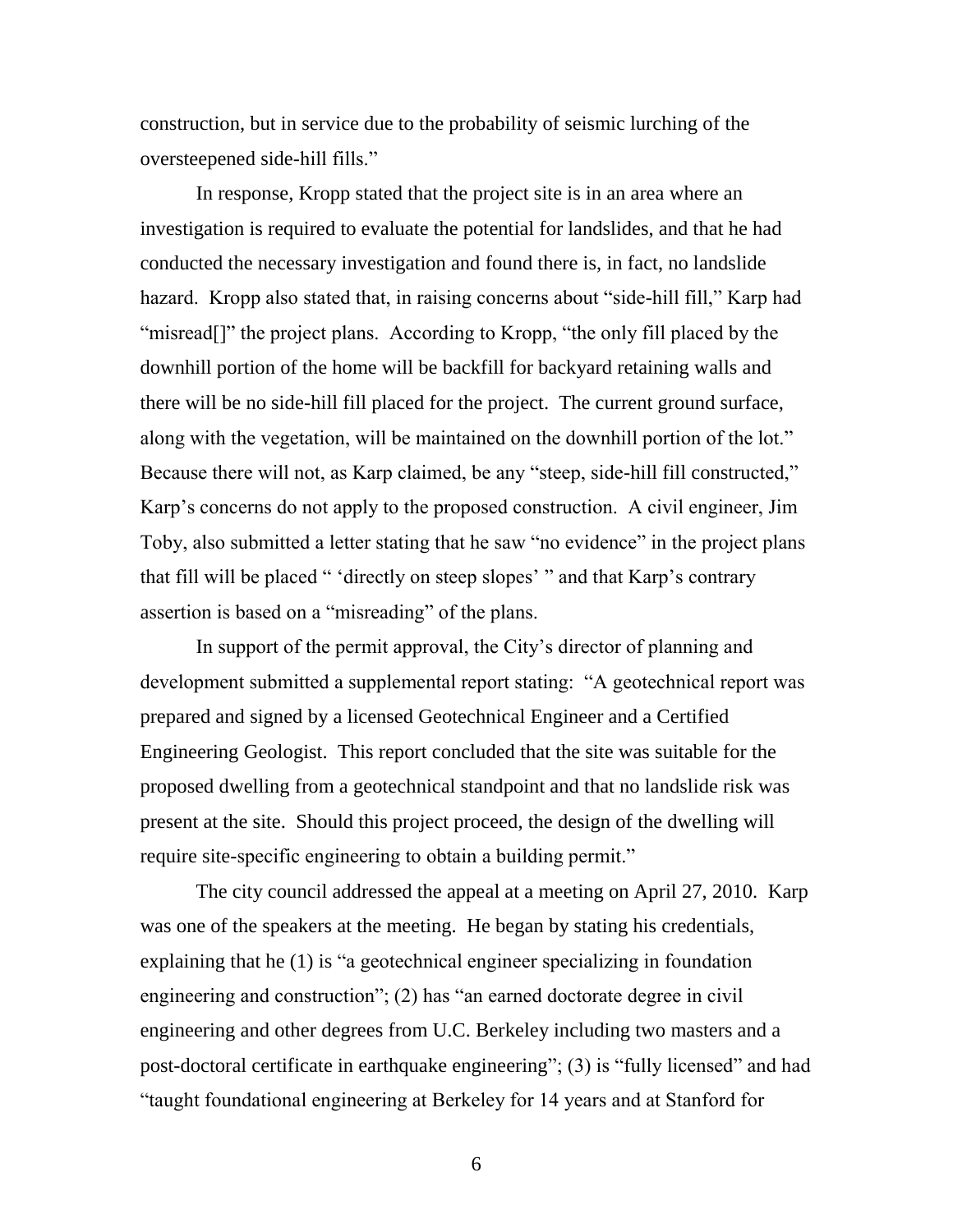three";  $(4)$  has "experience" that "includes over 50 years of design and construction in Berkeley"; and  $(5)$  "prepare[s] feasibility studies before, and engineering during, construction of unusual projects." After affirming the opinion he had earlier stated in his letters, he offered this response to the assertion that he had misread the project plans: "The recent report from [applicants] say I don't know how to read architectural drawings, but I have been a licensed architect for many years and I do know how. [I] Their reports have not changed my opinion." After hearing from Karp, Kropp, and others, the city council adopted the Board's findings, affirmed the permit approval, and dismissed the appeal. The city planning department later filed a notice of exemption, stating that the project is categorically exempt from CEQA under Guidelines sections 15303, subdivision (a), and 15332, and that Guidelines section 15300.2 did not apply.

Fadley then filed a petition for writ of mandate in the trial court, joined by appellant Berkeley Hillside Preservation, which is a self-described unincorporated association of "City residents and concerned citizens who enjoy and appreciate the Berkeley hills and their environs and desire to protect the City's historic, cultural, architectural, and natural resources." Following a hearing, the trial court denied the petition. It first concluded that the administrative record contains substantial evidence to support the City's application of the Class 32 in-fill and Class 3 small structures categorical exemptions. It next found that Guidelines section 15300.2, subdivision (c), did not preclude application of these categorical exemptions because, notwithstanding evidence of potentially significant environmental effects, the proposed project does not present any unusual circumstances.

The Court of Appeal reversed. After noting appellants' concession, for purposes of appeal, that the project satisfies the requirements of the Class 3 and Class 32 exemptions, the Court of Appeal agreed with appellants that the unusual circumstances exception precludes the City from relying on those exemptions.**2** In

 $\overline{a}$ 

**<sup>2</sup>** The concurring opinion prefers to call section 15300.2, subdivision (c), "the significant effect exception," based on its title. (Conc. opn. of Liu, J., *post*, at p.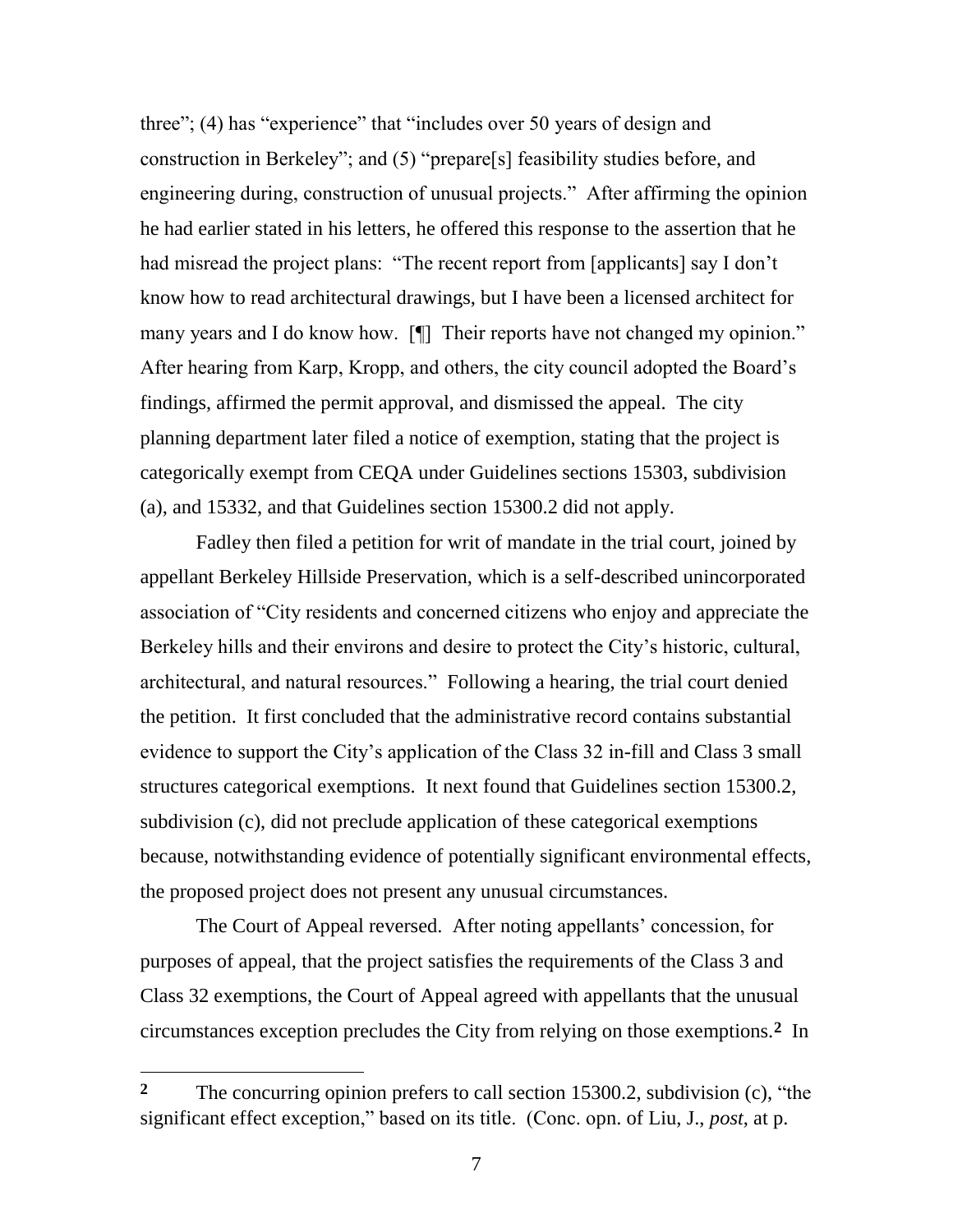the court's view, "the fact that proposed activity may have an effect on the environment is *itself* an unusual circumstance" that triggers the exception, ―because such action would not fall ‗within a class of activities that does not normally threaten the environment,' and thus should be subject to further environmental review." The court next reasoned that the standard of judicial review for an agency's determination that the exception does not apply is whether the record contains evidence of a fair argument of a significant effect on the environment, not whether substantial evidence supports the agency's determination. Finally, finding substantial evidence of a fair argument that the proposed project may have a significant environmental impact, the court held that the unusual circumstances exception renders the categorical exemptions inapplicable. It ordered the trial court "to issue a writ of mandate directing the City to set aside the approval of use permits and its finding of a categorical exemption, and to order the preparation of an EIR."

We then granted respondents' petition for review.

 $\overline{\phantom{a}}$ 

# **II. DISCUSSION**

As they did in the Court of Appeal, appellants concede for purposes of this appeal that the proposed project comes within the terms of the Class 3 (small structures) and Class 32 (in-fill development) exemptions under the Guidelines. What they do not concede is that the City may rely on those exemptions. In their view, as the Court of Appeal held, the unusual circumstances exception precludes such reliance. Respondents, in challenging the Court of Appeal's decision, raise

6.) Our use of the term "unusual circumstances exception" is consistent with the Court of Appeal's decision in this case and the vast majority of published case law. Of course, a provision's title "is never allowed to enlarge or control the language in the body of the [provision]." (*Hagar v. Sup. of Yolo Co.* (1874) 47 Cal. 222, 232; see *DaFonte v. Up-Right, Inc.* (1992) 2 Cal.4th 593, 602 ["Title or chapter headings are unofficial and do not alter the explicit scope, meaning, or intent of a statute." $]$ .)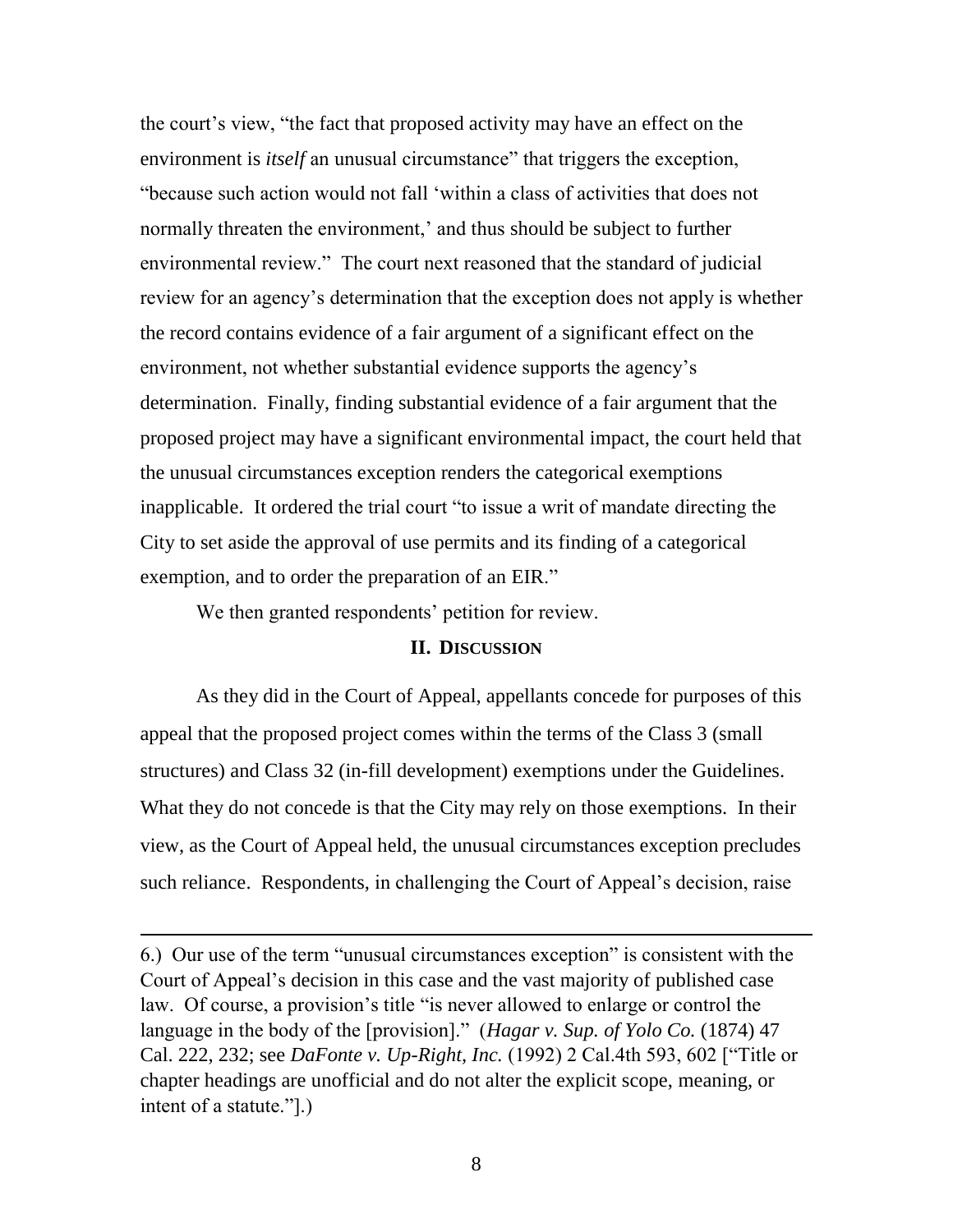two primary arguments: (1) a proposed project's potential significant effect on the environment is not, as the Court of Appeal held, itself an unusual circumstance that triggers the exception, and an unusual circumstance apart from the project's potential environmental effect is a prerequisite to the exception's application; and (2) in reviewing the City's conclusion that the exception is inapplicable, the Court of Appeal should have determined whether there was substantial evidence in the record to support that conclusion, not whether the record contains evidence of a fair argument of a significant effect on the environment. To these arguments, we now turn.

# *A. A Potentially Significant Environmental Effect Is Not Alone Sufficient to Trigger the Unusual Circumstances Exception.*

Generally, the rules that govern interpretation of statutes also govern interpretation of administrative regulations. (*Guzman v. County of Monterey* (2009) 46 Cal.4th 887, 898; *Cal. Drive-in Restaurant Assn. v. Clark* (1943) 22 Cal.2d 287, 292.) Thus, we begin here with the language of the unusual circumstances exception, giving effect to its usual meaning and avoiding interpretations that render any language surplusage. (*Brewer v. Patel* (1993) 20 Cal.App.4th 1017, 1021.) As noted earlier, Guidelines section 15300.2, subdivision (c), provides: "A categorical exemption shall not be used for an activity where there is a reasonable possibility that the activity will have a significant effect on the environment due to unusual circumstances." The plain language of this provision supports the view that, for the exception to apply, it is not alone enough that there is a reasonable possibility the project will have a significant environmental effect; instead, in the words of the Guideline, there must be "a reasonable possibility that the activity will have a significant effect on the environment *due to unusual circumstances*." (Guidelines, § 15300.2, subd. (c), italics added.)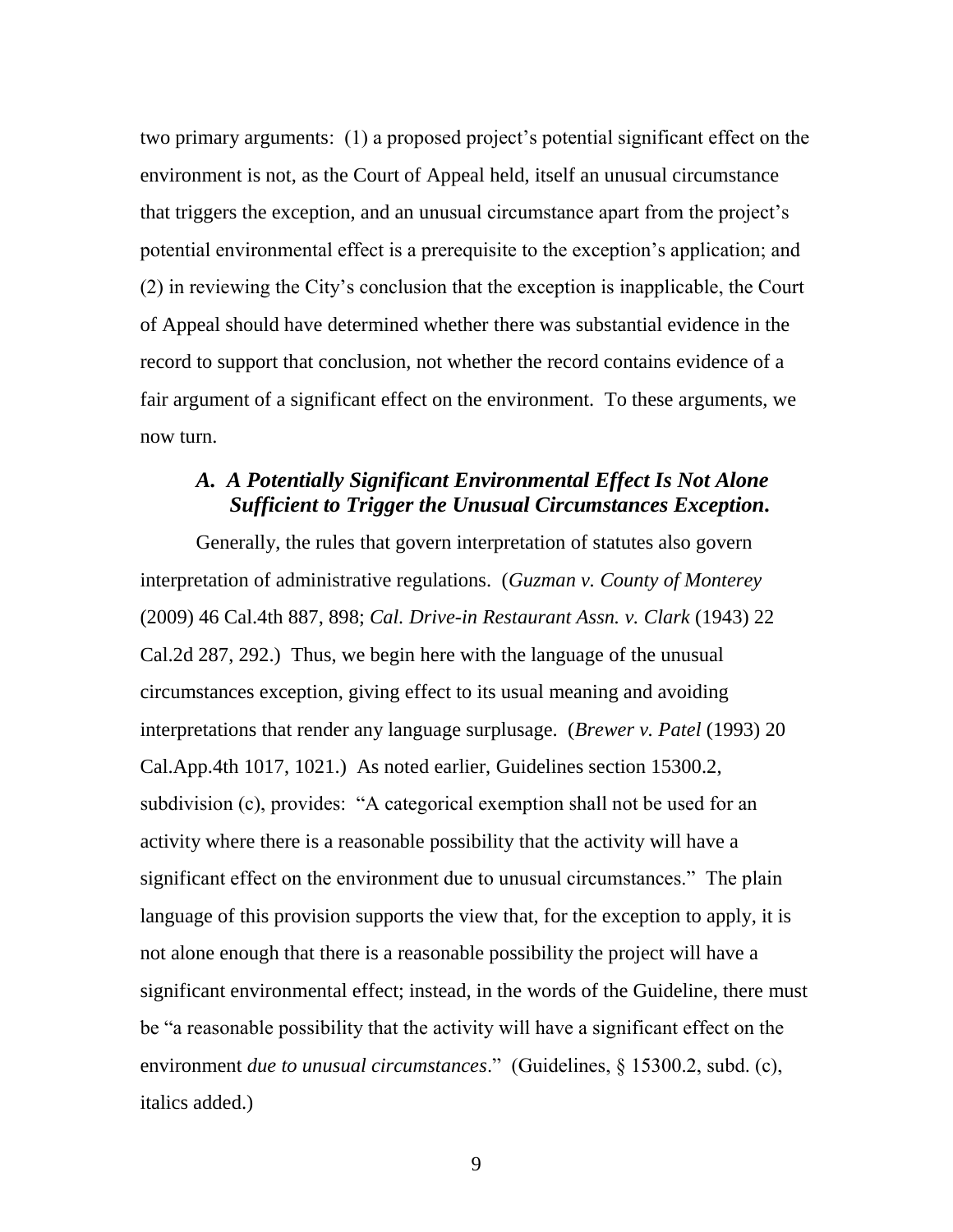Contrary to our rules for interpreting regulations, appellants' proposed construction, which mirrors that of the Court of Appeal and which the concurring opinion would adopt, would give no meaning to the phrase "due to unusual circumstances." According to appellants, this phrase is merely "descriptive" in that "[u]nusual circumstances" are simply "self-evident underpinnings" when a project that otherwise satisfies the requirements of a categorical exemption nevertheless "has potentially significant impacts." Likewise, the concurring opinion asserts that "the phrase 'unusual circumstances' . . . simply *describes* the nature of a project that, while belonging to a class of projects that typically have no significant environmental effects, nonetheless will have such effects." (Conc. opn, *post*, at p. 2.) In other words, in the view of appellants and the concurring opinion, the phrase "due to unusual circumstances" adds nothing to the meaning of the regulation, and the exception applies if there is a fair argument that a project "may" (according to appellants) or "will" (according to the concurring opinion (*ibid*.)) have a significant environmental effect. However, had that been the Secretary's intent, the phrase "due to unusual circumstances" would, no doubt, have been omitted from the regulation; rather than confuse the issue with meaningless language, the regulation would clearly and simply provide that the exception applies "if there is a reasonable possibility that the activity will have a significant effect on the environment." Reading the phrase "due to unusual circumstances" out of the regulation, as appellants and the concurring opinion propose, would be contrary to the principle of construction that directs us "to accord meaning to every word and phrase in a regulation.‖ (*Price v. Starbucks Corp.* (2011) 192 Cal.App.4th 1136, 1145.)

In addition, we agree with respondents that, under the construction of appellants and the concurring opinion, the categorical exemptions the Legislature, through the Secretary, has established would have little, if any, effect. CEQA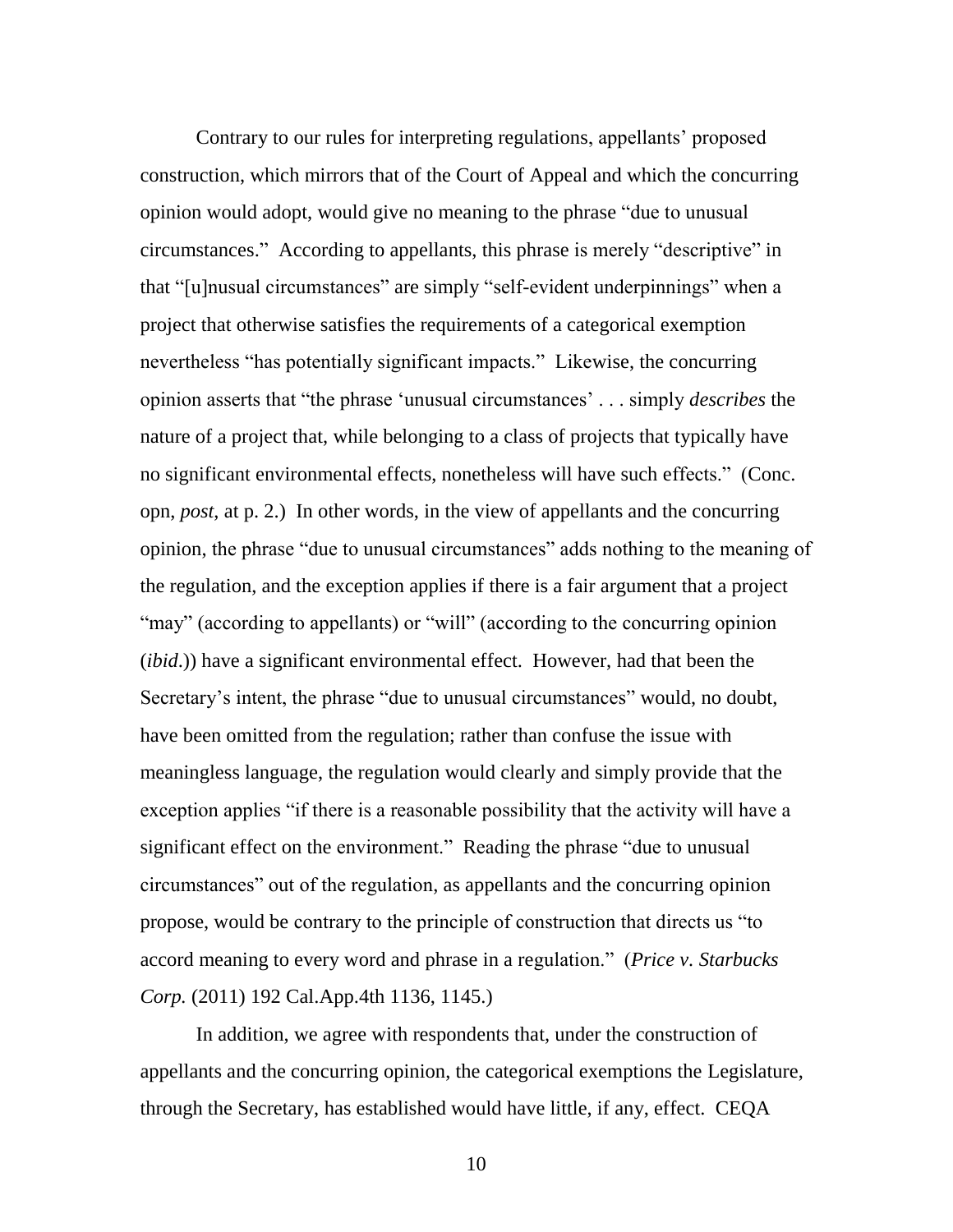specifies that environmental review through preparation of an EIR is required only ―[i]f there is substantial evidence . . . that the project may have a significant effect on the environment." (§ 21080, subd. (d).) As a corollary to this principle, CEQA also specifies that, if "[t]here is no substantial evidence, in light of the whole record before the lead agency, that the project may have a significant effect on the environment," then the proposed project is not subject to further CEQA review.  $(\S 21080, \text{subd. (c)}(1))$  Guidelines section 15061, subdivision (b)(3), captures these principles by specifying: "Where it can be seen with certainty that there is no possibility that the activity in question may have a significant effect on the environment, the activity is not subject to CEQA."

Under these provisions, where there is no substantial evidence a proposed project may have a significant environmental effect, further CEQA review is unnecessary; no categorical exemption is necessary to establish that proposition. According to appellants, under the unusual circumstances exception, the categorical exemptions are inapplicable unless an agency "check[s] its files" and finds no "evidence of potentially significant impacts." But this is precisely the inquiry an agency makes under Guidelines section 15061, subdivision (b)(3), to determine whether the proposed project is subject to CEQA review in the first instance. (*Muzzy Ranch Co. v. Solano County Airport Land Use Com.* (2007) 41 Cal.4th 372, 387 (*Muzzy Ranch*) [under Guidelines, § 15061, subd. (b)(3), agency must determine whether the evidence in the administrative record shows no possibility the proposed activity may have a significant effect on the environment].) And appellants' test for determining whether the unusual circumstances exception applies —whether there is a "reasonable possibility" the proposed project "will have a significant effect on the environment" (Guidelines,  $\S$ 15300.2, subd.  $(c)$  — is precisely the test used to determine whether Guidelines section 15061, subdivision (b)(3), applies. (*California Farm Bureau Federation v.*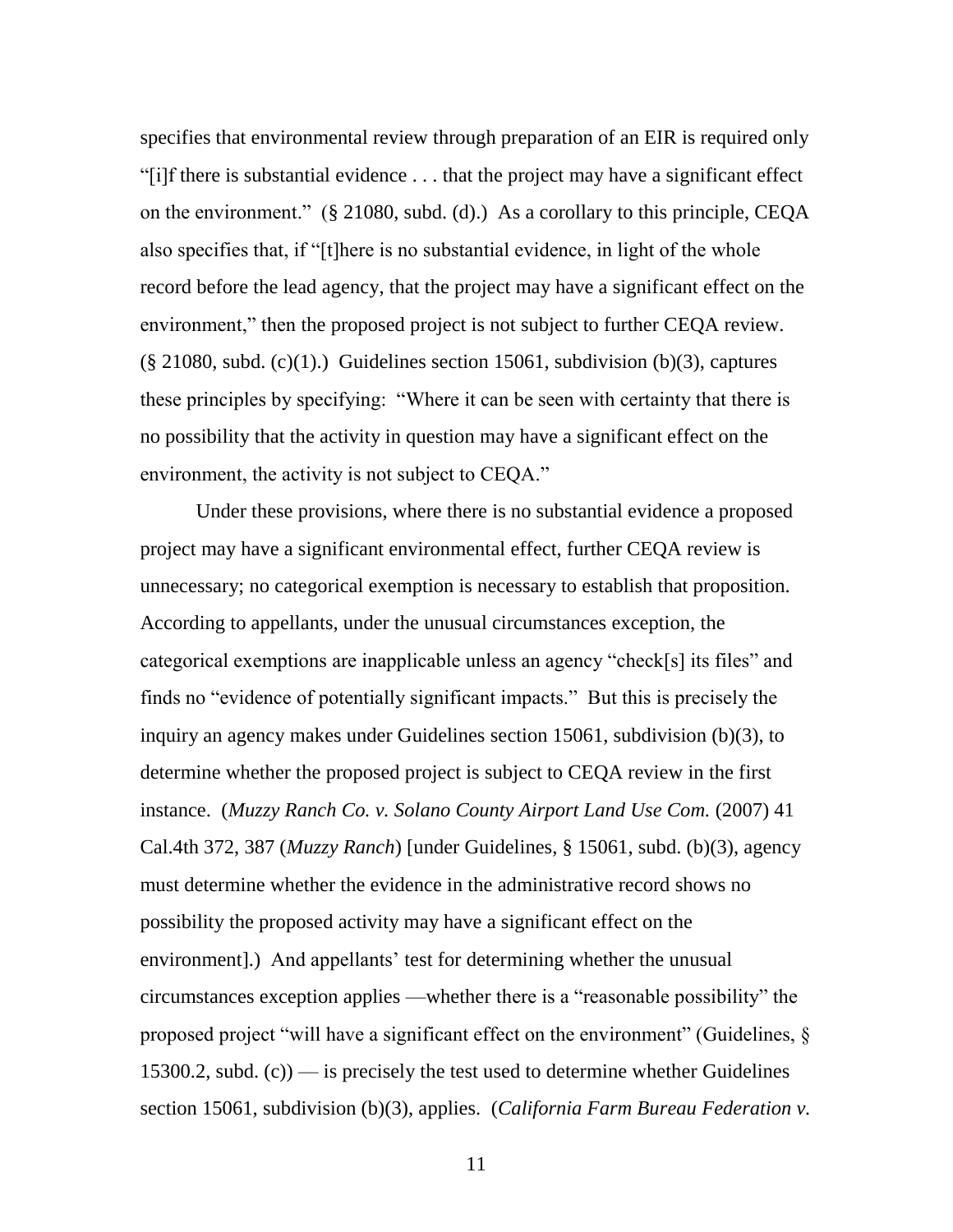## *California Wildlife Conservation Bd.* (2006) 143 Cal.App.4th 173, 194

[Guidelines, § 15061, subd. (b)(3), inapplicable if "there *is* a reasonable possibility that a proposed project will have a significant effect upon the environment".) Thus, under appellants' view, the categorical exemptions would serve no purpose; they would apply only when the proposed project is, by statute and Guidelines section 15061, subdivision (b)(3), already outside of CEQA review.

Appellants assert that applying a categorical exemption despite a proposed project's potential significant environmental effect would contravene CEQA statutes and the Legislature's intent in passing CEQA. They rely on three CEQA provisions: (1) section 21100, subdivision (a), which directs preparation of an EIR " on any project  $\dots$  that may have a significant effect on the environment"; (2) section 21151, which similarly directs preparation of an EIR "on any project  $\dots$ which may have a significant effect on the environment"; and  $(3)$  section 21082.2, subdivision (d), which states that an EIR "shall" be prepared "[i]f there is substantial evidence, in light of the whole record before the lead agency, that a project may have a significant effect on the environment." This statutory authority, appellants assert, "does not allow categorical exemptions for any project that *may have a significant effect on the environment*." In other words, "the documented presence of a potential environmental effect . . . always defeat[s] a categorical exemption." "[T]he statutory authority [the Legislature] has given to the Secretary *only* allows categorical exemption for projects that have no significant environmental effect, and 'no statutory policy exists in favor of applying categorical exemptions where a fair argument can be made that a project will create a significant effect on the environment.' "Thus, appellants assert, requiring more than a showing that a proposed project may have a significant effect in the environment "would be inconsistent with" CEQA's statutory "mandates."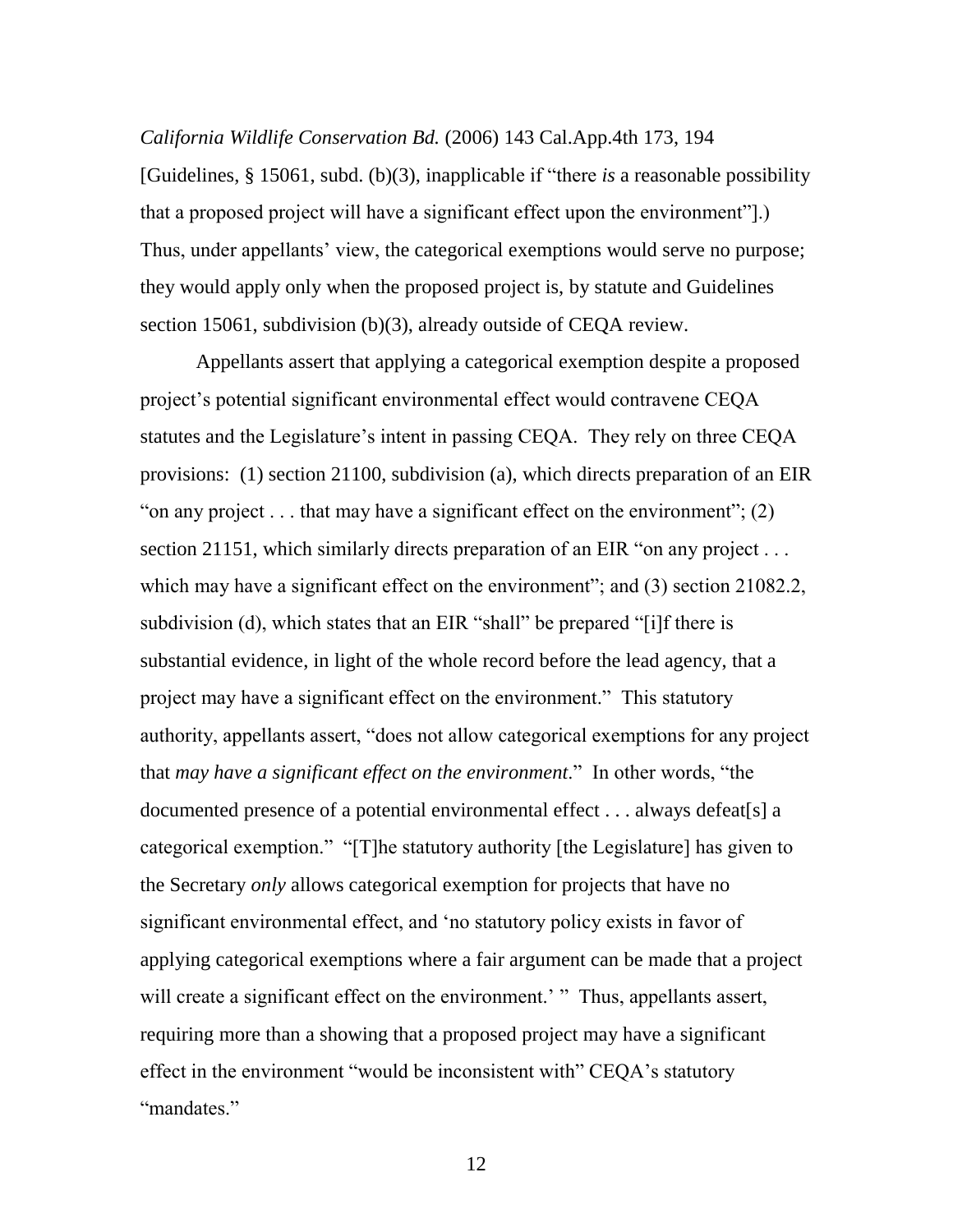Appellants' argument ignores a basic principle of statutory interpretation: courts "do not construe statutes in isolation, but rather read every statute 'with reference to the entire scheme of law of which it is part so that the whole may be harmonized and retain effectiveness.' " (*People v. Pieters* (1991) 52 Cal.3d 894, 899.) Thus, we must consider the three sections appellants cite, not in isolation, but " 'in the context of the statutory framework as a whole' " in order to harmonize CEQA's " 'various parts.' " (*Palos Verdes Faculty Assn. v. Palos Verdes Peninsula Unified Sch. Dist.* (1978) 21 Cal.3d 650, 659 [construing the Ed. Code].)

Here, several CEQA provisions, as well as their evolution, are relevant to the issue. When the Legislature enacted CEQA in 1970, it directed the Governor's Office of Planning and Research (OPR), "in conjunction with appropriate state, regional, and local agencies," to "coordinate the development of objectives, criteria, and procedures to assure the orderly preparation and evaluation of" EIRs. (Former § 21103, added by Stats. 1970, ch. 1433, § 1, pp. 2780, 2782.) Two years later, in *Friends of Mammoth v. Board of Supervisors* (1972) 8 Cal.3d 247, 259 (*Mammoth*), we held that CEQA applies, not just to public projects, but also to private activities requiring a government permit or similar entitlement. Before *Mammoth*, it had been "generally believed" that CEQA "appled only to projects undertaken or funded by public agencies.‖ (*Friends of Lake Arrowhead v. Board of Supervisors* (1974) 38 Cal.App.3d 497, 513.) Cognizant of our decision's potential ramifications, after recognizing that "the reach of the statutory phrase, 'significant effect on the environment,' is not immediately clear," we noted: "To some extent this is inevitable in a statute which deals, as the [CEQA] must, with *questions of degree*. *Further legislative or administrative guidance may be forthcoming on this point* among others.‖ (*Mammoth*, *supra*, at p. 271, italics added.) We then added: "[C]ommon sense tells us that the majority of private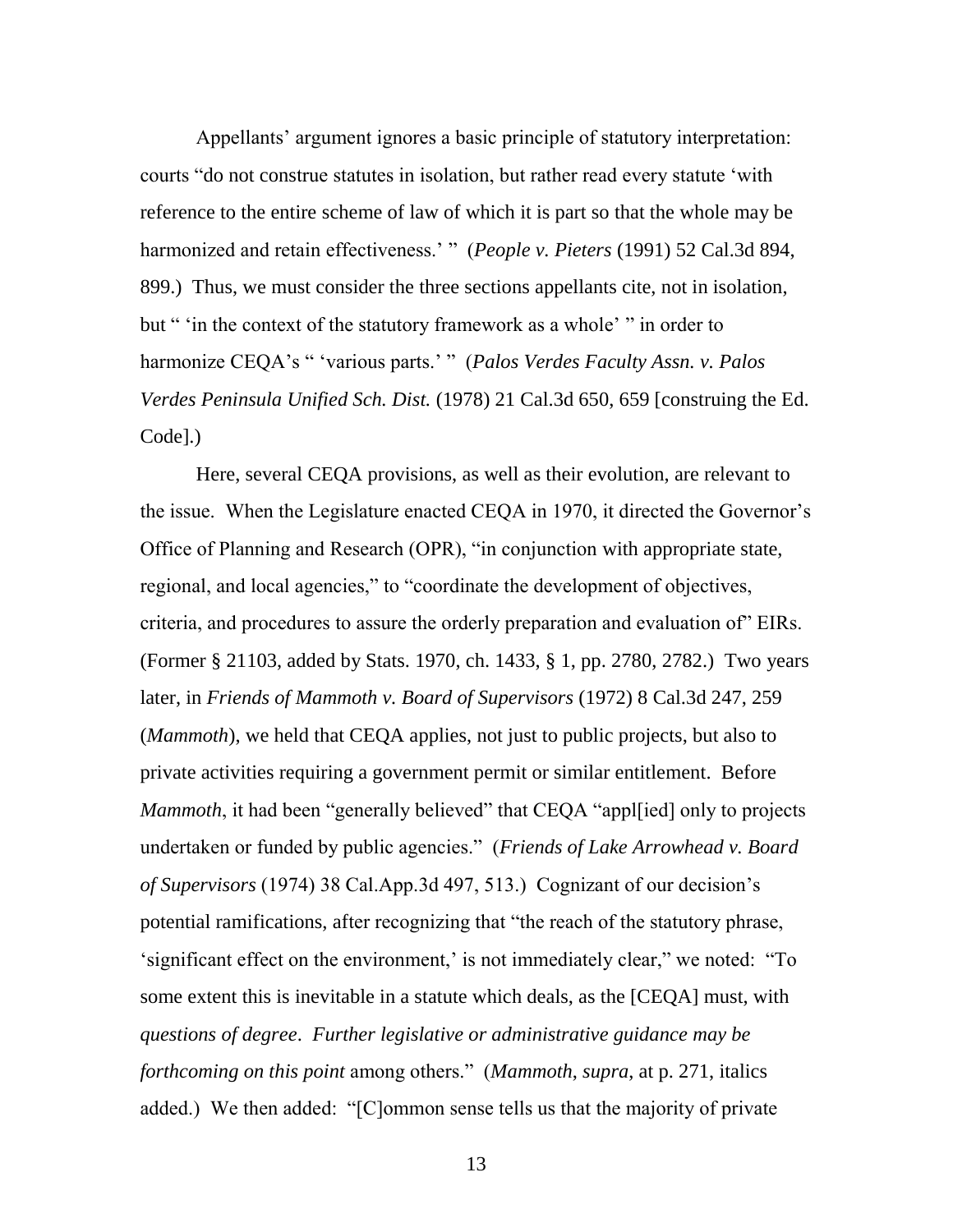projects for which a government permit or similar entitlement is necessary are minor in scope — e.g., relating only to the construction, improvement, or operation of an individual dwelling or small business — and hence, in the absence of unusual circumstances, have little or no effect on the public environment. Such projects, accordingly, may be approved exactly as before the enactment of the [CEQA].‖ (*Id*. at p. 272.)

The Legislature immediately responded to *Mammoth* by amending CEQA through urgency legislation. (See *County of Inyo v. Yorty* (1973) 32 Cal.App.3d 795, 803.) As relevant here, it added section 21083, which generally directed the OPR, "as soon as possible," to "prepare and develop proposed guidelines for the implementation of [CEQA]," and directed the Secretary to "certify and adopt the [OPR's proposed] guidelines pursuant to" the Administrative Procedure Act. (Stats. 1972, ch. 1154, § 1, pp. 2271, 2272-2273.) These directives exist today as subdivisions (a) and (e) of section 21083. More specifically, in several provisions, the Legislature provided for categorical exemptions to CEQA. In section 21084, it provided: "The guidelines prepared and adopted pursuant to Section 21083 shall include a list of classes of projects which have been determined not to have a significant effect on the environment and which shall be exempt from the provisions of [CEQA]. In adopting the guidelines, the Secretary . . . shall make a finding that the list or classification of projects referred to in this section do not have a significant effect on the environment." (§ 21084, as added by Stats. 1972, ch. 1154, § 1, pp. 2271, 2273.) This provision remains substantively the same today. In former section 21085, the Legislature provided that "[a]ll classes of projects designated pursuant to Section 21084 . . . shall be exempt from the provisions of  $[CEQA]$ ." (Stats. 1972, ch. 1154, § 1, pp. 2271, 2273.) The substance of this section appears today in section 21080, subdivision (b)(9), which provides that CEQA "does not apply" to "[a]ll classes of projects designated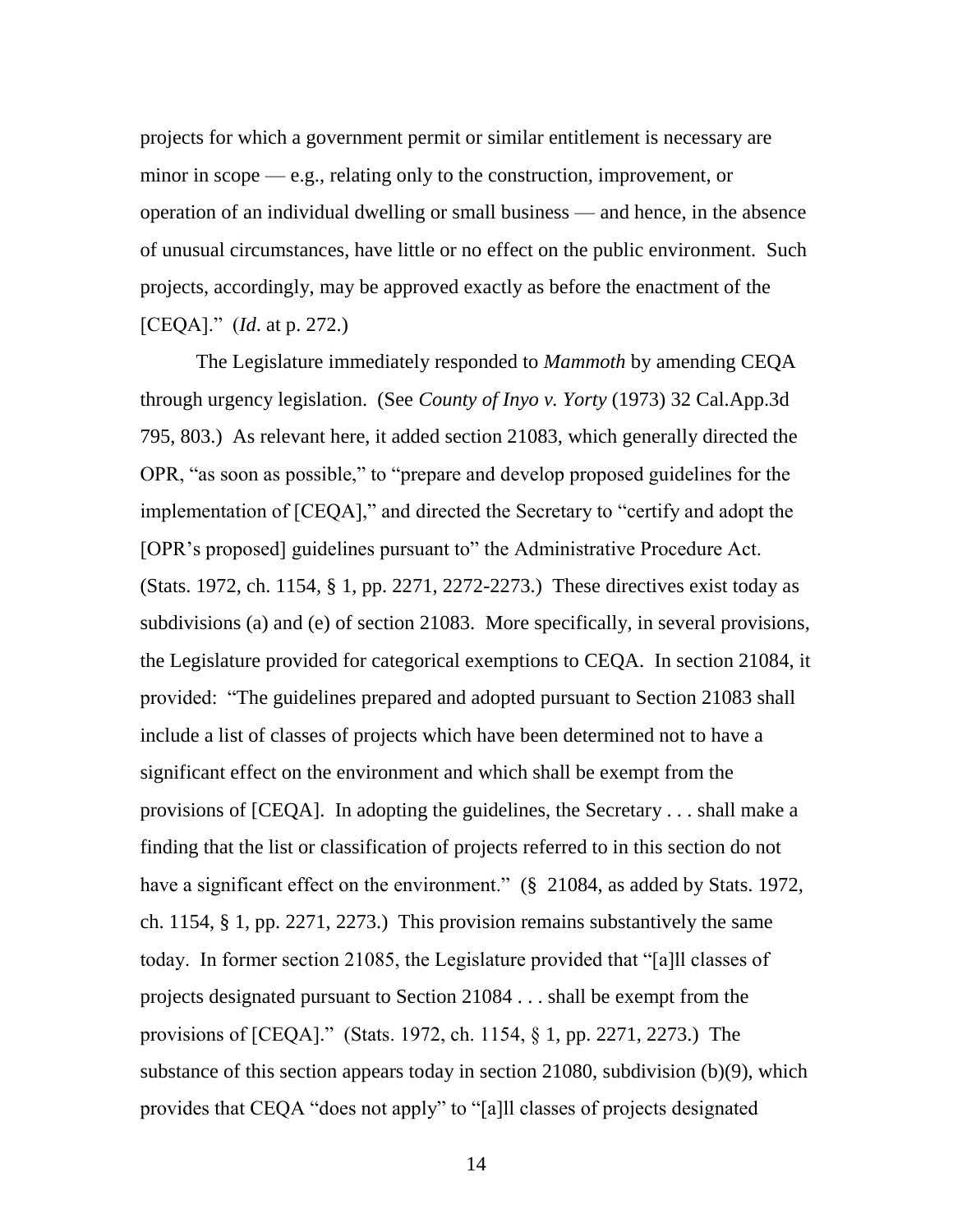pursuant to Section 21084.‖ Finally, the Legislature enacted section 21086 to establish a mechanism for challenging the Secretary's categorical exemptions. (Stats. 1972, ch. 1154, § 1, pp. 2271, 2273-2274.) Subdivision (a) of that section provides: "A public agency may, at any time, request the addition or deletion of a class of projects, to the list designated pursuant to Section 21084. That request shall be made in writing to the [OPR] and shall include information supporting the public agency's position that the class of projects does, or does not, have a significant effect on the environment." Subdivision (b) of section 21086 requires the OPR to "review each request" and "submit" a recommendation to the Secretary, and authorizes the Secretary, "[f]ollowing the receipt of [the OPR's] recommendation," to "add or delete the class of projects to the list of classes of projects designated pursuant to Section 21084 that are exempt from the requirements of  $[CEQA]$ ." Subdivision (c) of section 21086 then provides: "The addition or deletion of a class of projects, as provided in this section, to the list specified in Section 21084 shall constitute an amendment to the guidelines adopted pursuant to Section 21083 and shall be adopted in the manner prescribed in Sections 21083 and 21084."

Collectively, these provisions indicate that the Legislature intended to establish *by statute* "classes of projects" that "have been determined not to have a significant effect on the environment," to *require* the OPR and the Secretary to apply their expertise and identify those "classes" by "mak[ing] a finding" that the projects they comprise "do not have a significant effect on the environment," and to "exempt" from CEQA proposed projects within the classes the OPR and the Secretary have identified. (§ 21084, subd. (a).) This conclusion comports with the impetus for the Legislature's enactment of these provisions: our decision in *Mammoth*, which (1) observed that CEQA's applicability turns on "questions of degree," (2) stated that "the majority" of private projects "may be approved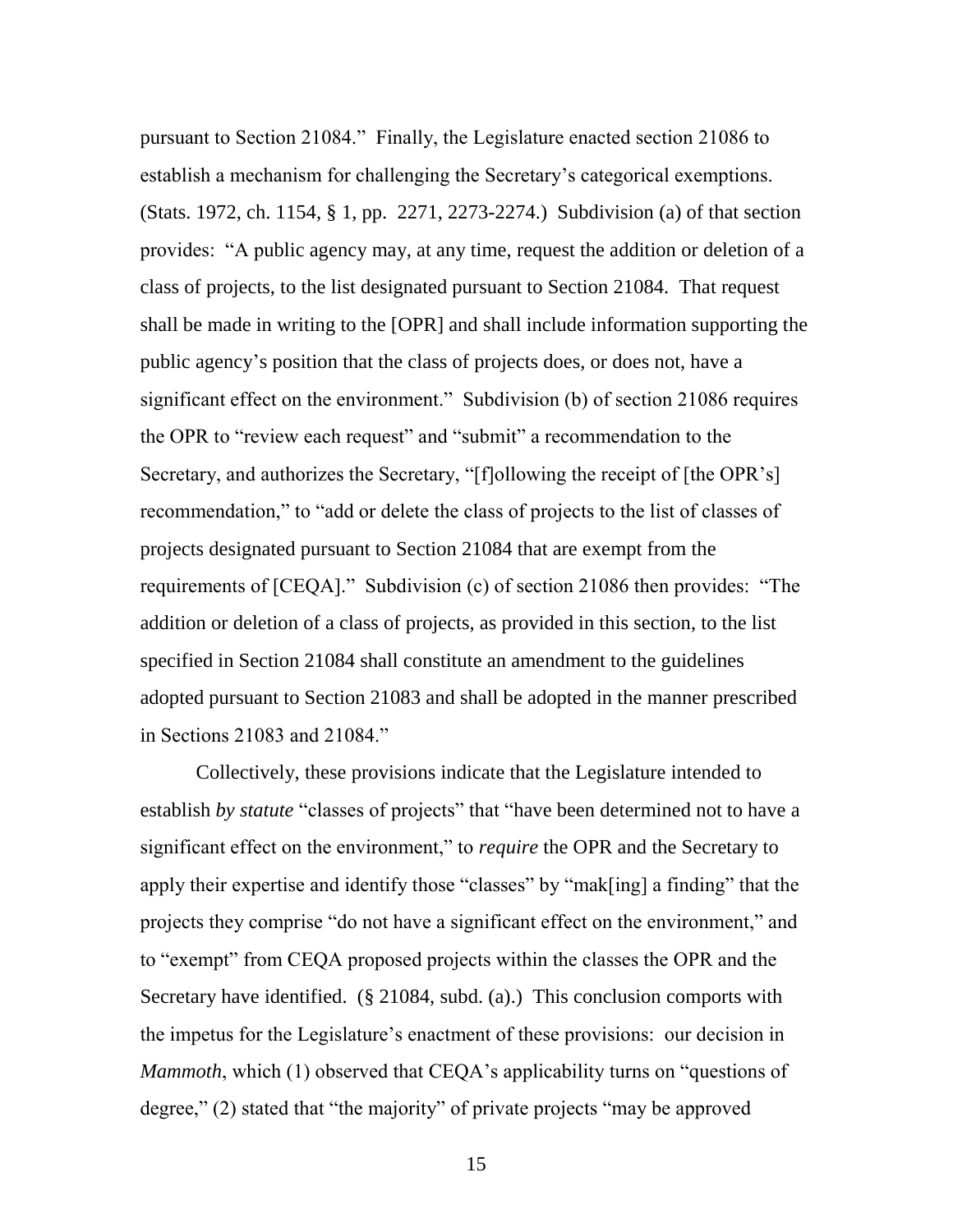exactly as before" CEQA's enactment because they "are minor in scope  $\dots$  and hence, in the absence of unusual circumstances, have little or no effect on the public environment," and (3) called for "[f]urther legislative or administrative guidance‖ on these issues. (*Mammoth*, *supra*, 8 Cal.3d at pp. 271-272.) To address these considerations, the Legislature, through the Guidelines, intended to enumerate classes of projects that *are* exempt from CEQA because, notwithstanding their *potential* effect on the environment, they already "have been determined not to have a significant effect on the environment." (§ 21084.) The Guidelines implement this intent, by setting forth the "classes of projects" that the Secretary, acting "[i]n response to [the Legislature's] mandate," "has found . . . do not have a significant effect on the environment." (Guidelines, § 15300.) Thus, construing the unusual circumstances exception as requiring more than a showing of a fair argument that the proposed activity may have a significant environmental effect is fully consistent with the Legislature's intent.

By contrast, as earlier explained, appellants' construction of the unusual circumstances exception would render useless and unnecessary the statutes the Legislature passed to identify and make exempt classes of projects that have no significant environmental effect. Try as they might, appellants can identify no purpose or effect of the categorical exemption statutes if, as they assert, a showing of a fair argument of a potential environmental effect precludes application of all categorical exemptions. Construing the unusual circumstances exception to apply any time there is a reasonable possibility of a significant environmental effect would, therefore, contravene our duty to adopt a construction that gives effect to all parts of the statutory and regulatory framework, rather than one that renders part of the framework "wholly useless and unnecessary." (*French Bank Case*) (1879) 53 Cal. 495, 530.)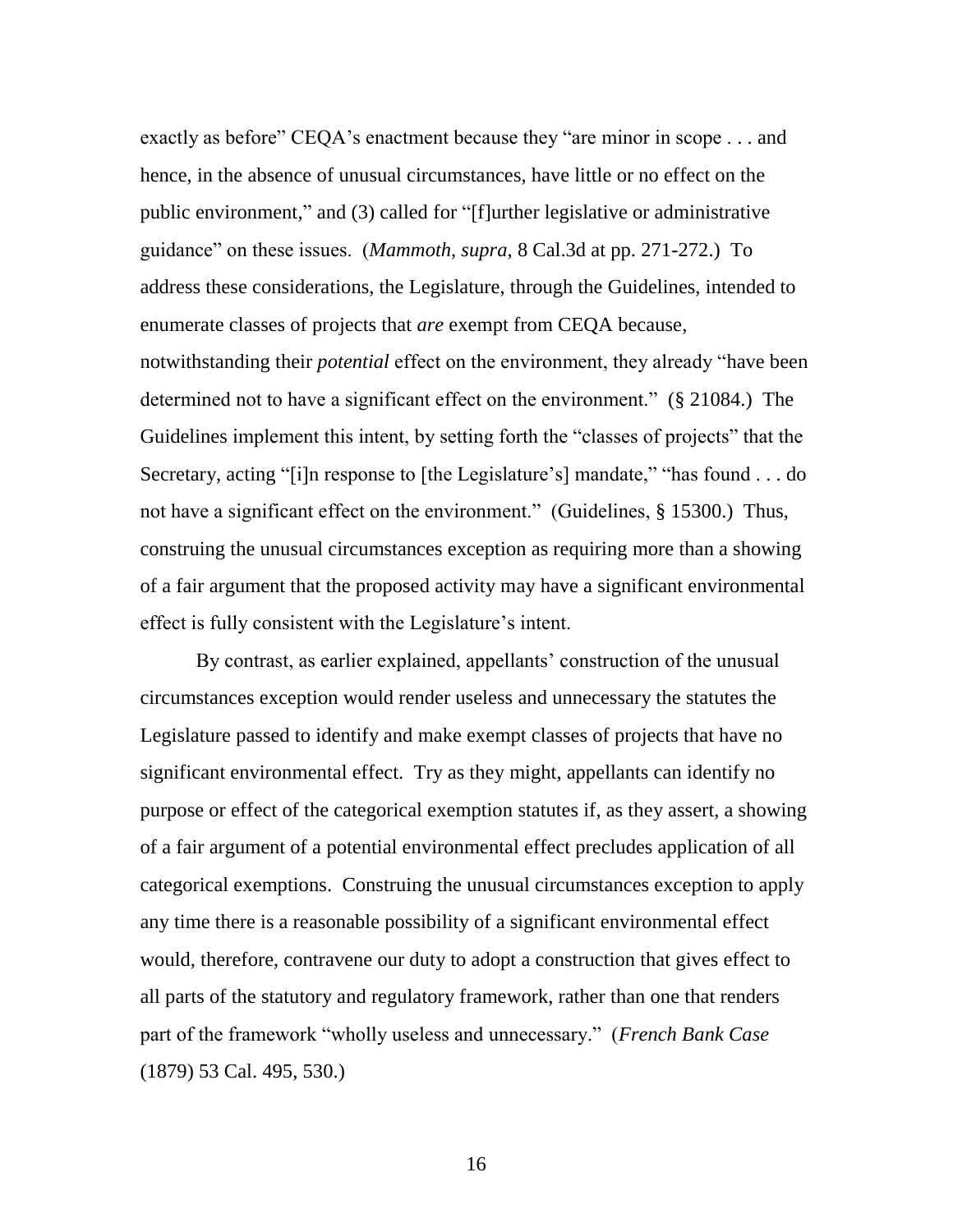The concurring opinion's attempt to succeed where appellants have failed — i.e., to show that the categorical exemptions still have some "value" under their construction (conc. opn, *post*, at p. 9) — is also unpersuasive. The concurring opinion first asserts that proposed projects enjoy "a considerable procedural advantage" when an agency finds that they fall within the terms of an exempt category. (Conc. opn., *post*, at p. 10.) As to such projects, the concurring opinion notes, an agency need not follow any particular procedure, include any written determination, undertake an initial study, or adopt a negative declaration. (*Ibid*.) However, the same is true of proposed projects that fall within the terms of Guidelines section 15061, subdivision  $(b)(3)$ , i.e., projects that are "not subject to CEQA" because "it can be seen with certainty that there is no possibility that [they] may have a significant effect on the environment." (See *Muzzy Ranch*, *supra*, 41 Cal.4th at p. 380 [initial study not required where Guidelines, § 15061, subd. (b)(3) applies].) As already explained, the concurring opinion's interpretation renders the categorical exemptions duplicative of this guideline, and the concurring opinion does not persuasively demonstrate otherwise. Thus, its discussion of these so-called procedural advantages fails to show that, under its interpretation, the categorical exemptions have independent value.

The concurring opinion also notes that, when an agency finds that a project meets the terms of a categorical exemption, it "impliedly finds that it has no significant impact," and "the burden shifts to" project opponents "to produce evidence" that the unusual circumstances exception applies. (Conc. opn, *post*, at pp. 9-10.) This is significant, the concurring opinion maintains, because "[i]n many cases, categorical exemptions are not litigated, and the applicability of the exemption is evident." (*Id.* at p. 10.)

However, even if a proposed project faces no opposition, an agency invoking a categorical exemption may not simply ignore the unusual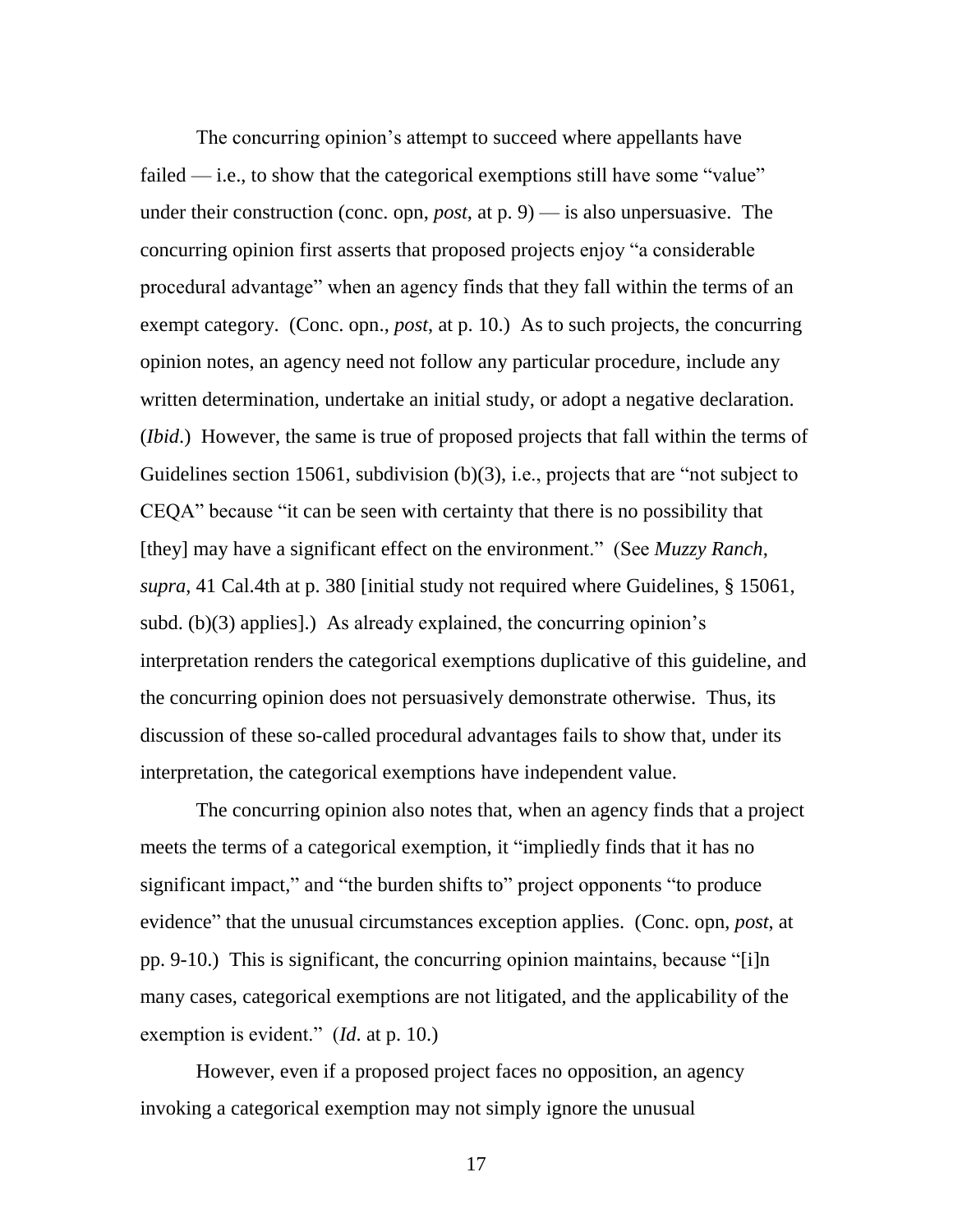$circumstances exception; it must "consider the issue of significant effects ... in$ determining whether the project is exempt from CEQA where there is some information or evidence in the record that the project might have a significant environmental effect.‖ (*Association for Protection etc. Values v. City of Ukiah* (1991) 2 Cal.App.4th 720, 732 (*Ukiah*).) This follows from Guidelines section 15061, subdivisions (a) and (b)(2), which, respectively, (1) direct a lead agency to determine whether a proposed project is "exempt from CEQA," and (2) specify that a project is exempt if a categorical exemption applies "and the application of that categorical exemption is not barred by one of the exceptions set forth in Section 15300.2." Thus, an agency may not apply a categorical exemption without considering evidence in its files of potentially significant effects, regardless of whether that evidence comes from its own investigation, the proponent's submissions, a project opponent, or some other source. Moreover, under the concurring opinion's interpretation, if those files contain "substantial" evidence" of a mere "fair argument" that the project will have significant environmental effects, the agency may not apply a categorical exemption. (Conc. opn, *post*, at p. 14.) Thus, under the concurring opinion's interpretation of the unusual circumstances exception, the "considerable procedural advantage" the concurring opinion posits is largely illusory. (*Id*. at p. 10.)

Also illusory is the "second advantage" that, in the view of the concurring opinion, gives some value to categorical exemptions under its interpretation: the "*comparative* arguments" available to project proponents when an opponent invokes the unusual circumstances exception. (Conc. opn, *post*, at p. 11.) According to the concurring opinion, proponents may "argue," if "supported by evidence," that  $(1)$  the project's effects are "typical" of those generated by projects in the exempt category, "such that few or no projects in the category would be exempt if the effects were deemed significant," and (2) "the project's dimensions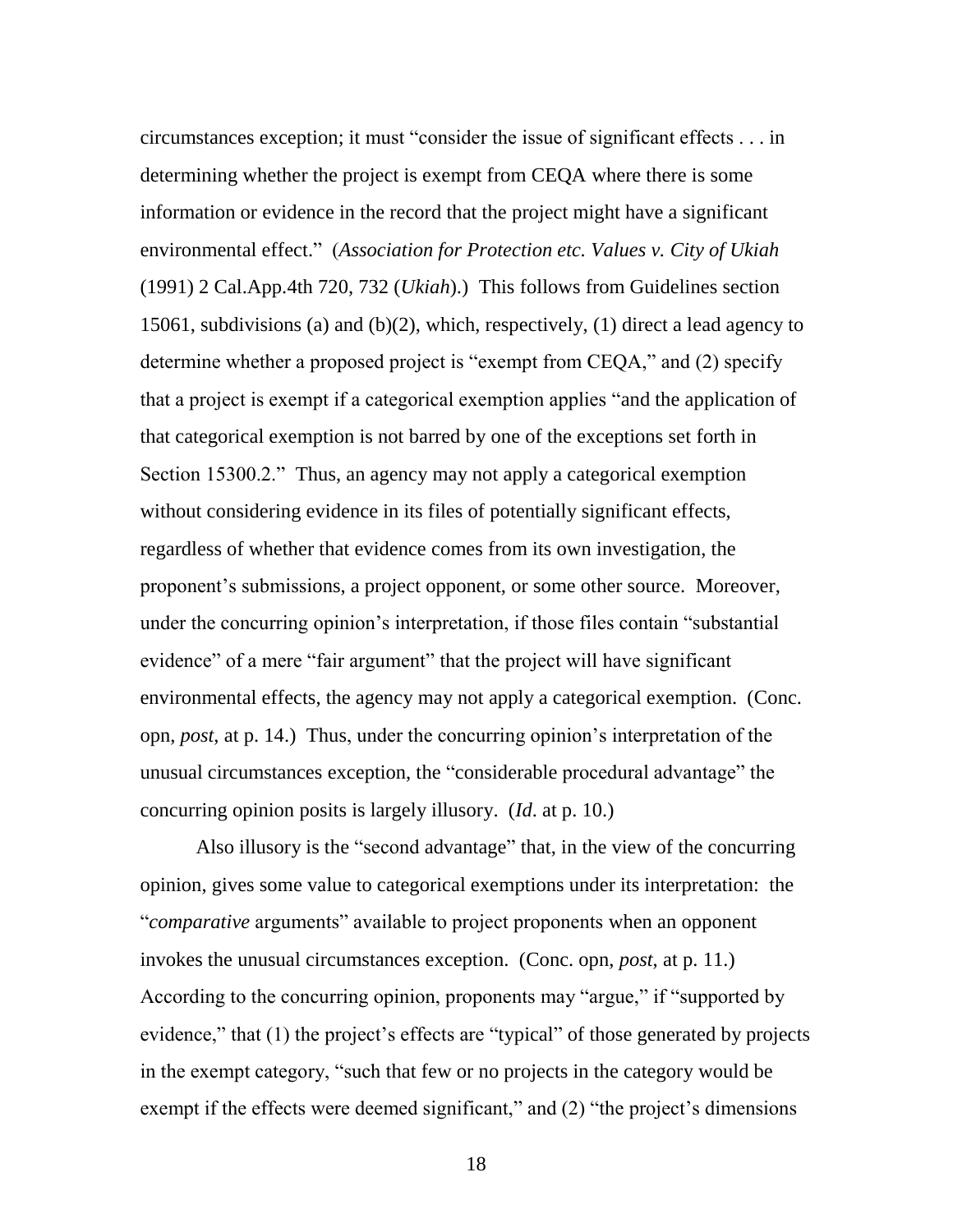or features are not unusual compared to typical projects in the exempt category, thereby suggesting that the project is similar to those that the Secretary has determined not to have a significant environmental effect." (*Id.* at pp. 11-12.) However, under the fair argument test the concurring opinion would apply here, "an agency is merely supposed to look to see if the record shows substantial evidence of *a fair argument* that there may be a significant effect. [Citations.] In other words, the agency is not to weigh the evidence to come to its own conclusion about whether there will be a significant effect. It is merely supposed to inquire, *as a matter of law*, whether the record reveals a fair argument. . . . "Ill *does not resolve conflicts in the evidence* but determines only whether substantial evidence exists in the record to support the prescribed fair argument." ' [Citation.] " (*Banker's Hill, Hillcrest, Park West Community Preservation Group v. City of San Diego* (2006) 139 Cal.App.4th 249, 263 (*Banker's Hill*); see Guidelines, § 15064, subd.  $(f)(1)$  [a lead agency "presented with a fair argument that a project may have a significant effect on the environment . . . shall prepare an EIR even though it may also be presented with other substantial evidence that the project will not have a significant effect"...) Thus, under the concurring opinion's interpretation, evidence a project proponent offers to show that the project will only have typical effects, dimensions, and features is *irrelevant* if a project opponent can make a mere fair argument that those effects, dimensions, or features are not typical, or that the project will have a significant environmental effect. For these reasons, the concurring opinion fails to demonstrate that the categorical exemptions would retain any significant "value" under its interpretation. (Conc. opn, *post*, at p. 9.)

Moreover, contrary to the assertion of the concurring opinion, even were the categorical exemptions to retain some limited value under its construction, there would still be "reason[s]" (conc. opn, *post*, at p. 14) to reject that construction. First, as earlier explained (*ante*, p. 10), because that construction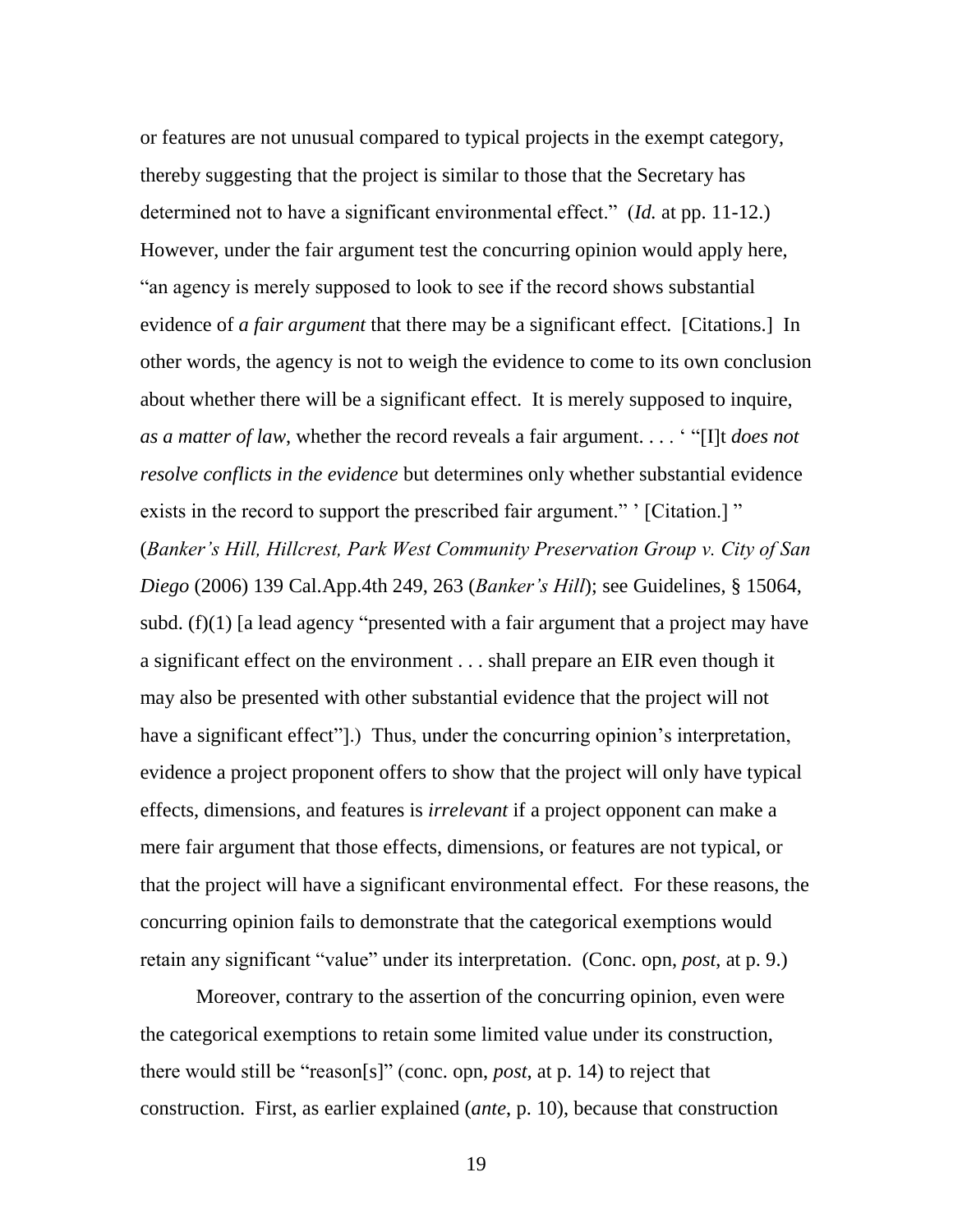would transform the phrase "due to unusual circumstances" into meaningless surplusage, it is one we "should avoid." (*Metcalf v. County of San Joaquin* (2008) 42 Cal.4th 1121, 1135.) Second, nothing suggests that either the Legislature or the Secretary intended the categorical exemptions to have such minuscule value. Had that been their intent, surely they would have expressed it in a more clear, concise, direct, and obvious way.

Accordingly, the Court of Appeal erred by holding that a potentially significant environmental effect itself constitutes an unusual circumstance. In listing a class of projects as exempt, the Secretary has determined that the environmental changes typically associated with projects in that class are not significant effects within the meaning of CEQA, even though an argument might be made that they are potentially significant. The plain language of Guidelines section 15300.2, subdivision (c), requires that a potentially significant effect must be "due to unusual circumstances" for the exception to apply. The requirement of unusual circumstances recognizes and gives effect to the Secretary's general finding that projects in the exempt class typically do not have significant impacts.

As to projects that meet the requirements of a categorical exemption, a party challenging the exemption has the burden of producing evidence supporting an exception. (*Davidon Homes v. City of San Jose* (1997) 54 Cal.App.4th 106, 115; see 1 Kostka & Zischke, Practice under the Cal. Environmental Quality Act (2d ed. 2008) § 5.71 (citing cases).) As explained above, to establish the unusual circumstances exception, it is not enough for a challenger merely to provide substantial evidence that the project *may* have a significant effect on the environment, because that is the inquiry CEQA requires absent an exemption. (§ 21151.) Such a showing is inadequate to overcome the Secretary's determination that the typical effects of a project within an exempt class are not significant for CEQA purposes. On the other hand, evidence that the project *will*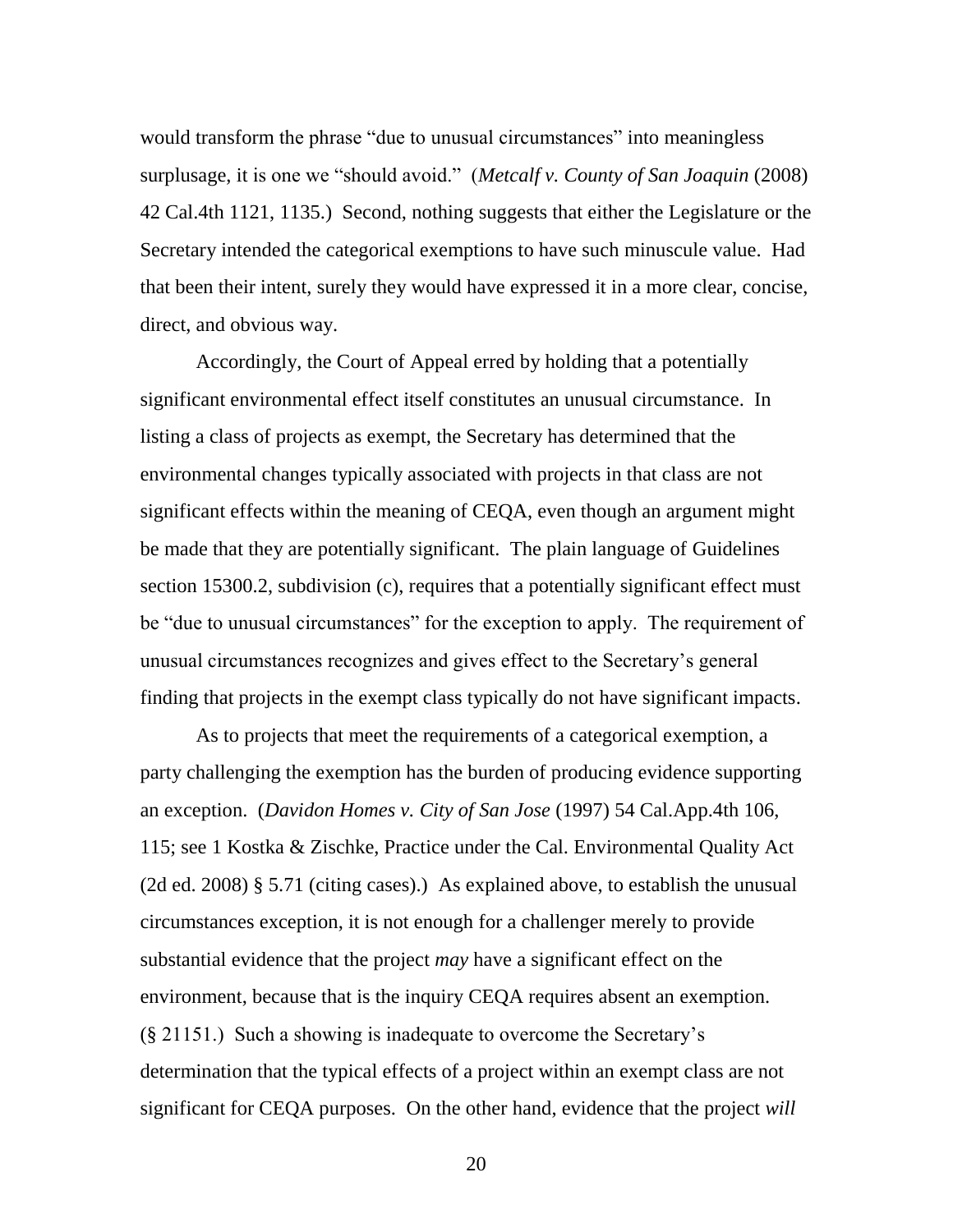have a significant effect *does* tend to prove that some circumstance of the project is unusual. An agency presented with such evidence must determine, based on the entire record before it — including contrary evidence regarding significant environmental effects — whether there is an unusual circumstance that justifies removing the project from the exempt class.

This reading of the guideline is not inconsistent with the phrase "reasonable" possibility that the activity will have a significant effect on the environment." (Guidelines, § 15300.2, subd. (c).) A party invoking the exception may establish an unusual circumstance without evidence of an environmental effect, by showing that the project has some feature that distinguishes it from others in the exempt class, such as its size or location. In such a case, to render the exception applicable, the party need only show a reasonable possibility of a significant effect due to that unusual circumstance. Alternatively, under our reading of the guideline, a party may establish an unusual circumstance with evidence that the project will have a significant environmental effect. That evidence, if convincing, necessarily also establishes "a reasonable possibility that the activity will have a significant effect on the environment due to unusual circumstances." (Guidelines, § 15300.2, subd. (c).)

As this discussion demonstrates, our approach is consistent with the concurring opinion's statement of its central proposition: "When it is *shown* that a project otherwise covered by a categorical exemption *will* have a significant environmental effect, it necessarily follows that the project presents unusual circumstances.‖ (Conc. opn, *post*, at p. 2, italics added.) However, for reasons already set forth, we part company with the concurring opinion when it moves from this central proposition to the conclusion that a reviewing court must find the exception applicable, and overturn an agency's application of an exemption, if there is "substantial evidence" of "a fair argument that the project will have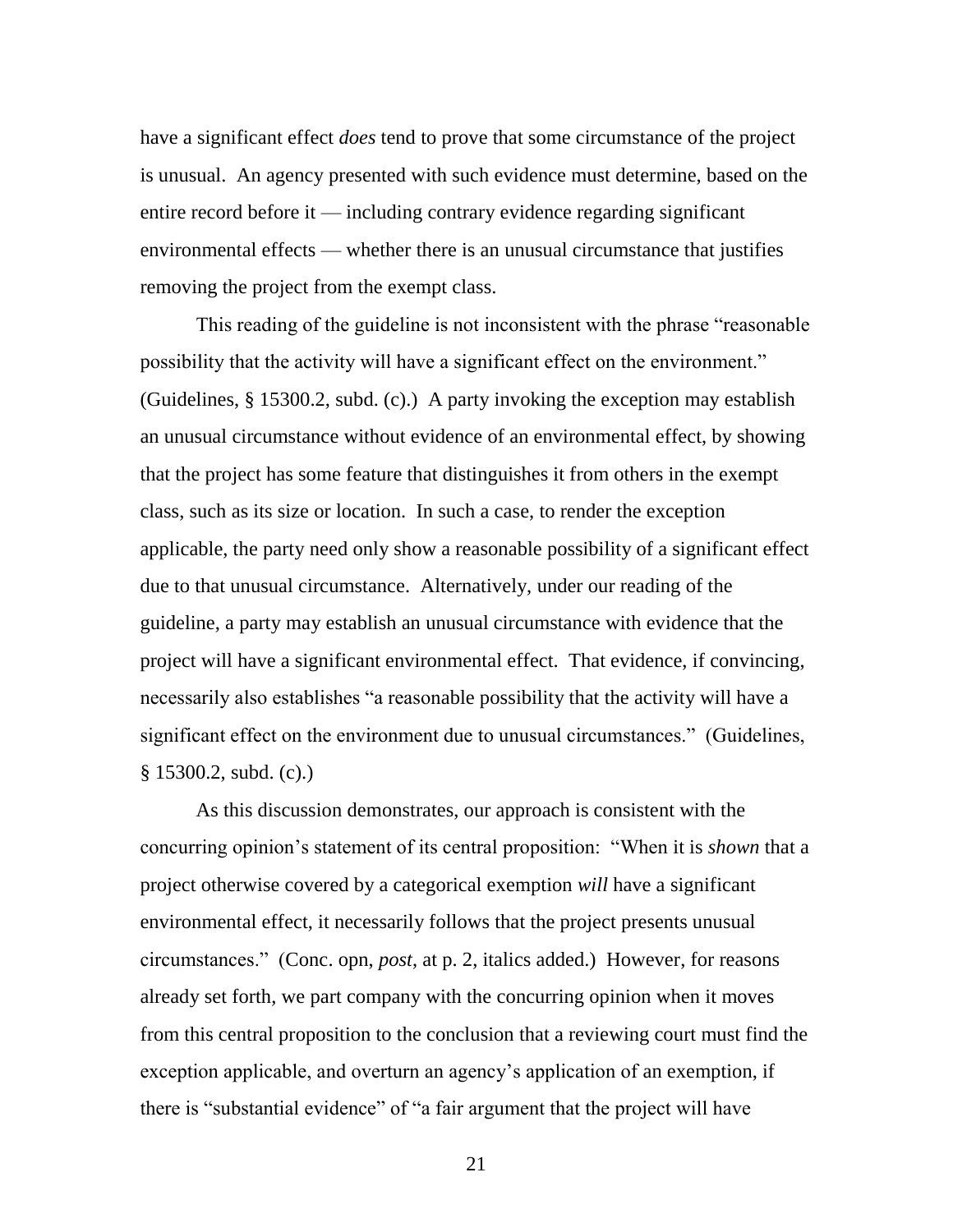significant environmental effects." *(Ibid.)* The Secretary, in complying with the Legislature's command to determine the "classes of projects" that "do not have a significant effect on the environment"  $(\S$  21084, subd. (a)), necessarily resolved any number of "fair arguments" as to the *possible* environmental effects of projects in those classes. Allowing project opponents to negate those determinations based on nothing more than "a fair argument that the project will have significant environmental effects" (conc. opn., *post*, at p. 12) would be fundamentally inconsistent with the Legislature's intent in establishing the categorical exemptions.

Appellants assert that *Wildlife Alive v. Chickering* (1976) 18 Cal.3d 190 (*Chickering*) precludes us from construing the unusual circumstances exception to require a showing of something more than a potentially significant environmental effect. There, we held in relevant part that the setting of hunting and fishing seasons by the Fish and Game Commission (Commission) was not exempt from CEQA under Guidelines former section 15107. (*Chickering*, *supra*, at p. 205.) That former guideline established a categorical exemption for " 'actions taken by regulatory agencies . . . to assure the maintenance, restoration, or enhancement of a natural resource where the regulatory process involves procedures for protection of the environment' " (*id.* at p. 204), and it described as an example " 'the wildlife preservation activities of the State Department of Fish and Game.' " (*Id.* at p. 205.) We gave two reasons for finding this exemption inapplicable on its terms. First, the Commission "is not" the Department of Fish and Game. (*Ibid.*) Second, and "[m]ore significantly," several of the statutes that granted powers and duties to the Department of Fish and Game "contemplate projects specifically designed for the preservation of wildlife." *(Ibid.)* These are the "departmental functions" to which the former guideline referred in mentioning "[t]he 'wildlife preservation activities of the State Department of Fish and Game.' " (*Ibid.*) "The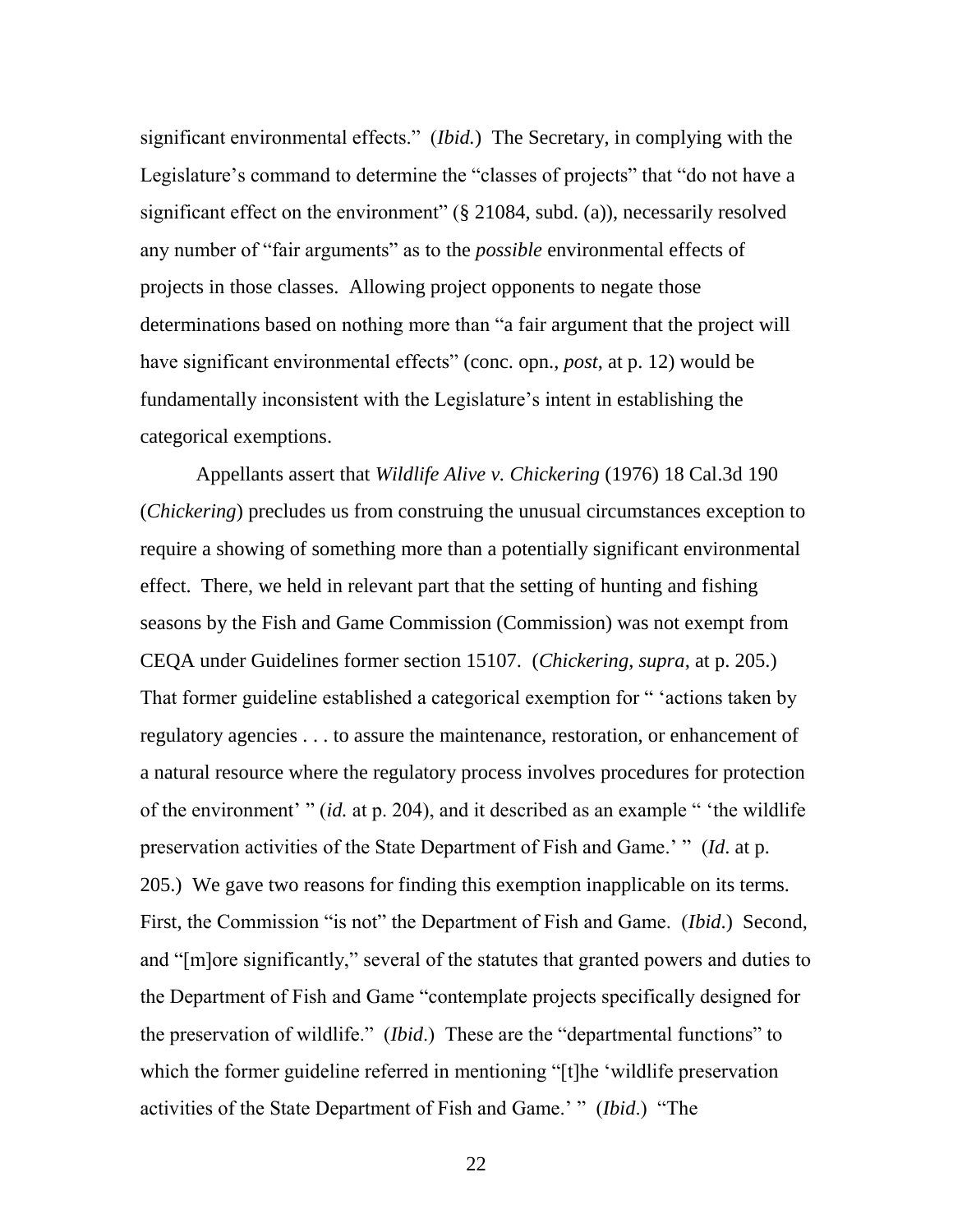[Commission's] fixing of hunting seasons, while doubtless having an indirect beneficial effect on the continuing survival of certain species, cannot fairly or readily be characterized as a *preservation activity* in a strict sense." *(Ibid.)* 

After concluding in *Chickering* that the Commission's activity did not fall within the language of the former guideline, we discussed why it would have been problematic to "expand[]" that "language to imply" an exemption for that activity. (*Chickering*, *supra*, 18 Cal.3d at p. 206.) Doing so, we stated, would contravene the "principle" that "CEQA must be interpreted so as to afford the 'fullest possible protection' to the environment." *(Ibid.)* Moreover, we explained in a passage appellants quote, "if" we "expand[ed]" (*id.* at p. 206) the former guideline's language "to cover the commission's hunting program, it is doubtful that such a categorical exemption [would be] authorized under the statute. . . . [N]o regulation is valid if its issuance exceeds the scope of the enabling statute. [Citations.] The secretary is empowered to exempt only those activities which do not have a significant effect on the environment. (Pub. Resources Code, § 21084.) It follows that where there is any reasonable possibility that a project or activity may have a significant effect on the environment, an exemption would be improper," and "the setting of hunting and fishing seasons has the potential for a significant environmental impact  $\dots$ ." (*Id.* at pp. 205-206.)

For several reasons, appellants' reliance on *Chickering* is unavailing. First, *Chickering* predated the Secretary's adoption of the unusual circumstances exception and, thus, addressed neither the meaning nor the validity of that exception. Second, as here relevant, the only issue in *Chickering* was whether the Commission's activity fell within the scope of Guidelines former section 15107l. After concluding it did not, we added the discussion appellants cite, which, to buttress our conclusion, explored the validity of a *hypothetical* exemption that would include the Commission's activity. (*Chickering*, *supra*, 18 Cal.3d at pp.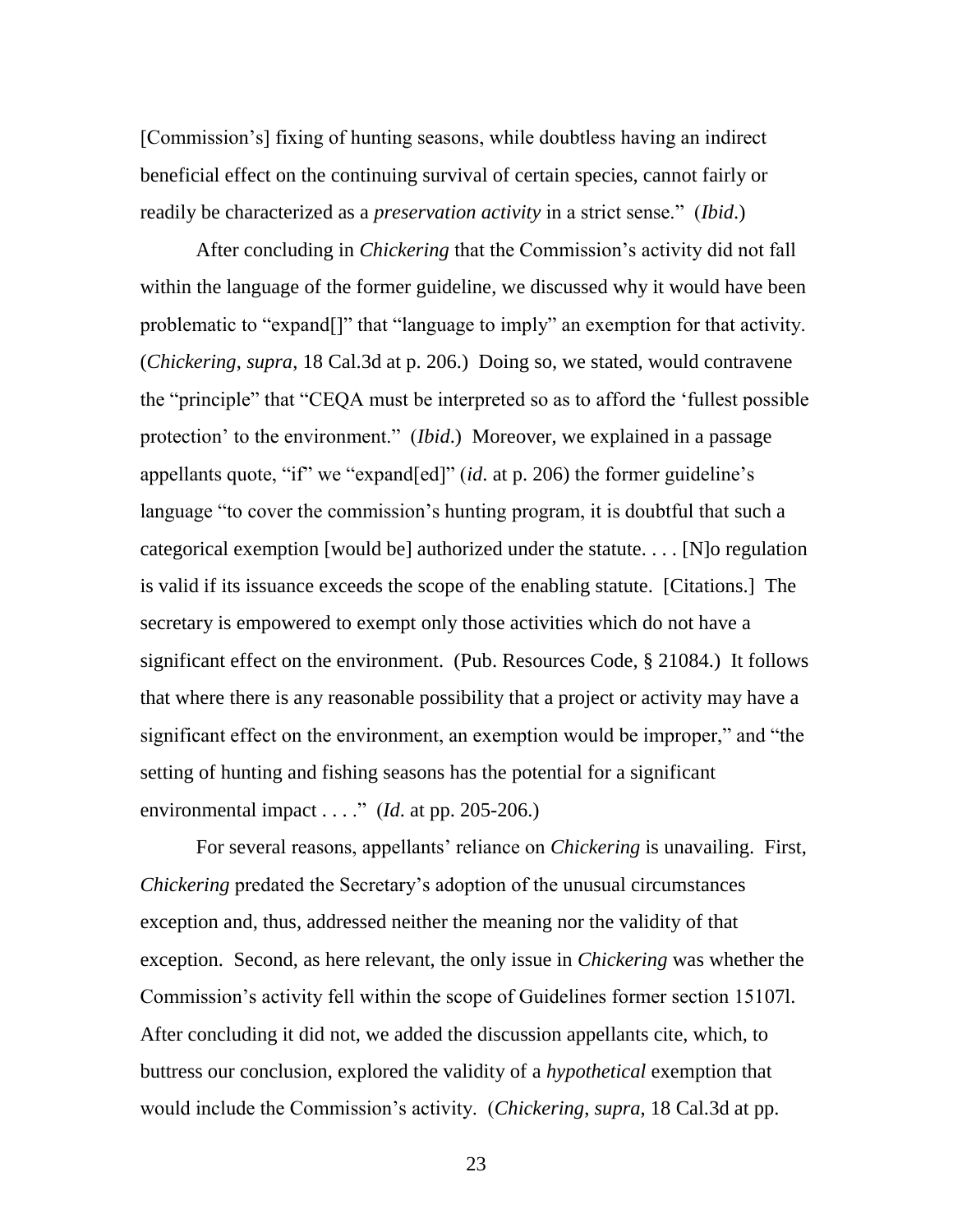205-206.) Third, because that added discussion was tangential to the issue before us and unnecessary to resolve the case, it was, understandably, summary. For example, it did not consider the broader statutory framework, the evolution of the CEQA statutes, or the implications of its statement for the effectiveness of various other CEQA statutes. Finally, in 1993, after we decided *Chickering*, the Legislature enacted section 21083.1, which directs courts "not [to] interpret [the CEQA statutes] *or the state guidelines adopted pursuant to Section 21083* in a manner which imposes procedural or substantive requirements beyond those *explicitly stated in* [CEQA] *or in the state guidelines*." (§ 21083.1, italics added.) According to the legislative history, the purpose of this statute was to "limit" judicial expansion of CEQA requirements" and to "reduce the uncertainty and litigation risks facing local governments and project applicants by providing a "safe harbor" to local entities and developers who comply with the explicit requirements of the law.' " (Assem. Com. on Natural Resources, Analysis of Sen. Bill No. 722 (1993-1994 Reg. Sess.) for hearing on July 12, 1993, p. 2.) Given appellants' concession for purposes of appeal that the proposed project here falls within two of the categorical exemptions, under Guidelines section 15300.2, subdivision (c), environmental review is necessary only if "there is a reasonable possibility [the project] will have a significant effect on the environment due to unusual circumstances.‖ Given that the listing of a class of projects as exempt constitutes the Secretary's finding, pursuant to the Legislature's command, that the typical effects of projects within that class are not significant within the meaning of CEQA, interpreting the unusual circumstances exception to require environmental review absent unusual circumstances would violate the Legislature's express directive in section 21083.1 "not [to] interpret" the CEQA statutes *and the Guidelines* "in a manner which imposes procedural or substantive requirements beyond those" the statutes *and the Guidelines* "explicitly state[]."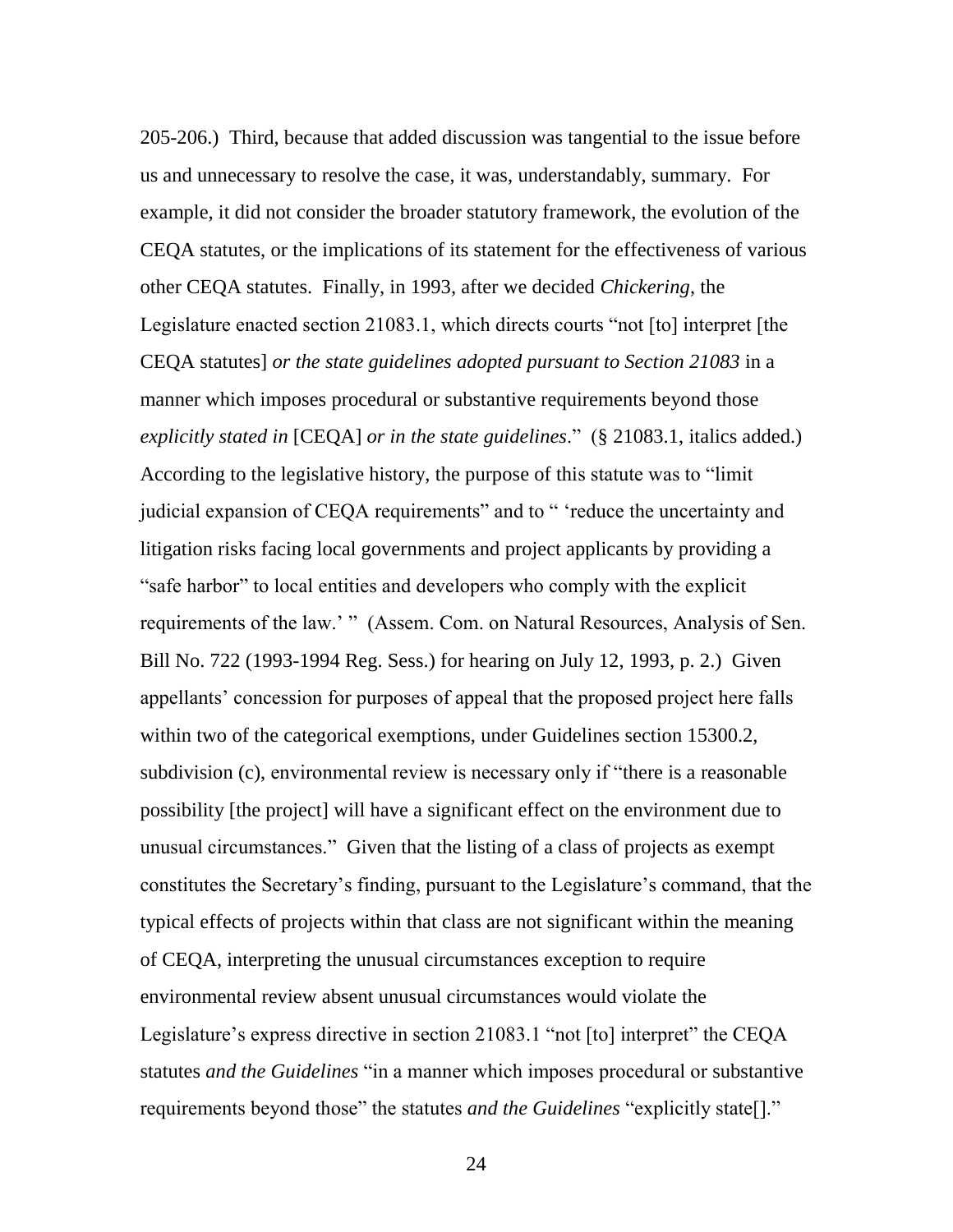As we have explained, "in the  $\dots$  years since CEQA was enacted the Legislature has, for reasons of policy, expressly exempted several categories of projects from environmental review. (See  $\S 21080$ , subd. (b)(1)-[(15)].) This court does not sit in review of the Legislature's wisdom in balancing these policies against the goal of environmental protection because, no matter how important its original purpose, CEQA remains a legislative act, subject to legislative limitation and legislative amendment.‖ (*Napa Valley Wine Train, Inc. v. Public Utilities Com.* (1990) 50 Cal.3d 370, 376.) Consistent with section 21083.1's directive, we have held that "rules regulating the protection of the environment must not be subverted into an instrument for the oppression and delay of social, economic, or recreational development and advancement.‖ (*Citizens of Goleta Valley v. Board of Supervisors* (1990) 52 Cal.3d 553, 576.) Adopting appellants' interpretation would do precisely that, by requiring environmental review of projects that one could argue *may* have a significant environmental effect, but that the OPR and the Secretary, exercising the authority the Legislature has by statute delegated to them and required them to exercise, *have already determined do not*, *in fact*, "have a significant effect on the environment."  $(\S$  21084, subd. (a).)

Appellants also substantially rely on this court's decision in *Mountain Lion Foundation v. Fish and Game Commission* (1997) 16 Cal.4th 105 (*Mountain Lion*). There, the majority held in relevant part that the same categorical exemption previously at issue in *Wildlife Alive* — which had been renumbered as Guidelines section 15307 — did not apply to the Commission's decision to remove the Mojave ground squirrel from the threatened species list. (*Mountain Lion*, *supra*, at pp. 124-127.) As noted earlier, that guideline establishes an exemption for "actions taken by regulatory agencies as authorized by state law or local ordinance to assure the maintenance, restoration, or enhancement of a natural resource where the regulatory process involves procedures for protection of the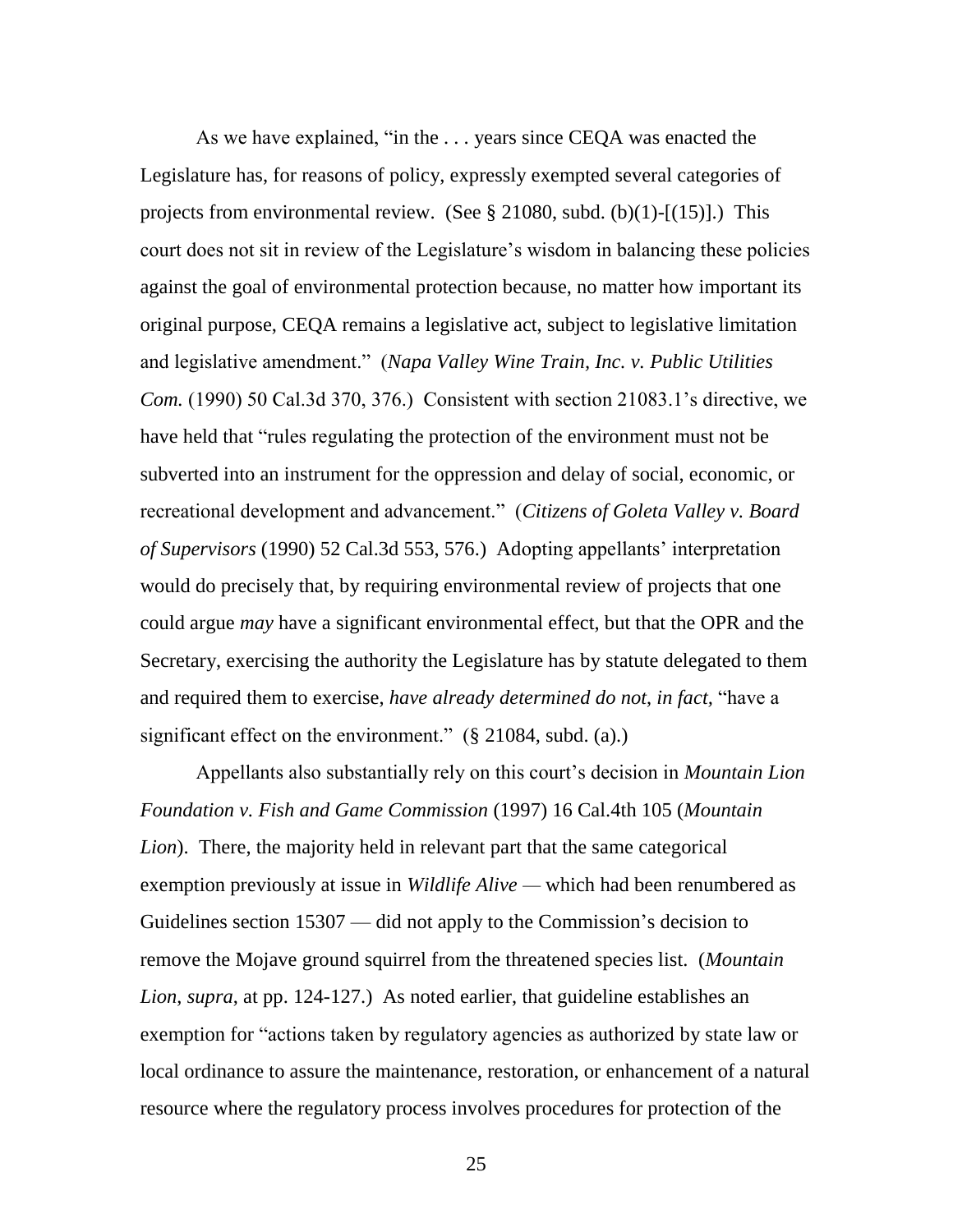environment." (Guidelines,  $\S$  15307.) The majority found that "a delisting action cannot be fairly included within this class" because it "removes rather than secures" [the] protections" that an endangered or threatened species enjoys under the California Endangered Species Act. (*Mountain Lion*, *supra*, at p. 125.) Moreover, the majority added, in light of other Guidelines, a delisting *could not* come within a categorical exemption. "[A] categorical exemption represents a determination by the Secretary that a particular project does not have a significant effect on the environment.  $(\S$  21084.)" (*Mountain Lion*, *supra*, at 124.) "It follows," the majority stated in the passage on which appellants rely, "that an activity that may have a significant effect on the environment cannot be categorically exempt." (*Ibid.*) Under Guidelines section 15065, subdivision (a), an agency "*must* find" that a proposed project may have that effect if it has  $\degree$  <sup>\*</sup>the potential to  $\degree$ ... reduce the  $\dots$  number or restrict the range of an endangered, rare or threatened species.' " (*Mountain Lion*, *supra*, at p. 124.) Because a delisting, by "withdraw[ing] existing levels of protection," "creates at least the potential for population reduction or habitat restriction," this guideline "obligate[s]" the Commission "to find a delisting may have a significant environmental effect. Such a finding precludes invocation of a categorical exemption." (*Ibid*.)

For reasons similar to those earlier discussed in connection with *Chickering*, *supra*, 18 Cal.3d 190, appellants' reliance on *Mountain Lion* is unavailing. Like *Chickering*, *Mountain Lion* addressed neither the meaning nor the validity of the unusual circumstances exception. Also like *Chickering*, as here relevant, *Mountain Lion* presented only the issue of whether the Commission's activity fell within the express terms of a categorical exemption. Because the court found it did not, the hypothetical discussion of whether the Secretary *could* have established a categorical exemption was tangential, unnecessary, and summary. In any event, properly understood, the discussion in *Mountain Lion*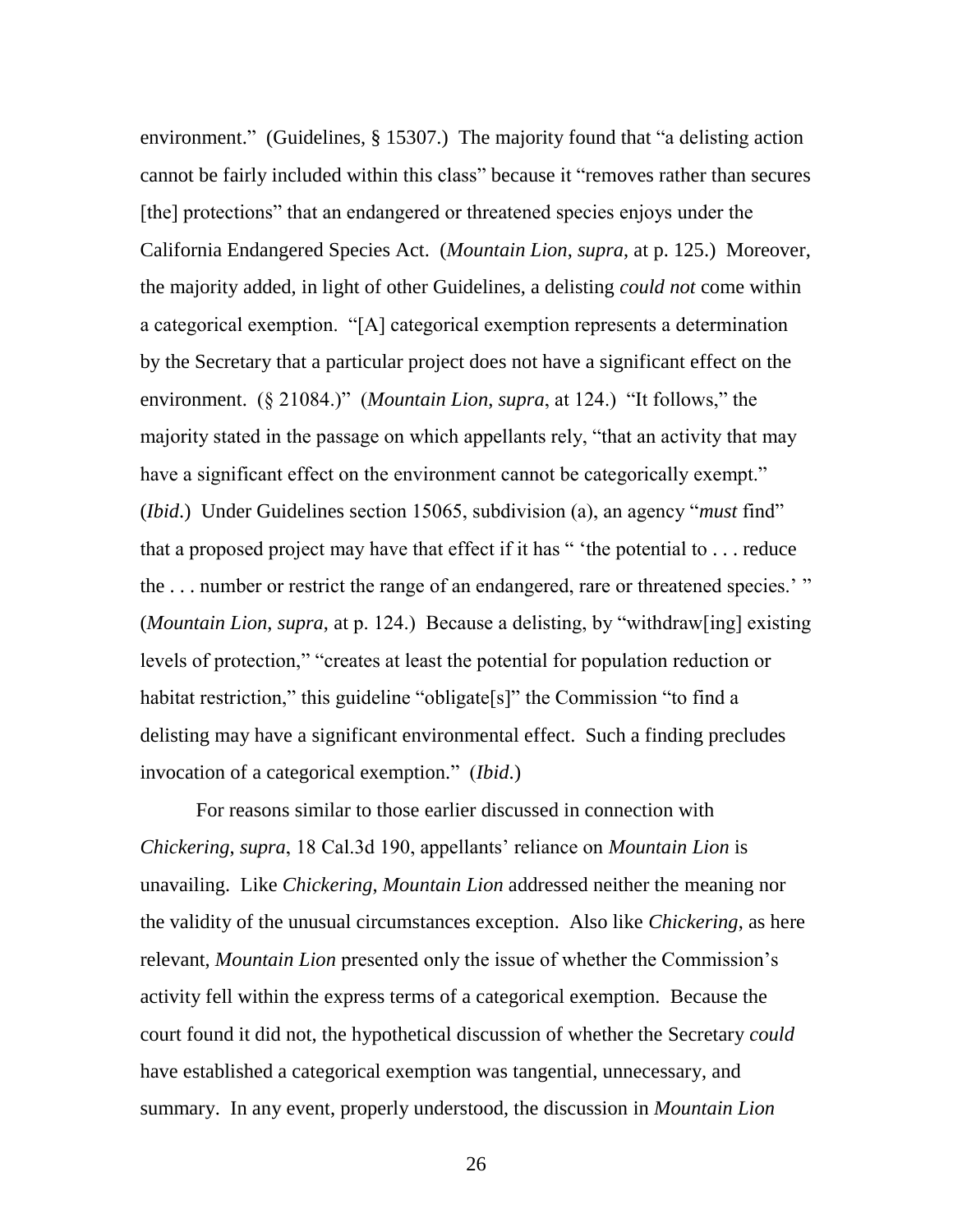stands only for the proposition that the Secretary, having established in one guideline that a delisting may have a significant effect on the environment, may not in another guideline "make a finding" that delistings, as a class, "do not have a significant effect on the environment" and are therefore exempt from CEQA. (§ 21084.) It does not, as appellants assert, establish that where the Secretary, exercising statutorily delegated authority, has found that projects of a certain kind " do not have a significant effect on the environment" and are exempt from CEQA, a proposed project that falls within that class and does not involve any unusual circumstances is, nonetheless, subject to environmental review if an argument can be made that it *may* have a significant effect on the environment. That question simply was not before us in *Mountain Lion*, *supra*, 16 Cal.4th 105.**3**

### *B. Standards of Review.*

l

Several CEQA statutes expressly address judicial review of agency action. Section 21168 provides the standard of review for decisions "made as a result of a proceeding in which by law a hearing is required to be given, evidence is required to be taken and discretion in the determination of facts is vested in a public agency." Section 21168.5 provides the standard of review in all other actions "to attack, review, set aside, void or annul a determination, finding, or decision of a public agency on the grounds of noncompliance with [CEQA]." Because nothing required the City to hold an evidentiary hearing in this case, the latter section governs. Under it, a court's inquiry is "whether there was a prejudicial abuse of discretion. Abuse of discretion is established if the agency has not proceeded in a manner required by law or if the determination or decision is not supported by

**<sup>3</sup>** Consistent with the preceding analysis, we disapprove *Communities for a Better Environment v. California Resources Agency* (2002) 103 Cal.App.4th 98, 129, insofar as it suggests that a proposed project's potential environmental effects alone render the unusual circumstances exception applicable.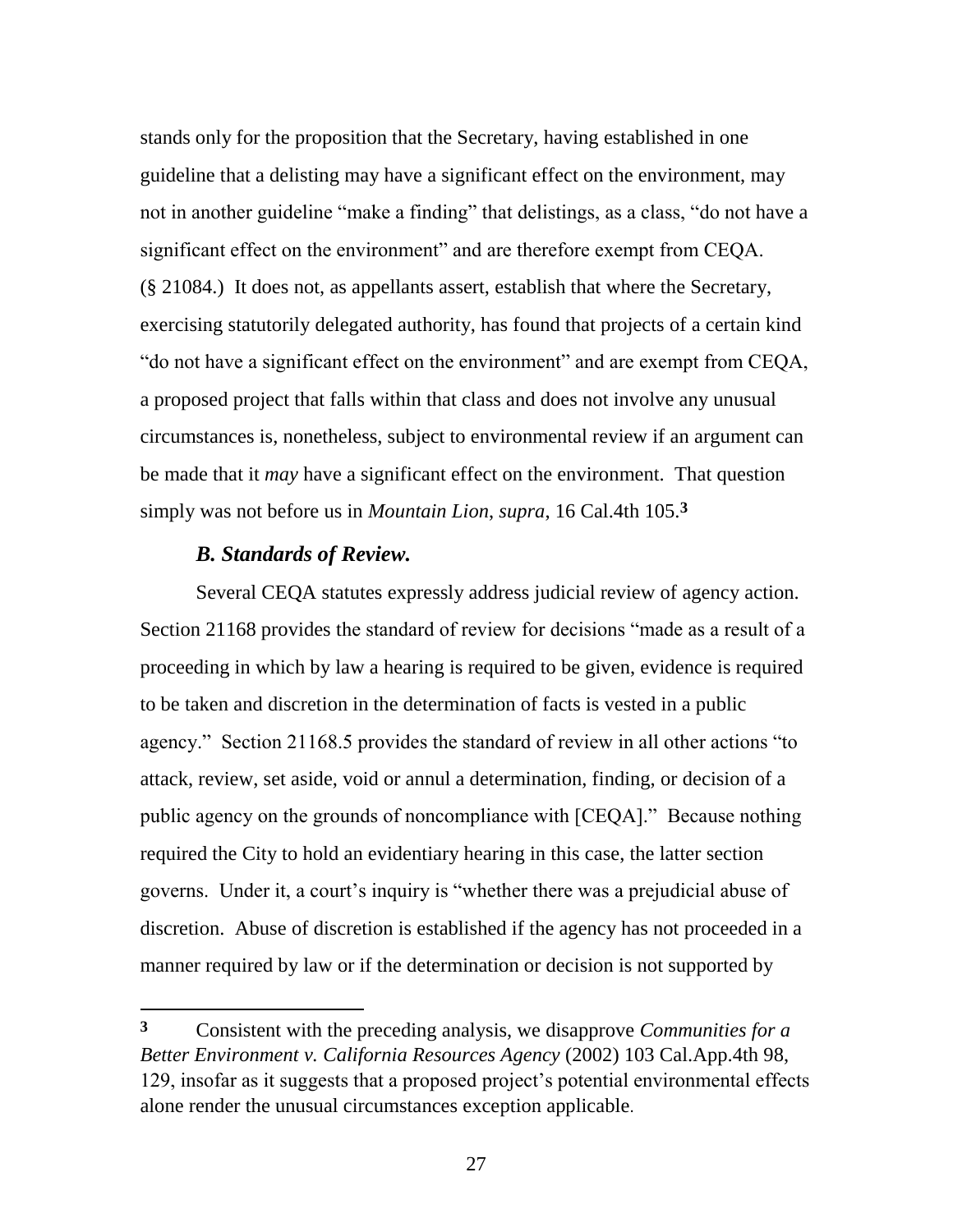substantial evidence." *(Ibid.)* Thus, reversal of the City's action here is appropriate only if (a) the City, in finding the proposed project categorically exempt, did not proceed in the manner required by law, or (b) substantial evidence fails to support that finding.**4**

The parties disagree about how these standards apply to an agency's determination that the unusual circumstances exception is inapplicable. Respondents, invoking the traditional substantial evidence standard, argue that a reviewing court must uphold such a determination if substantial evidence supports it, even if substantial evidence in the record also shows that a contrary conclusion would be equally, or even more, reasonable. Appellants, on the other hand, contend that, even if substantial evidence supports the agency's determination, a reviewing court must overturn the determination if there is a fair argument based on substantial evidence that the proposed project may have a significant effect on the environment due to unusual circumstances. A fair argument exists, appellants assert, "if *any* facts, fact-based assumptions, or expert opinion in the administrative record support . . . arguments that [the] exception may apply, regardless of contrary evidence."

The fair argument approach derives from our application of section 21168.5 in *No Oil, Inc. v. City of Los Angeles* (1974) 13 Cal.3d 68 (*No Oil*). There, we

 $\overline{\phantom{a}}$ 

<sup>&</sup>lt;sup>4</sup> We have previously observed that "the standard of review is essentially the same" under sections 21168 and 21168.5. (*Laurel Heights Improvement Assn. v. Regents of University of California* (1993) 6 Cal.4th 1112, 1133, fn. 17 (*Laurel Heights II*).) Section 21168 requires review "in accordance with the provisions of Section 1094.5 of the Code of Civil Procedure," and declares that "the court shall not exercise its independent judgment on the evidence but shall only determine whether the act or decision is supported by substantial evidence in the light of the whole record." Code of Civil Procedure section 1094.5, subdivision (b), provides, similarly to section 21168.5, that "[a]buse of discretion is established if the respondent has not proceeded in the manner required by law, the order or decision is not supported by the findings, or the findings are not supported by the evidence."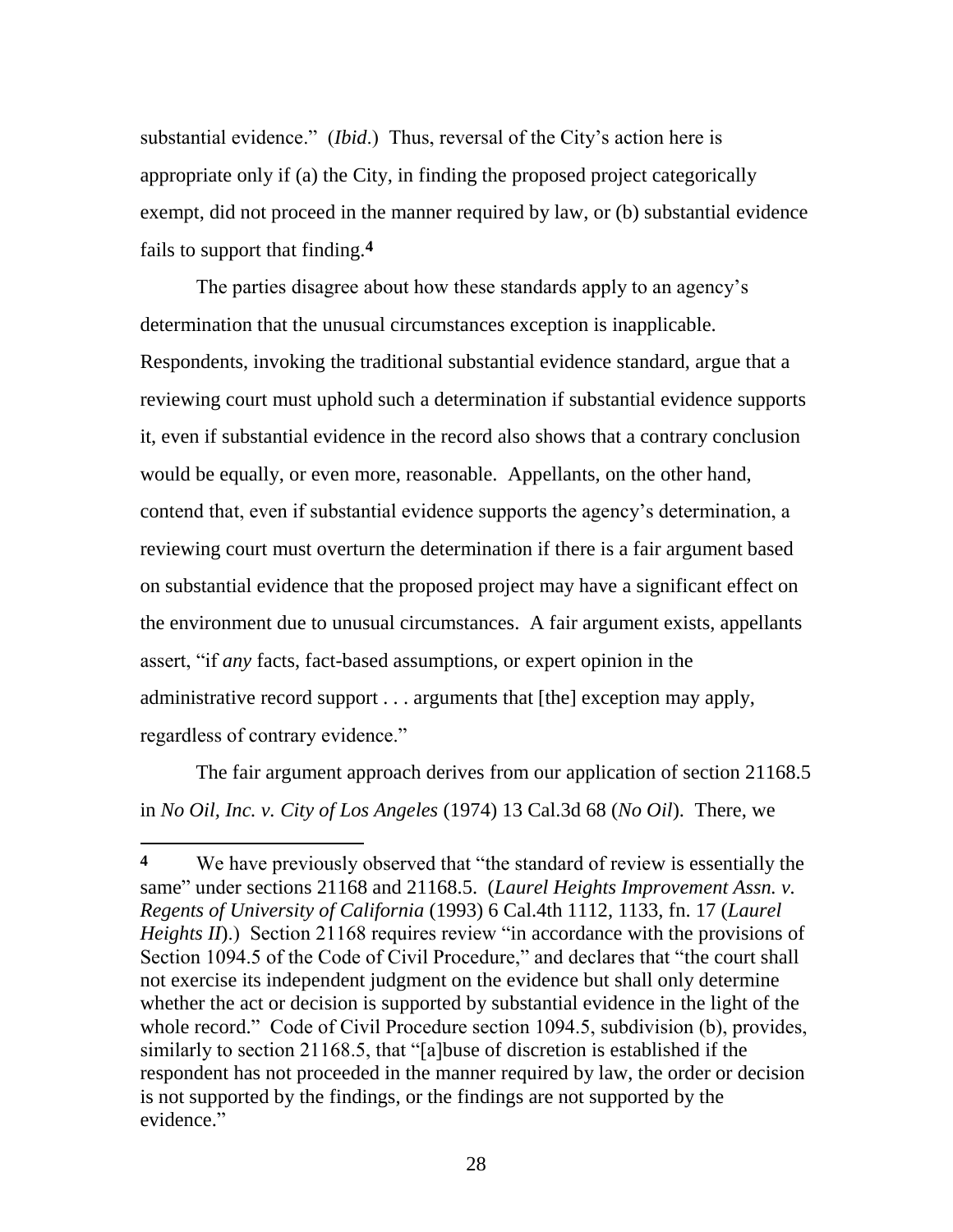reviewed the City of Los Angeles's application of section 21151, which requires preparation of an EIR for a nonexempt project that "may have a significant effect on the environment.‖ Although the proposed project in *No Oil* did not qualify for an exemption under the CEQA statutes or the Guidelines, Los Angeles had found, after conducting an initial threshold environmental study, that no EIR was necessary because the project would not have a significant effect on the environment. We reversed, concluding that the finding constituted a prejudicial abuse of discretion under section 21168.5 because, in making it, Los Angeles had failed to proceed as required by law in two ways: (1) it had not made its determination in writing; and (2) it had used the wrong standard to determine whether the proposed project might have a significant effect on the environment. Regarding the latter, we construed section 21151 to require preparation of an EIR for a nonexempt project "whenever it can be fairly argued on the basis of substantial evidence that the project may have a significant environmental impact." (*No Oil, supra*, at p. 75.) At the trial court's direction, Los Angeles had applied "a far more restrictive test that limited use of an EIR to projects which may have an 'important' or 'momentous' effect of semi-permanent duration." (*Ibid.*) In reaching our conclusion, we cited the following factors: (1) "the preparation of an EIR is the key to environmental protection under CEQA" *(ibid.)*; (2) the statute speaks, not of projects that *will* have a significant effect on the environment, but of projects that "*may*" have such effect (*id.* at p. 83, fn. 16); (3) the Legislature intended that CEQA be interpreted to afford the fullest protection to the environment within the reasonable scope of the statutory language, but the test Los Angeles had applied afforded the least possible protection within the statutory language (*id.* at p. 85); and (4) by "bar[ring] preparation of an EIR" in "close and doubtful cases," the test Los Angeles applied would "defeat the Legislature's objective of ensuring that environmental protection serve as the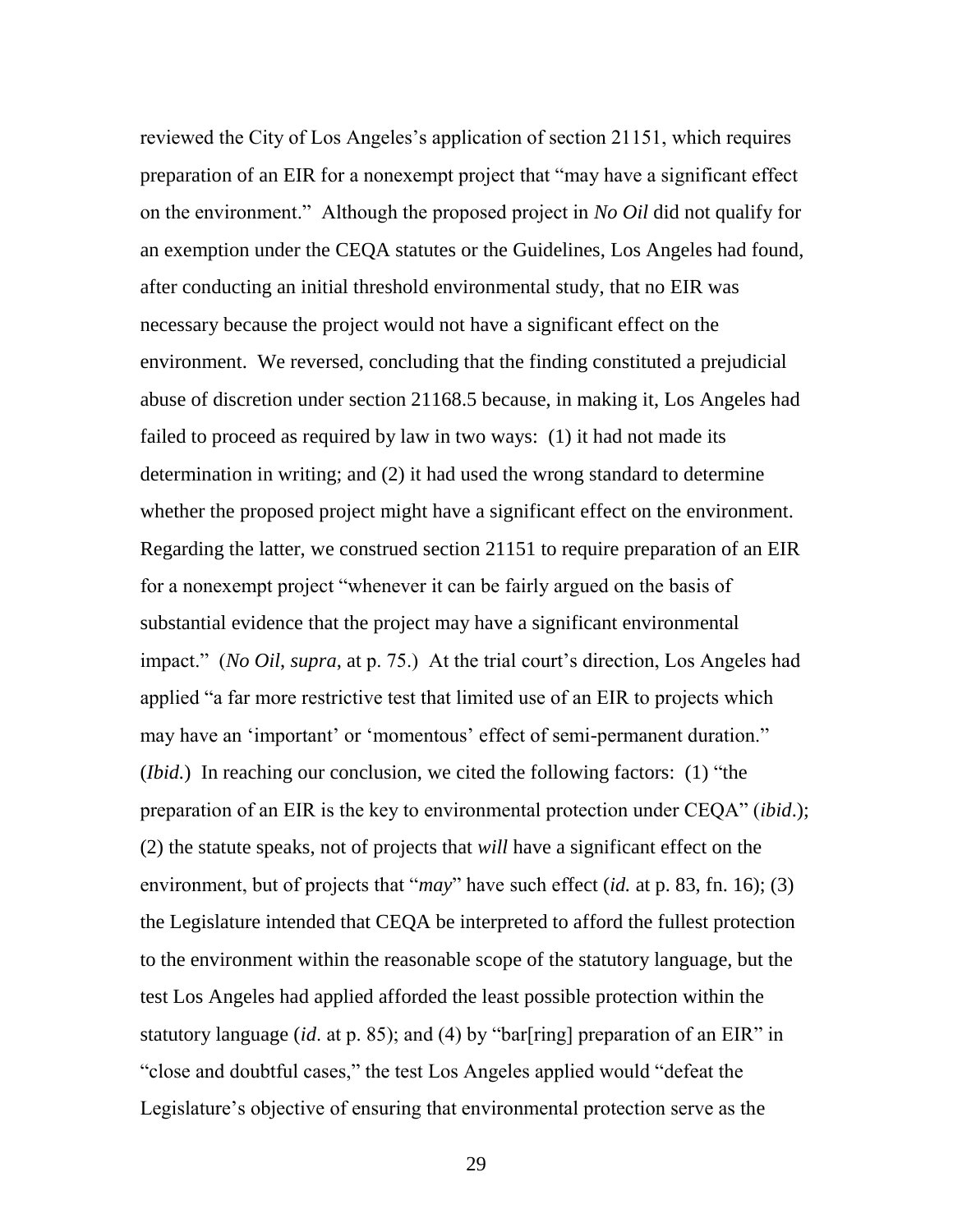guiding criterion in agency decisions" *(id.* at p. 84). Because we concluded that Los Angeles had failed to proceed as required by law, in part by applying the wrong standard, we expressly declined to decide whether its decision was "supported by substantial evidence." *(Id. at p. 75.)* 

The Natural Resources Agency has since expressly incorporated *No Oil*'s fair argument approach into the Guidelines. Guidelines section 15064, subdivision  $(f)(1)$ , now states: "If the lead agency determines there is substantial evidence in the record that the project may have a significant effect on the environment, the lead agency shall prepare an EIR (*Friends of B Street v. City of Hayward* (1980) 106 Cal. App. 3d 988). Said another way, if a lead agency is presented with a fair argument that a project may have a significant effect on the environment, the lead agency shall prepare an EIR even though it may also be presented with other substantial evidence that the project will not have a significant effect (*No Oil, Inc. v. City of Los Angeles* (1974) 13 Cal. 3d 68).<sup>55</sup> If, however, an agency's "initial study" for a nonexempt project "shows that there is no substantial evidence that the project may have a significant effect" on the environment, the agency "prepares a negative declaration" (Guidelines,  $\S$  15002, subd. (k)(2)) describing "the reasons" why no EIR is required  $(\S 21064)$ .

The fair argument standard Guidelines section 15064, subdivision (f)(1), sets forth applies by its terms to determinations of a *lead agency*, not of a court. Under sections 21168 and 21168.5, judicial review of agency decisions is for abuse of discretion. (*Laurel Heights II*, *supra*, 6 Cal.4th at p. 1135.) The scope of review of an agency's application of the fair argument standard is described in *Friends of "B" Street v. City of Hayward* (1980) 106 Cal.App.3d 988, 1002

 $\overline{\phantom{a}}$ 

<sup>5</sup> This guideline first appeared in 1983 as Guidelines section 15064, subdivision (g)(1). (See Guidelines, § 15064, Register 83, No. 29 (July 16, 1983) p. 308.)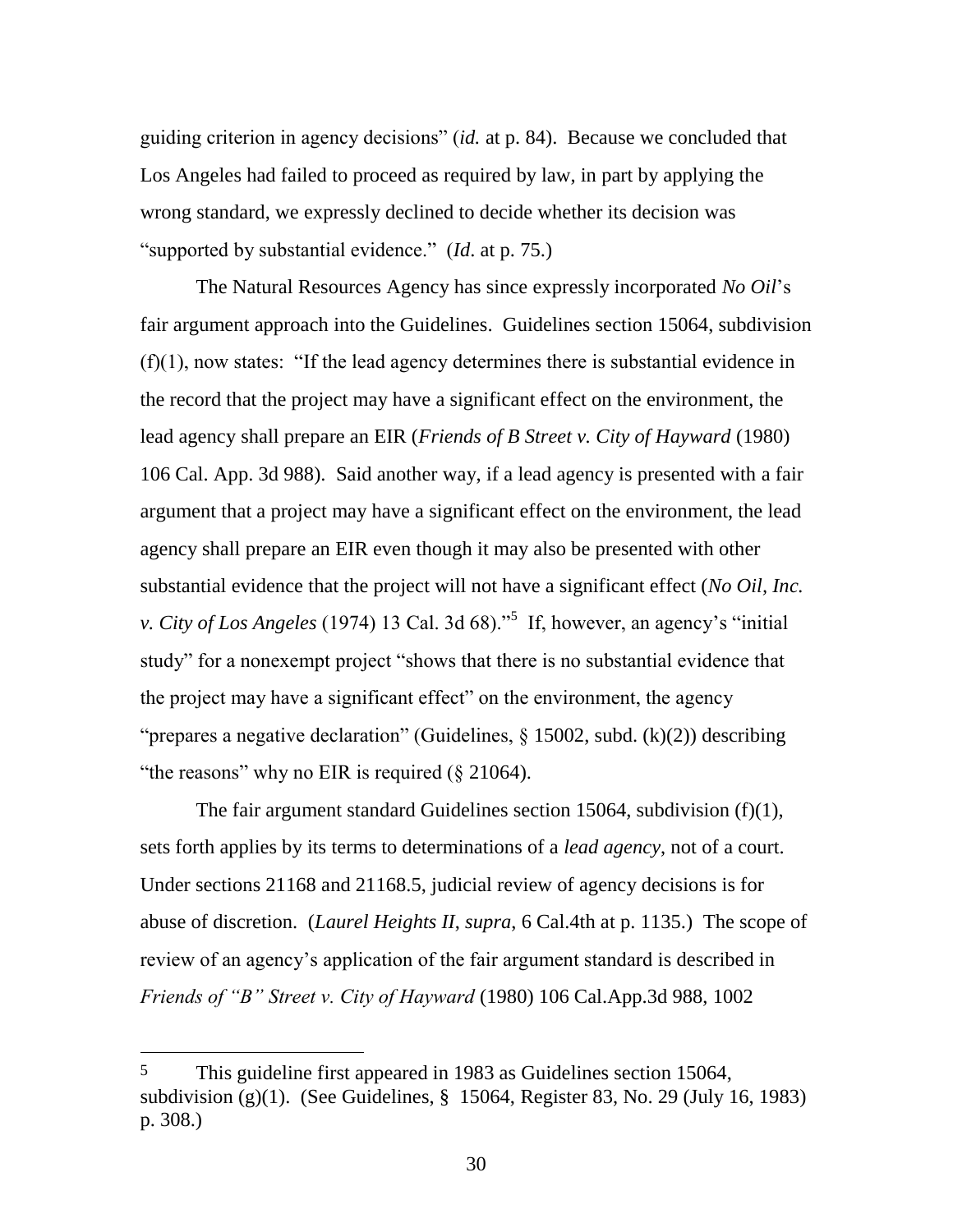(*Friends of "B" Street*), a decision that section 15064, subdivision (f)(1), cites. *Friends of "B" Street* explained that a reviewing court may not uphold an agency's decision "merely because substantial evidence was presented that the project would not have [a significant environmental] impact. The [reviewing] court's function is to determine whether substantial evidence support[s] the agency's conclusion as to whether the prescribed 'fair argument' could be made. If there [is] substantial evidence that the proposed project might have a significant environmental impact, evidence to the contrary is not sufficient to support a decision to dispense with preparation of an EIR and adopt a negative declaration, because it [can] be 'fairly argued' that the project might have a significant environmental impact. Stated another way, if the [reviewing] court perceives substantial evidence that the project might have such an impact, but the agency failed to secure preparation of the required EIR, the agency's action is to be set aside because the agency abused its discretion by failing to proceed 'in a manner required by law.' " (*Friends of "B" Street*, *supra*, at p. 1002.)

There have been several attempts to extend the fair argument standard to CEQA determinations other than the one at issue in *No Oil*, *supra*, 13 Cal.3d 68, i.e., whether to prepare an EIR for a nonexempt project. We considered, and rejected, one such attempt in *Laurel Heights II*, which involved an agency's decision not to recirculate an EIR for public comment. Section 21092.1 requires recirculation if "significant new information is added to" an EIR after initial circulation and before certification. In *Laurel Heights II*, a neighborhood improvement association argued that in determining whether recirculation is required, "the 'fair argument' test used to review the decision . . . to prepare a negative declaration" in lieu of an EIR should apply. *(Laurel Heights II, supra, 6*) Cal.4th at p. 1134.) We disagreed, explaining: "[S]ection 21151 commands that an EIR must be prepared whenever a project ‗*may* have a significant effect on the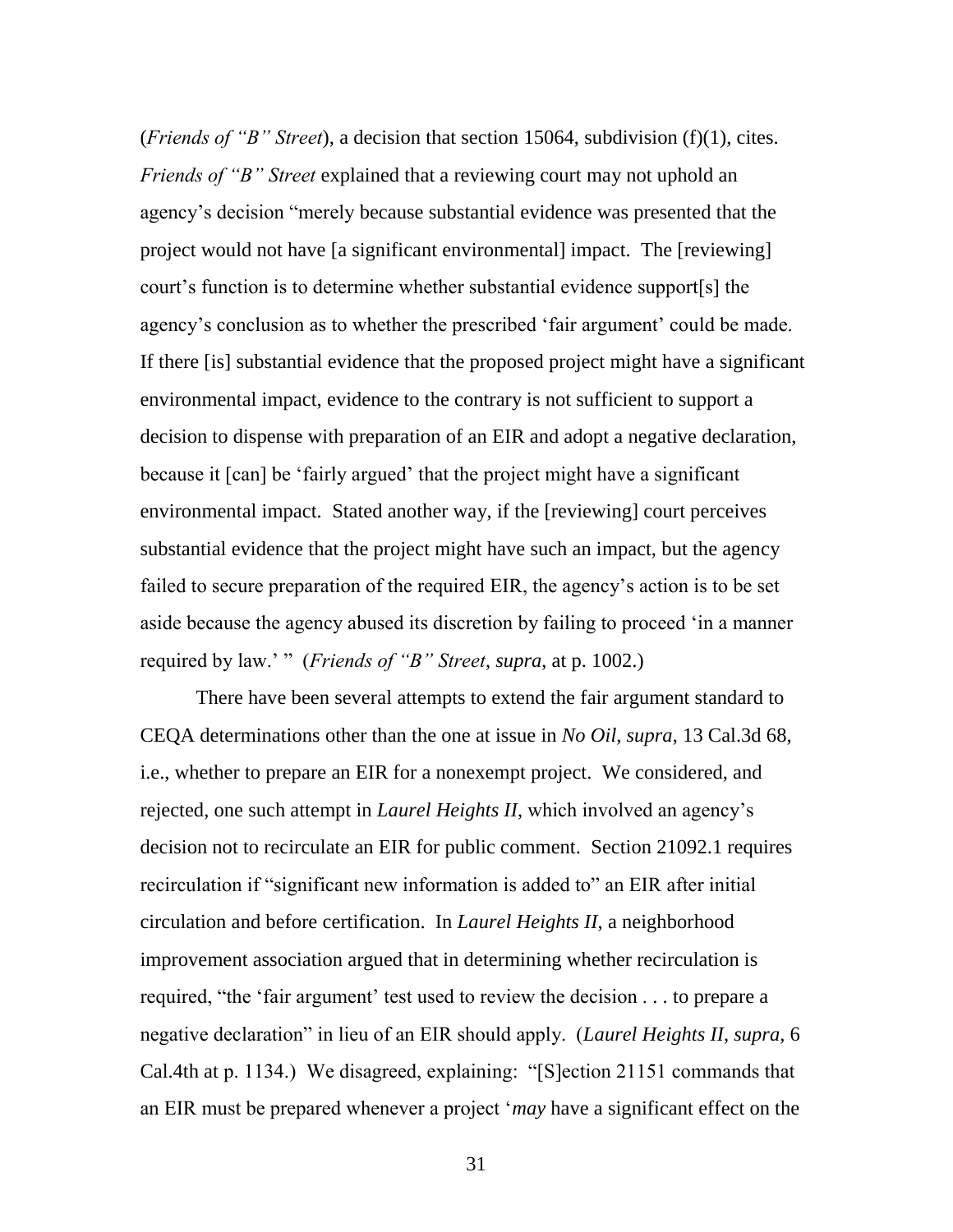environment.' (Italics added.) In *No Oil . . .* , we interpreted *section 21151* to require preparation of an EIR whenever it can be fairly argued on the basis of substantial evidence that the project may have significant environmental impact. [Citation.] Our decision, however, expressly acknowledged that *judicial review* of agency decisions under CEQA is governed by sections 21168 (administrative mandamus) and 21168.5 (traditional mandamus) and, of course, did not purport to alter the standard of review set forth in those statutes. Rather, the 'fair argument' test was derived from an interpretation of the language of, and policies underlying, section 21151 itself. For this reason, the 'fair argument' test has been applied *only* to the decision whether to prepare an original EIR or a negative declaration. [Citations.] The Association has advanced no persuasive authority or reasons for taking this test out of the context of the statutory language of section 21151 and applying it to an agency's decision under section 21092.1. [¶] We conclude that the substantial evidence standard set forth in section 21168.5 governs the [agency's] decision not to recirculate the EIR in this case." *(Id. at pp. 1134-1135,* fns. omitted.)

Several courts, however, have extended the fair argument approach to aspects of the determination whether the unusual circumstances exception applies. (*Voices for Rural Living v. El Dorado Irr. Dist.* (2012) 209 Cal.App.4th 1096, 1108 (*Voices*); *Wollmer v. City of Berkeley* (2011) 193 Cal.App.4th 1329, 1350; *Banker's Hill, supra,* 139 Cal.App.4th at pp. 261-267; *Azusa Land Reclamation Co. v. Main San Gabriel Basin Watermaster* (1997) 52 Cal.App.4th 1165, 1206; *Dunn-Edwards Corp. v. Bay Area Air Quality Management Dist.* (1992) 9 Cal.App.4th 644, 654-656.) Other courts have noted judicial disagreement as to whether the fair argument standard applies in this context, but have declined to decide the issue, finding that the standard's application would not have affected the result. (*Save the Plastic Bag Coalition v. City and County of San Francisco*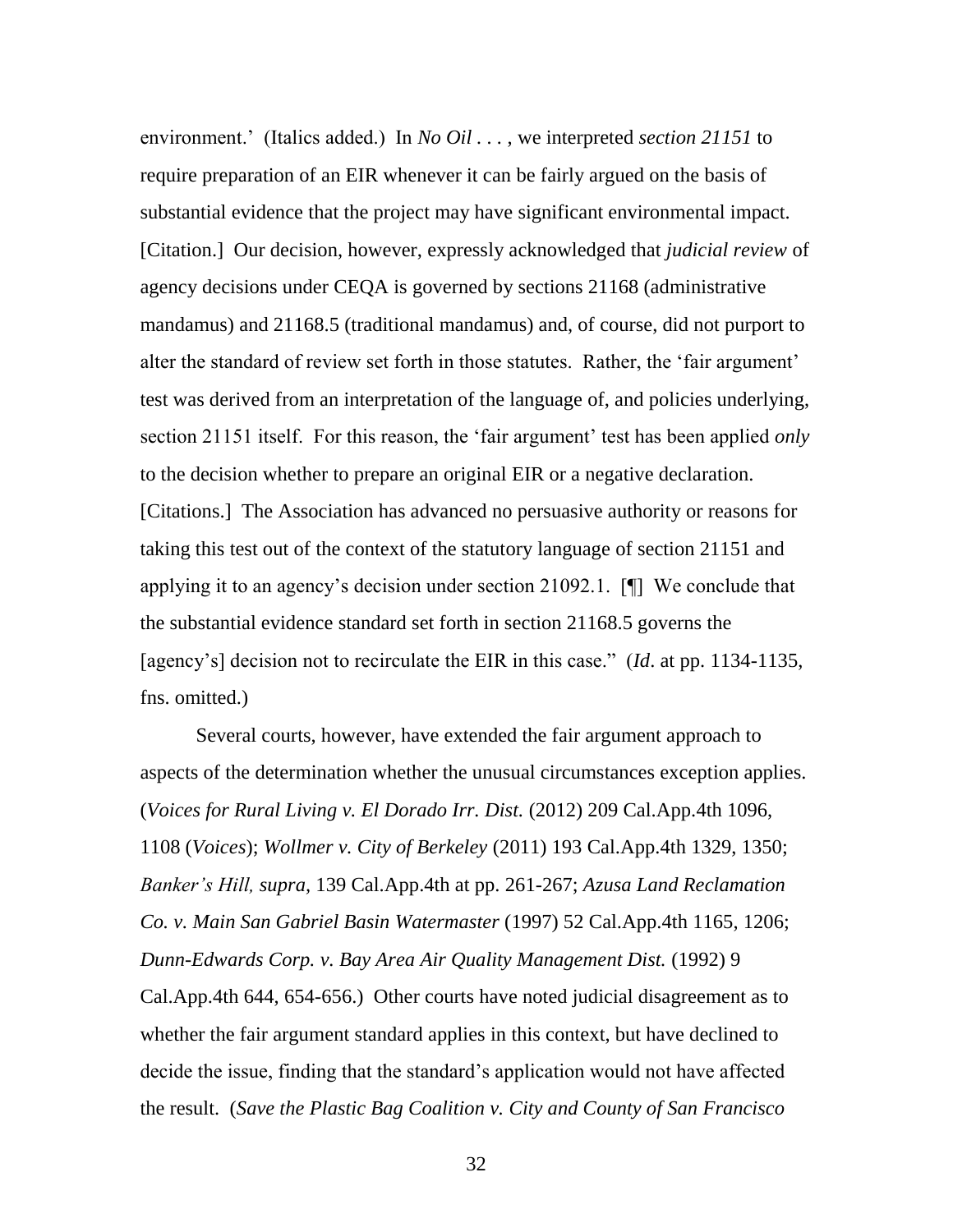(2013) 222 Cal.App.4th 863, 879; *Hines v. California Coastal Commission* (2010) 186 Cal.App.4th 830, 855; *San Lorenzo Valley Community Advocates for Responsible Educ. v. San Lorenzo Valley Unified School Dist*. (2006) 139 Cal.App.4th 1356, 1390; *Santa Monica Chamber of Commerce v. City of Santa Monica* (2002) 101 Cal.App.4th 786, 796 (*Santa Monica*); *Fairbank v. City of Mill Valley* (1999) 75 Cal.App.4th 1243, 1259-1260; *Ukiah*, *supra*, 2 Cal.App.4th at p. 728, fn. 7.) The principal supporting authority these courts cite for the fair argument standard's inapplicability is *Centinela Hospital Assn. v. City of Inglewood* (1990) 225 Cal.App.3d 1586. There, in rejecting the claim that the unusual circumstances exception applied, the court reasoned: "When appellant argues that the facility is located 'at an extremely sensitive location in terms of public usage and traffic,' and it ‗will create a health and safety hazard, which in turn, will place increased demands on public services such as police and fire protection,' appellant is asking us to adopt an improper standard of review and independently reweigh the evidence. We conclude that substantial evidence supports the express findings of the [City of Inglewood Planning] Commission and city council as to traffic and public health and safety issues and substantial evidence supports the implied finding in the notice of exemption that the facility would not cause any significant environmental effects.<sup>76</sup> (*Centinela*, at p. 1601.)

We conclude that both prongs of section 21168.5's abuse of discretion standard apply on review of an agency's decision with respect to the unusual circumstances exception. The determination as to whether there are "unusual circumstances" (Guidelines,  $\S$  15300.2, subd. (c)) is reviewed under section 21168.5's substantial evidence prong. However, an agency's finding as to

 $\overline{\phantom{a}}$ 

**<sup>6</sup>** The courts noting judicial disagreement regarding the applicable standard also cite *Dehne v. County of Santa Clara* (1981) 115 Cal.App.3d 827, but that decision does not mention or discuss the unusual circumstances exception.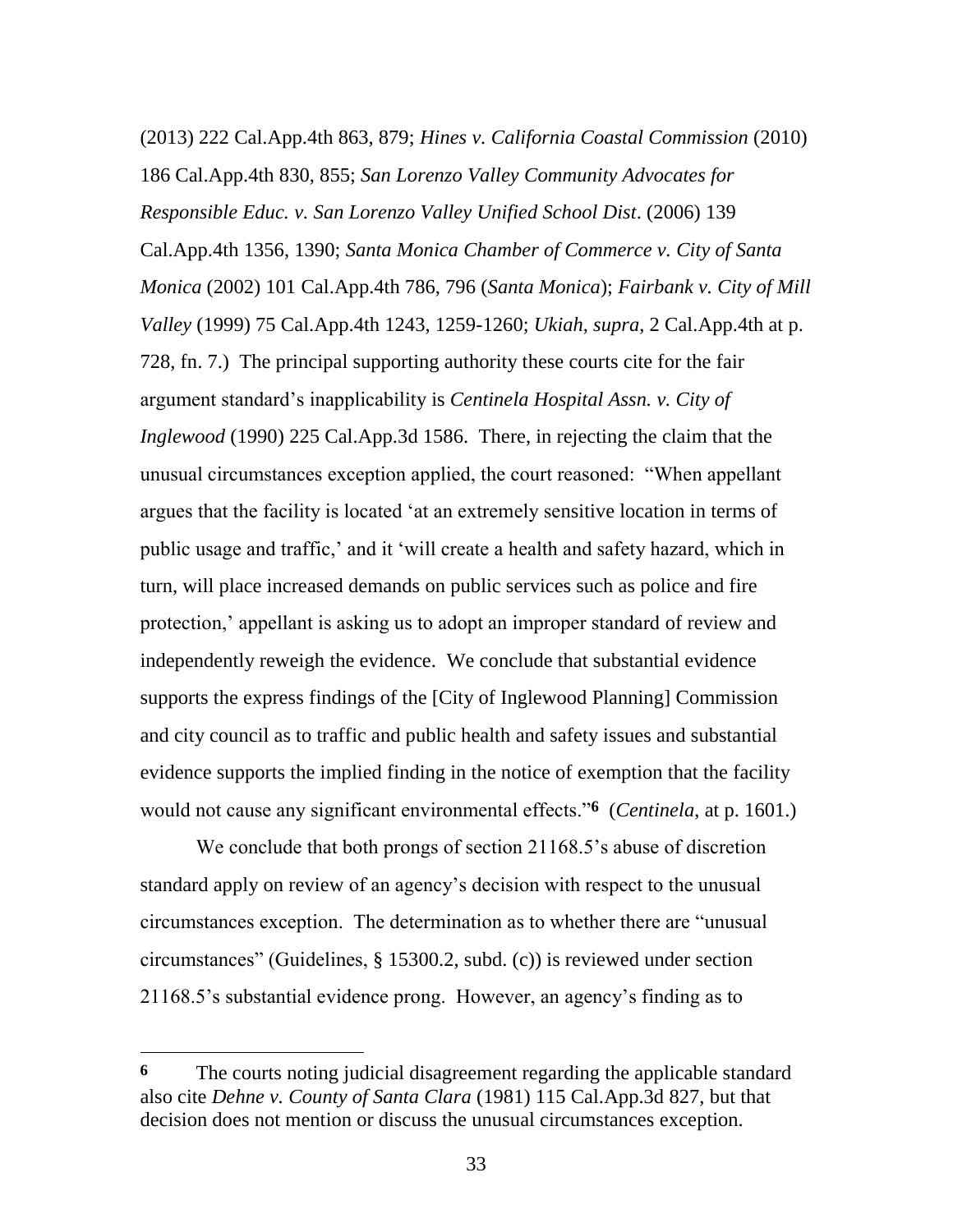whether unusual circumstances give rise to "a reasonable possibility that the activity will have a significant effect on the environment" (Guidelines, § 15300.2, subd. (c)) is reviewed to determine whether the agency, in applying the fair argument standard, "proceeded in [the] manner required by law."  $(§ 21168.5;$ *Friends of "B" Street*, *supra*, 106 Cal.App.3d at p. 1002.)

Whether a particular project presents circumstances that are unusual for projects in an exempt class is an essentially factual inquiry, " 'founded "on the application of the fact-finding tribunal's experience with the mainsprings of human conduct." '" (*People v. Louis* (1986) 42 Cal.3d 969, 987.) Accordingly, as to this question, the agency serves as "the finder of fact" (*Save Our Peninsula Committee v. Monterey County Board of Supervisors* (2001) 87 Cal.App.4th 99, 117), and a reviewing court should apply the traditional substantial evidence standard that section 21168.5 incorporates. (*Save Our Peninsula Committee*, at p. 117.) Under that relatively deferential standard of review, the reviewing court's ― ‗role' ‖ in considering the evidence differs from the agency's. (*Western States Petroleum Assn. v. Superior Court* (1995) 9 Cal.4th 559, 576.) " 'Agencies must weigh the evidence and determine "which way the scales tip," while courts conducting [traditional] substantial evidence . . . review generally do not.' " (*Ibid*.) Instead, reviewing courts, after resolving all evidentiary conflicts in the agency's favor and indulging in all legitimate and reasonable inferences to uphold the agency's finding, must affirm that finding if there is any substantial evidence, contradicted or uncontradicted, to support it. (*Id.* at p. 571; see *Laurel Heights Improvement Assn. v. Regents of University of California* (1988) 47 Cal.3d 376, 393 *`(Laurel Heights I)* [reviewing court's "task is not to weigh conflicting evidence and determine who has the better argument" or whether "an opposite" conclusion would have been equally or more reasonable".)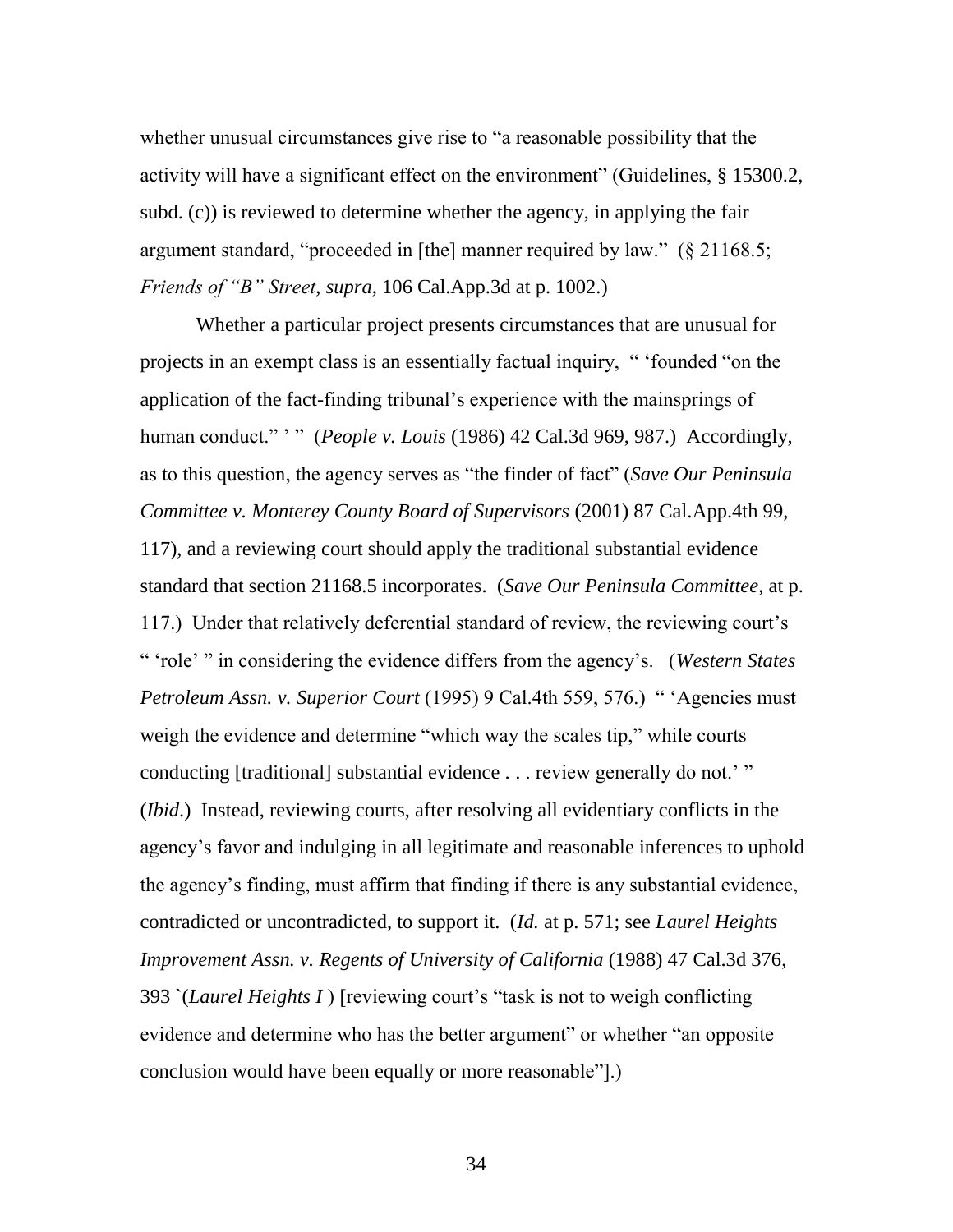As to the whether there is "a reasonable possibility" that an unusual circumstance will produce "a significant effect on the environment" (Guidelines, § 15300.2, subd. (c)), a different approach is appropriate, both by the agency making the determination and by reviewing courts. As we explained in *Laurel Heights II, supra,* 6 Cal.4th at pages 1134-1135, the fair argument standard "was" derived from an interpretation of the language of, and policies underlying," the statute at issue in *No Oil* — section  $21151$  — which "commands that an EIR must be prepared whenever a project 'may have a significant effect on the environment.' " (Italics omitted.) As the Court of Appeal observed in *Banker's Hill*, *supra*, 139 Cal.App.4th at page 264, there are "close textual similarities" between this statutory language and the language of Guidelines section 15300.2, subdivision (c), which precludes application of categorical exemptions "where there is *a reasonable possibility* that the activity will have a significant effect on the environment due to unusual circumstances.‖ (Italics added.) Notably, we observed in *No Oil* that "the word 'may' connotes a 'reasonable possibility . . . .' " (*No Oil, supra*, 13 Cal.3d at p. 83, fn. 16.) Accordingly, when there are "unusual circumstances,‖ it is appropriate for agencies to apply the fair argument standard in determining whether "there is a reasonable possibility of a significant effect on the environment due to unusual circumstances." (Guidelines,  $\S$  15300.2, subd. (c).) As to this question, the reviewing court's function "is to determine whether substantial evidence support[s] the agency's conclusion as to whether the prescribed ‗fair argument' could be made.‖ (*Friends of "B" Street*, *supra*, 106 Cal.App.3d at p. 1002.)

This bifurcated approach to the questions of unusual circumstances and potentially significant effects comports with our construction of the unusual circumstances exception to require findings of *both* unusual circumstances *and* a potentially significant effect. It would be inappropriate for an agency to apply the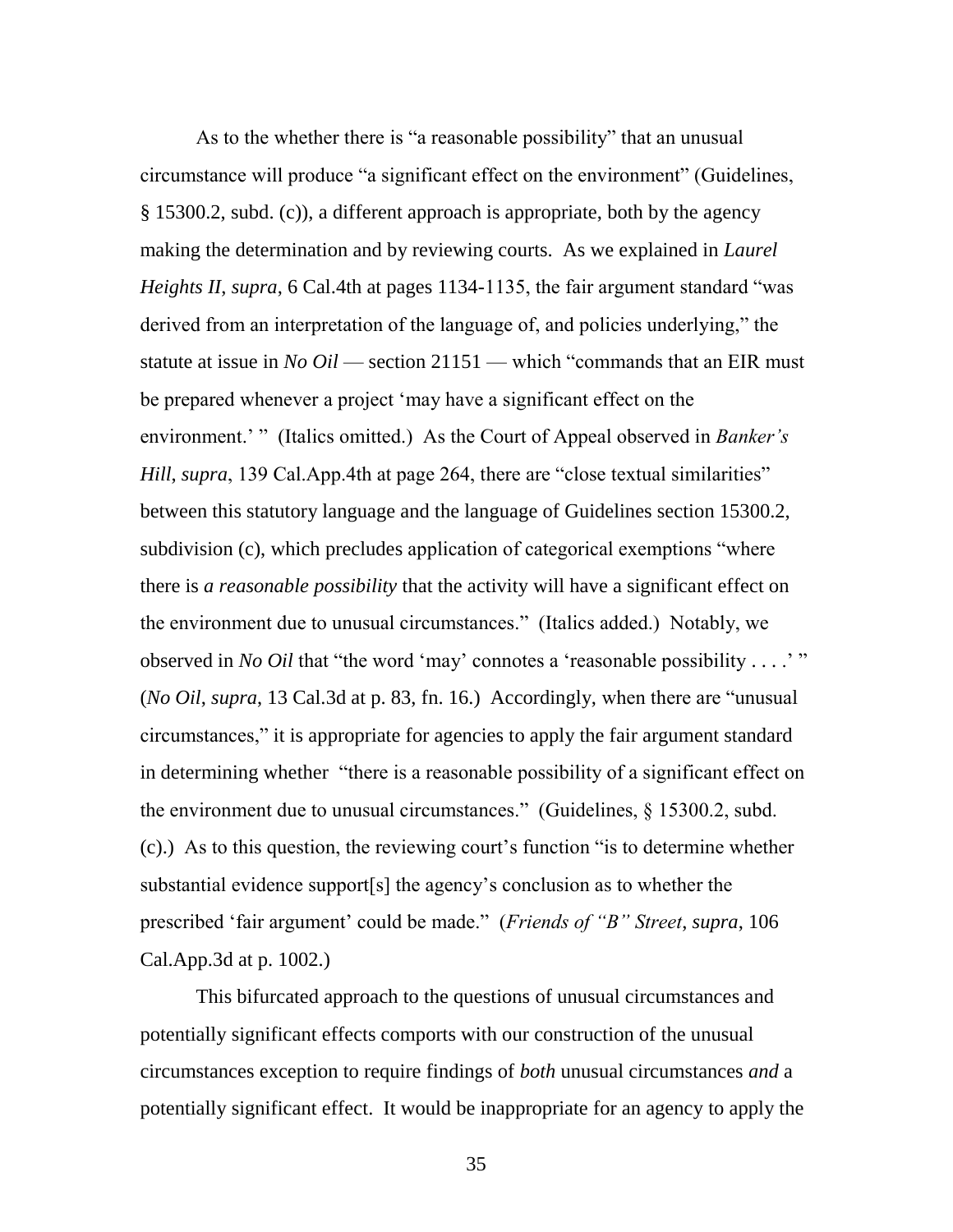fair argument standard to determine whether unusual circumstances exist. That standard is intended to guide the determination of whether a project has a potentially significant effect, not whether it presents unusual circumstances. While evidence of a significant effect may be offered to prove unusual circumstances, circumstances do not become unusual merely because a fair argument can be made that they might have a significant effect. Evidence that a project *may* have a significant effect is not alone enough to remove it from a class consisting of similar projects that the Secretary has found "*do not* have a significant effect on the environment."  $(\S$  21084, subd. (a), italics added; cf. *Laurel Heights II*, *supra*, 6 Cal.4th at p. 1134; *No Oil*, *supra*, 13 Cal.3d at p. 83, fn. 16 .) Therefore, an agency must weigh the evidence of environmental effects along with all the other evidence relevant to the unusual circumstances determination, and make a finding of fact. Judicial review of such determinations is limited to ascertaining whether they are "supported by substantial evidence." (§ 21168.5.)

On the other hand, when unusual circumstances are established, the Secretary's findings as to the typical environmental effects of projects in an exempt category no longer control. Because there has been no prior review of the effects of unusual circumstances, the policy considerations we discussed in *No Oil* apply. An agency must evaluate potential environmental effects under the fair argument standard, and judicial review is limited to determining whether the agency applied the standard "in [the] manner required by law."  $(\S$  21168.5.)

We reject respondents' assertion that applying two different standards to the unusual circumstances exception is "fundamentally inconsistent with the legal framework for categorical exemptions" and would, by making the process "too complicated and cumbersome," "defeat the Legislature's intent in having categorical exemptions." As explained above, requiring an agency to apply the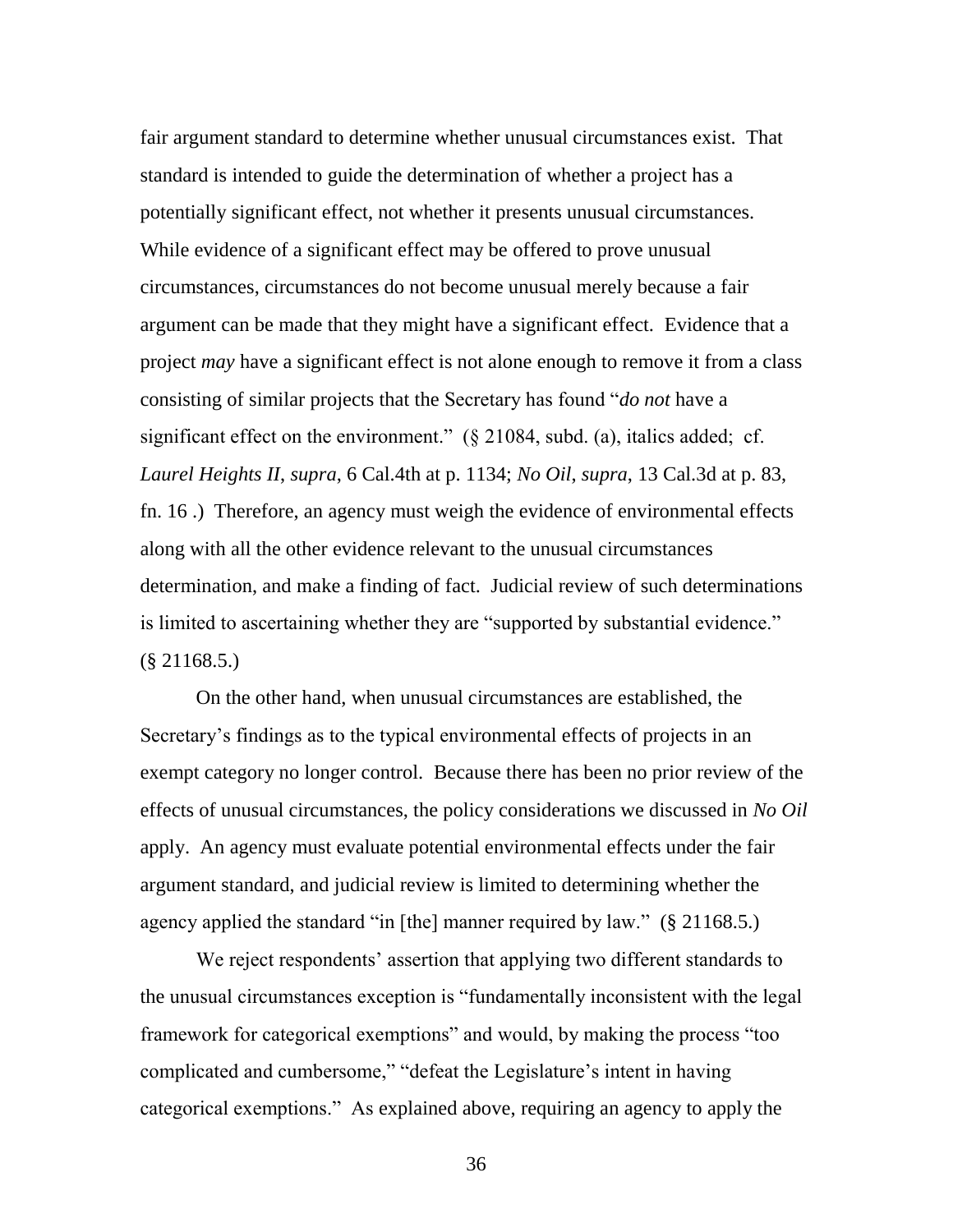fair argument standard to determine whether unusual circumstances give rise to "a reasonable possibility that the activity will have a significant effect on the environment" (Guidelines,  $\S$  15300.2, subd. (c)) is fully consistent with CEQA's framework and the Legislature's intent to provide categorical exemptions. Nor, for a reviewing court, is there anything particularly "complicated" or "cumbersome" about applying section 21168.5's substantial evidence prong to unusual circumstance determinations, and its "proceeded in a manner required by law" prong to determinations as to potentially significant effects. Courts are well versed in bringing a variety of considerations to bear in making such determinations.

Contrary to respondents' assertion, applying the fair argument standard to aspects of the unusual circumstances exception does not conflict with our decision in *Muzzy Ranch*, *supra*, 41 Cal.4th 372. The premise of respondents' argument is that, in *Muzzy Ranch*, we applied the traditional substantial evidence test in reviewing an agency's determination under Guidelines section 15061, subdivision (b)(3), that a proposed project was not subject to CEQA. However, in *Muzzy Ranch*, we had no occasion to identify the standard of review we applied. Moreover, as appellants explain, the language of Guidelines section 15061, subdivision (b)(3), is considerably different from the language of the unusual circumstances exception; the former applies "[w]here it can be seen with certainty that there is no possibility that the activity in question may have a significant effect on the environment" (Guidelines,  $\S$  15061, subd. (b)(3)), whereas the latter applies "where there is a reasonable possibility that the activity will have a significant effect on the environment due to unusual circumstances" (Guidelines,  $\S$ ) 15300.2, subd. (c)). Thus, even under respondents' reading of *Muzzy Ranch*, applying the fair argument standard in the context of the unusual circumstances exception creates no conflict with that decision.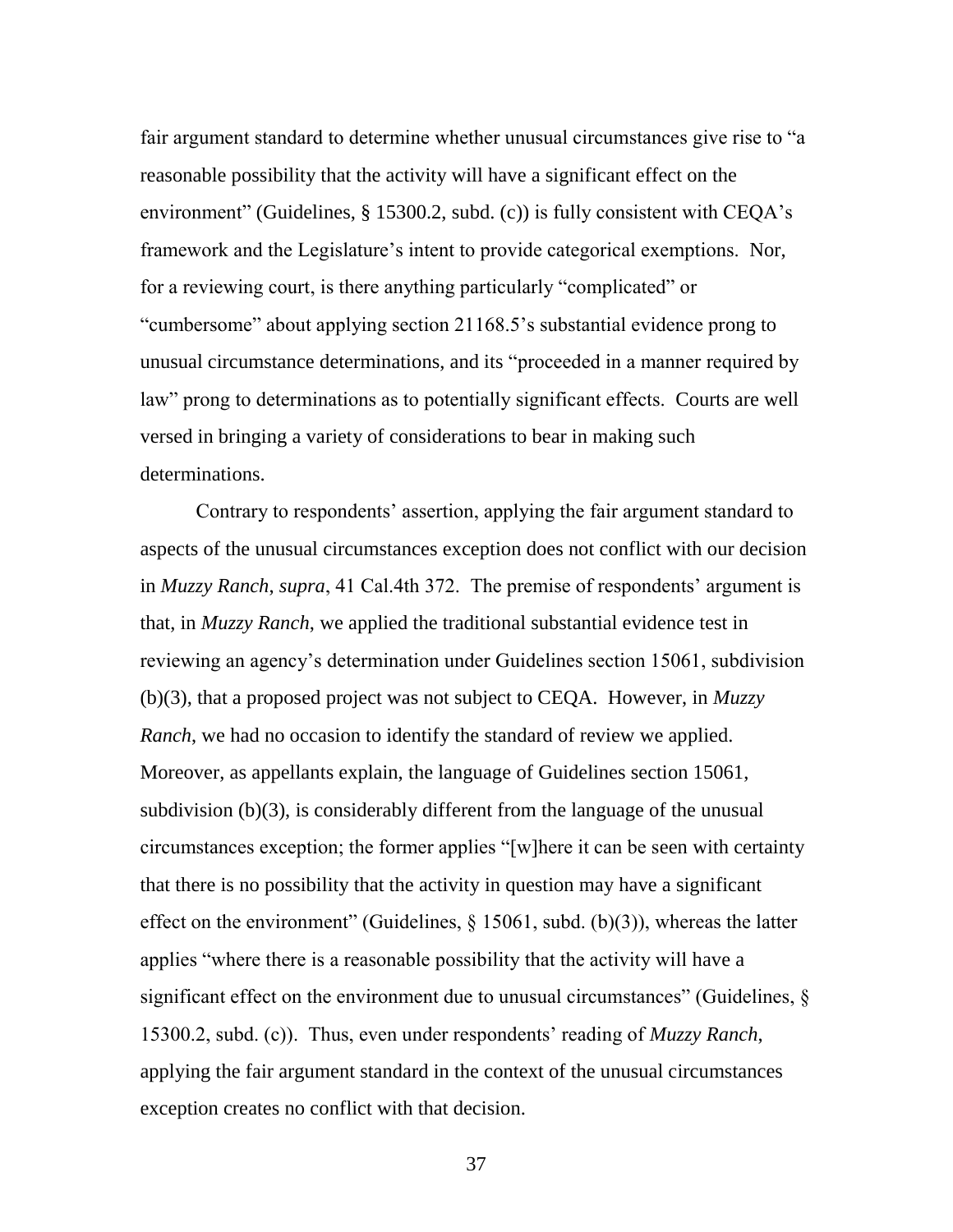Finally, and again contrary to respondents' assertion, our approach is fully consistent with — and is, indeed, affirmatively supported by — the decision in *Valley Advocates v. City of Fresno* (2008) 160 Cal.App.4th 1039. At issue there were the following CEQA provisions: (1) section 21084.1, which provides that ―[a] project that may cause a substantial adverse change in the significance of an historical resource is a project that may have a significant effect on the environment"; (2) section 21084, subdivision (e), which provides that "[a] project that may cause a substantial adverse change in the significance of a historical resource, as specified in Section 21084.1, shall not be exempted from [CEQA] pursuant to subdivision (a)"; and (3) Guidelines section 15300.2, subdivision (f), which provides that "[a] categorical exemption shall not be used for a project which may cause a substantial adverse change in the significance of a historical resource." The court held that, in applying these provisions, "the fair argument standard does not govern" an agency's determination of whether a building qualifies as a "historical resource." (*Valley Advocates*, *supra*, at p. 1072.) However, the court continued, "once the resource has been determined to be an historical resource, then the fair argument standard applies to the question whether the proposed project ‗may cause a substantial adverse change in the significance of an historical resource' [citation] and thereby have a significant effect on the environment." *(Ibid.)* This discussion supports the conclusion that, if "unusual circumstances" are established, an agency should apply the fair argument standard in determining whether there is "a reasonable possibility" that those circumstances will produce "a significant effect" within the meaning of CEQA. (Guidelines,  $\delta$ ) 15300.2, subd. (c).)

## *C. Lower Court Rulings.*

In reviewing the City's determination that the unusual circumstances exception does not apply, the trial court identified and made "two separate"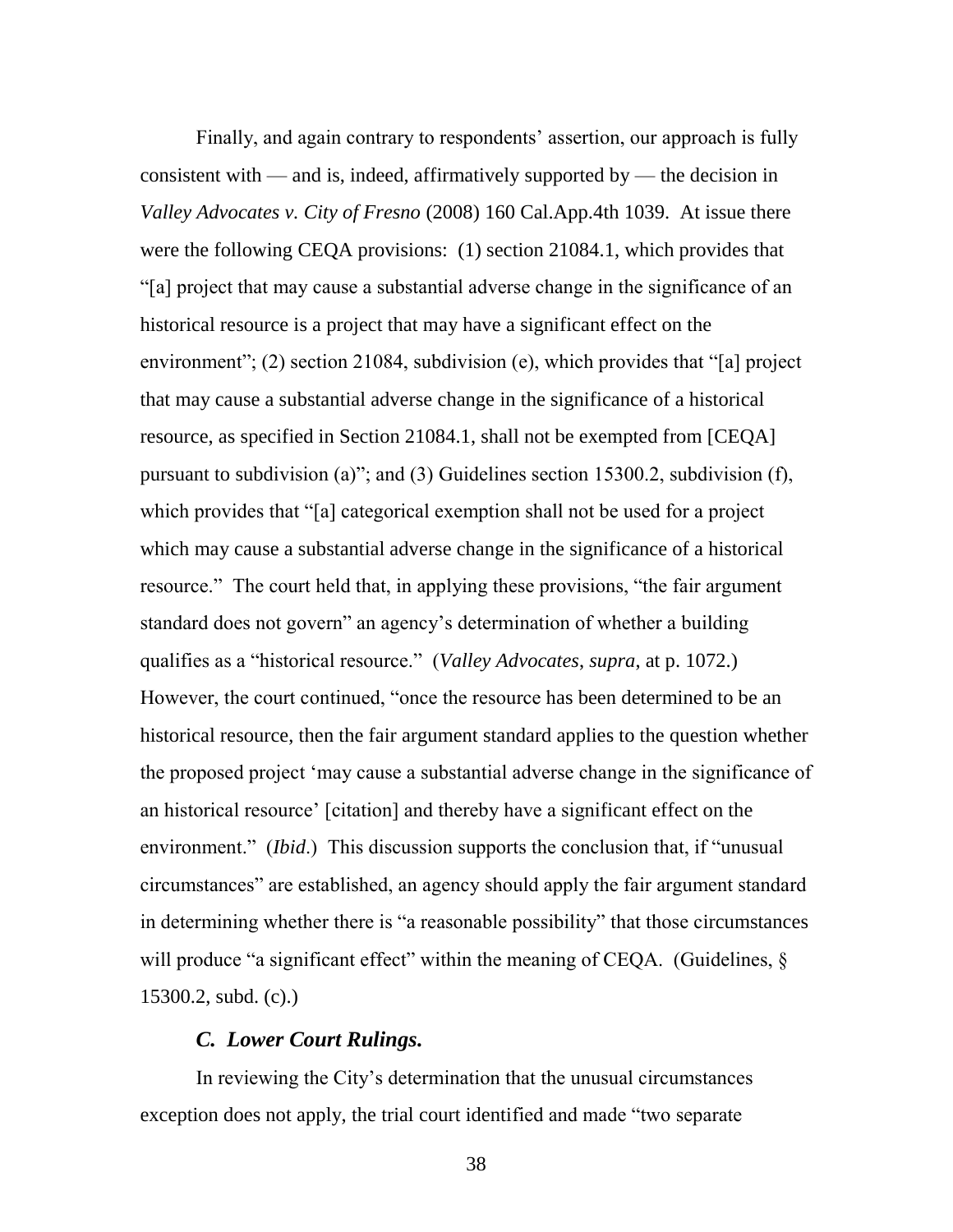determinations": (1) whether "there is a reasonable possibility that the activity will have a significant effect on the environment"; and  $(2)$  "whether such reasonable possibility of a significant effect is due to unusual circumstances associated with the project." It answered the first question in the affirmative, explaining in part that, "[d]espite Respondents' criticisms of [Karp's] report and [his] methodology, and even when discounting the clearly erroneous and misleading portions, Dr. Karp's opinion" regarding the " 'probability of seismic lurching of oversteepened side-hill fills' " "provides substantial evidence of a fair argument of a significant environmental effect consequent to the Project." However, the court also found that the proposed project did not present "unusual" circumstances," explaining: "Though the Project involves a large house, built in the hills on a steep slope, there is nothing so out of the ordinary about such a project that it would take it out of the exemption. Moreover, there is no evidence to support a finding that any of the circumstances surrounding the Project make it ‗unusual.' . . . [T]hough it is a large house proposed to be built on a large and steep hillside lot with grading and retaining walls, the Project is not so unusual for a single family residence, particularly in this vicinity, as to constitute the type of unusual circumstances required to support application of this exception."

In reversing the judgment, the Court of Appeal agreed with the trial court "that Karp's letters . . . amounted to substantial evidence of a fair argument that the proposed construction would result in significant environmental impacts." But it disagreed that the unusual circumstances exception applies only if the proposed project's potentially significant environmental effects are due to unusual circumstances. In the Court of Appeal's view, "the fact" that the proposed project "may" have a significant effect on the environment "is *itself* an unusual circumstance" that "preclude<sup>[s]"</sup> the City from applying a categorical exemption. The Court of Appeal went on to note that it may nevertheless "be helpful" to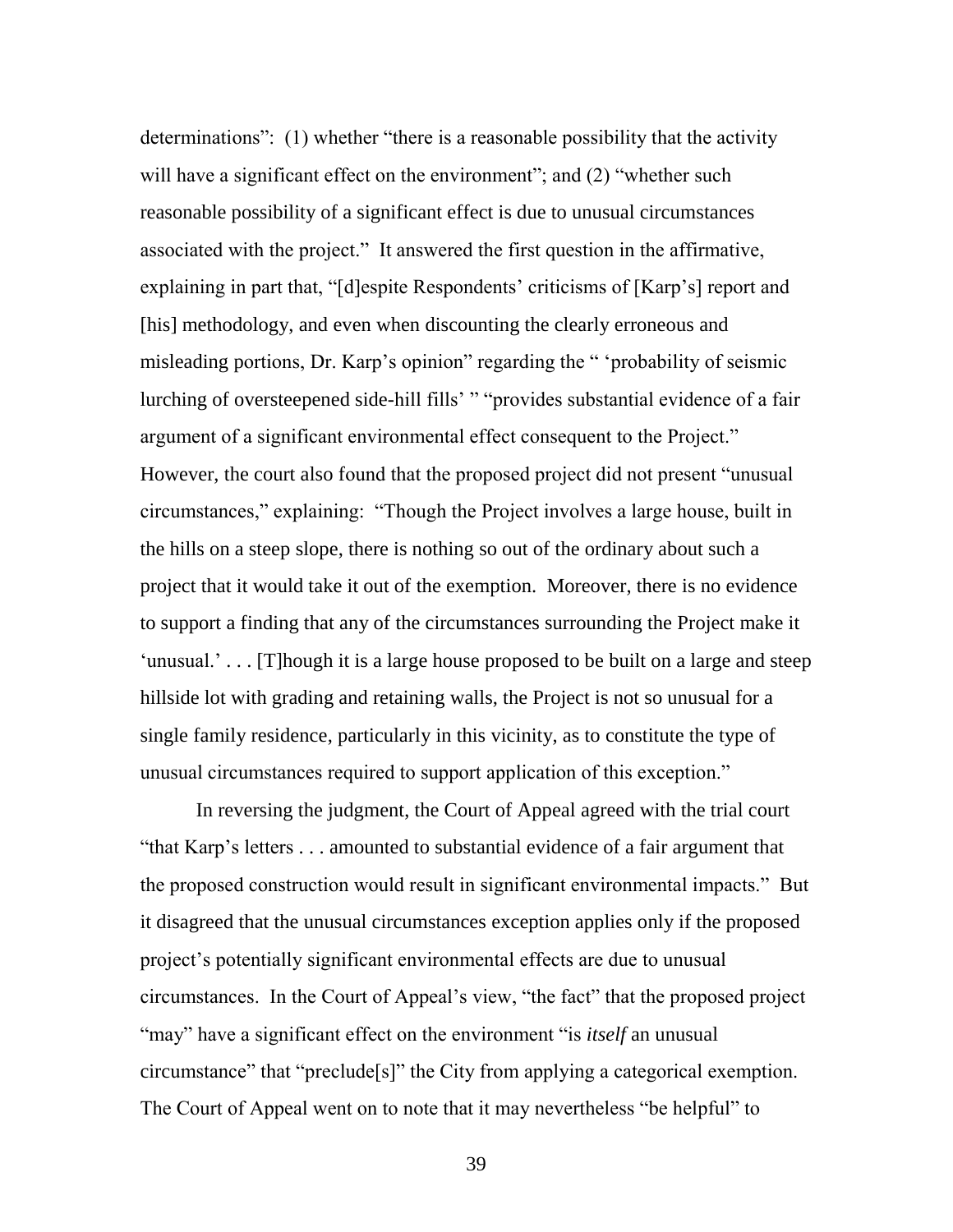determine "whether unusual circumstances exist" apart from the project's potentially significant environmental effect. Considering this question de novo, it found that, with respect to the Class 3 small structure exemption, the proposed project's size constitutes such a circumstance. In reaching this result, it reasoned that ―whether a circumstance is unusual ‗is judged relative to the *typical* circumstances related to an otherwise *typically exempt project*,' as opposed to the typical circumstances in one particular neighborhood.‖ As to the Class 32 in-fill development exemption, the court offered no additional analysis.

It is apparent that neither the trial court nor the Court of Appeal applied principles like those we have set out above. Remand for application of the standards we announce today is therefore both appropriate and necessary.<sup>7</sup>

The Court of Appeal erred in another respect by indicating, as noted above, that the unusual circumstances inquiry excludes consideration of "the typical" circumstances in one particular neighborhood." In a number of decisions, our appellate courts have looked to conditions in the immediate vicinity of a proposed project to determine whether the unusual circumstances exception applied. (*Bloom v. McGurk* (1994) 26 Cal.App.4th 1307, 1315-1316; *City of Pasadena v. State of California* (1993) 14 Cal.App.4th 810, 826-827; *Ukiah*, *supra*, 2 Cal.App.4th at p. 736.) Indeed, in the only decision the Court of Appeal cited for its contrary view — *Santa Monica*, *supra*, 101 Cal.App.4th 786 — the court

l

**<sup>7</sup>** In reversing based on potential geotechnical effects, the Court of Appeal did not address other potential effects appellants allege, including aesthetic and view impacts, inconsistencies with land use plans and policies the City has adopted for environmental protection, construction-related traffic impacts, and permanent traffic impacts related to contemplated fundraising activities at the house. Nor did the Court of Appeal address appellants' argument that the City's adoption of a traffic management plan is a mitigation measure that precludes a finding that the proposed project is categorically exempt. Rather than address these issues here in the first instance, we leave their consideration to the Court of Appeal on remand.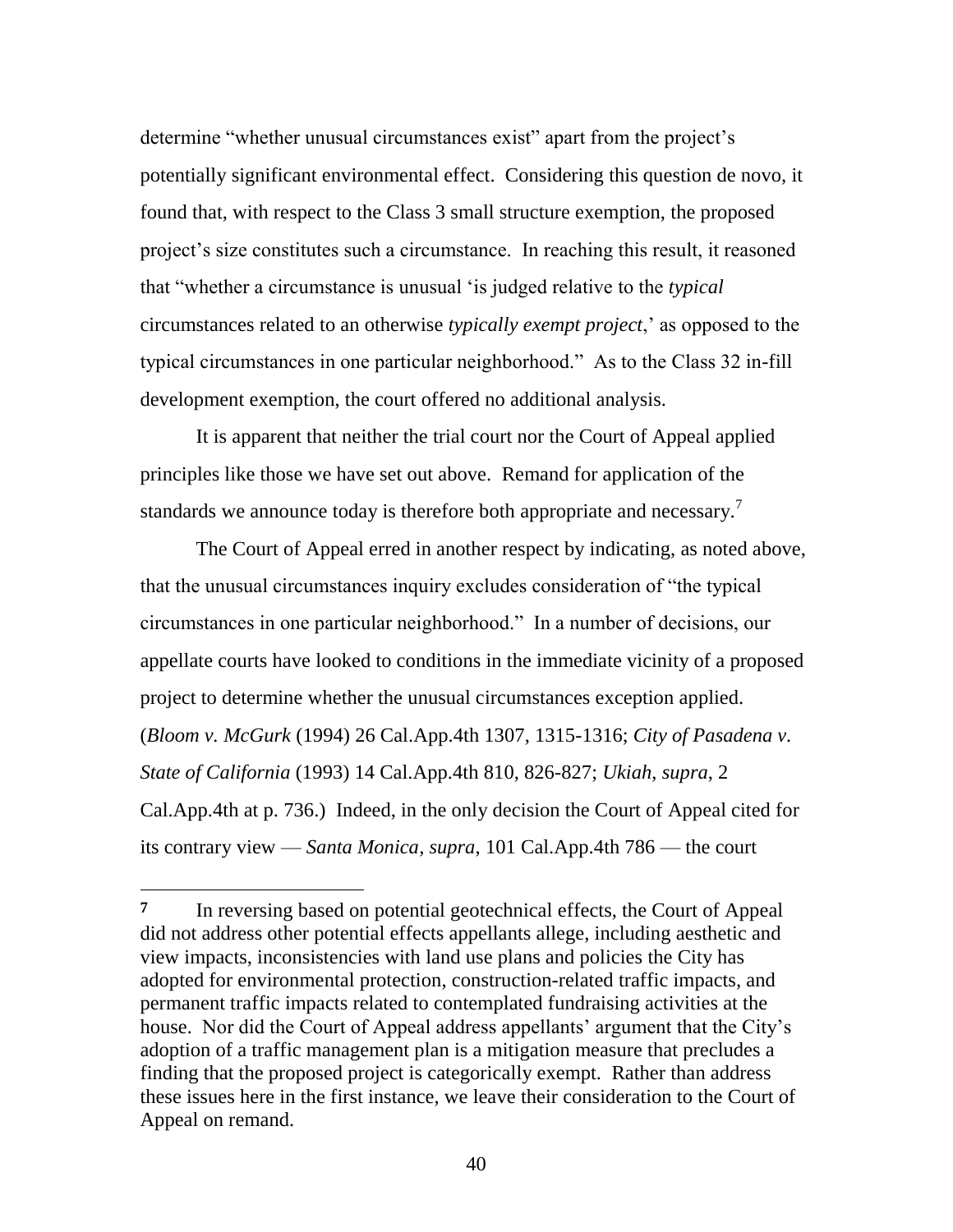quoted *Ukiah* on this point and declared it to be "instructive." (*Santa Monica*, at p. 802.) Insofar as these decisions indicate that local conditions are relevant, we agree. In determining whether the environmental effects of a proposed project are unusual or typical, local agencies have discretion to consider conditions in the vicinity of the proposed project.

Respondents separately attack the conclusion of both the trial court and the Court of Appeal that Karp's submissions constitute substantial evidence of a fair argument that the proposed project may have a significant environmental effect. As earlier noted, Karp opined that the proposed project "is likely to have very significant environmental impacts . . . due to the probability of seismic lurching of the oversteepened side-hill fills." Respondents contend that Karp's opinion does not constitute substantial evidence of a fair argument because it is based on a misreading of the plans the City approved. In their view, the evidence in the record, including the submissions of Kropp and Toby, conclusively establishes that "the project approved by the City does *not* involve 'side-hill fill' " and that Karp was mistaken in reading the plans otherwise. Because of Karp's erroneous belief there would be side-hill fill, his opinion, respondents assert, "is not substantial evidence." A finding of potential environmental impacts, respondents argue, must be based on the proposed project as actually approved, and may not be based on unapproved activities that opponents assert will be necessary because the project as approved cannot be built. If the proposed project "cannot be built as approved" and applicants want to build a different project, then "they must return to the City for approval of a different project and the City could issue a stop-work notice to prevent unauthorized construction."

We agree with respondents that a finding of environmental impacts must be based on the proposed project as actually approved and may not be based on unapproved activities that opponents assert will be necessary because the project,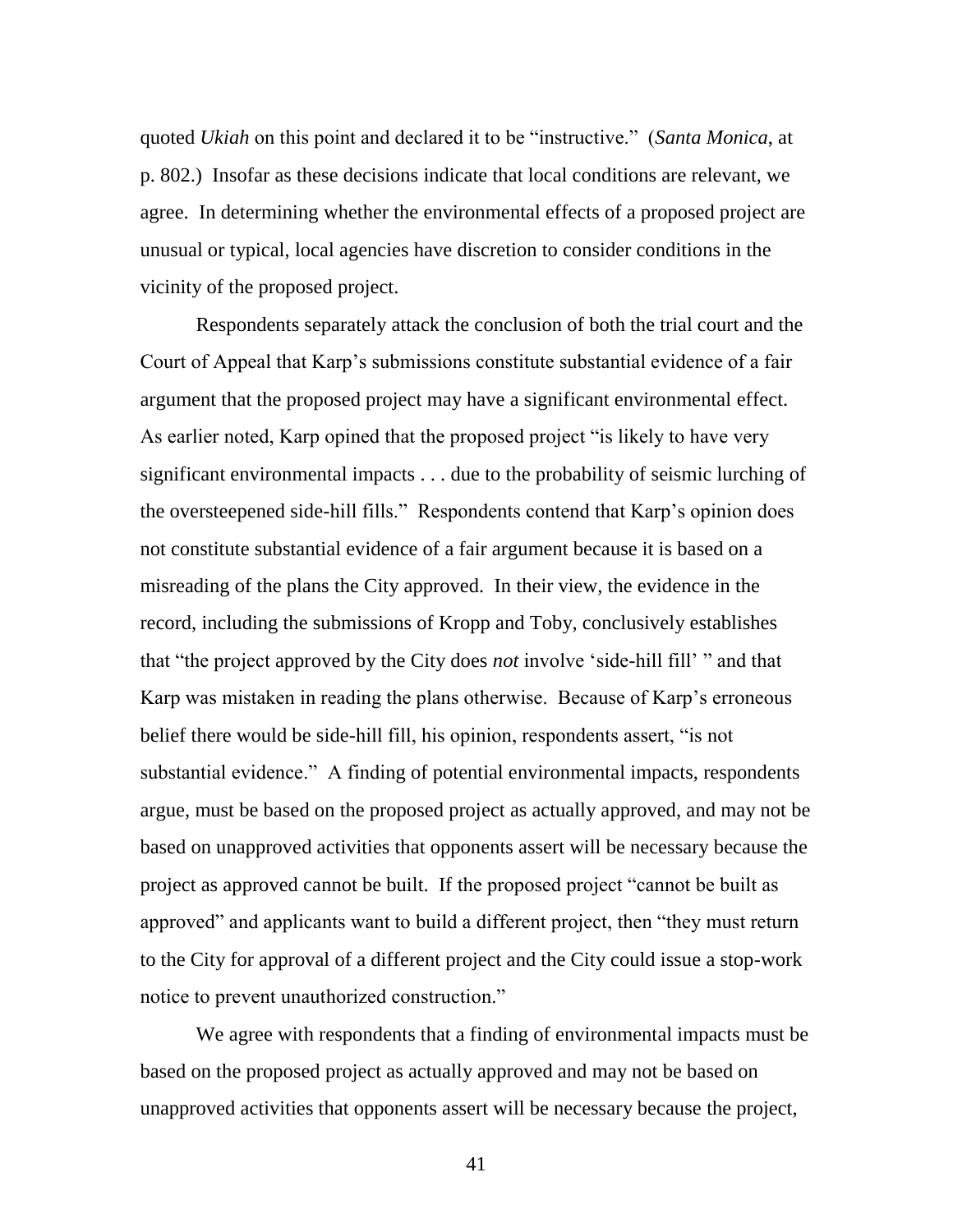as approved, cannot be built. In *Laurel Heights I*, *supra*, 47 Cal.3d at page 395, we considered whether there are circumstances under which an EIR must address "future action related to" a proposed project. There, the University of California, San Francisco (UCSF), had certified an EIR for moving its school of pharmacy to 100,000 square feet of a 354,000-square-foot building it had purchased. (*Id.* at p. 393.) Although UCSF admitted it intended to use the remainder of the building when existing tenants left, the EIR it prepared did not consider the potential environmental effect of that intended future use. (*Id.* at pp. 393, 397.) To justify this omission, UCSF argued that it had "not formally decided *precisely* how [it] would] use the remainder of the building." (*Id.* at p. 396.) In rejecting this argument, we first held that an EIR for a proposed project must consider the potential environmental effects of future expansion if expansion (1) "is a reasonably foreseeable consequence of the initial project" and (2) "will be significant in that it will likely change the scope or nature of the initial project or its environmental effects." *(Ibid.)* This standard, we reasoned, properly balances the following considerations: (1) delayed review may produce "bureaucratic and financial momentum" that "provid[es] a strong incentive to ignore environmental concerns that could be dealt with more easily at an early stage of the project" *(id.*) at p. 395); (2)  $\degree$  'environmental considerations do not become submerged by chopping a large project into many little ones — each with a minimal potential impact on the environment — which cumulatively may have disastrous consequences' [citation]"; and  $(3)$  "premature environmental analysis may be meaningless and financially wasteful" *(id.* at p. 396). We then concluded that UCSF's EIR had to address the potential effects of future use because there was "telling evidence" UCSF had, by the time it prepared the EIR, "either made" decisions or formulated reasonably definite proposals as to future uses of the building." *(Id.* at p. 397.) We clarified, however, that an EIR need not discuss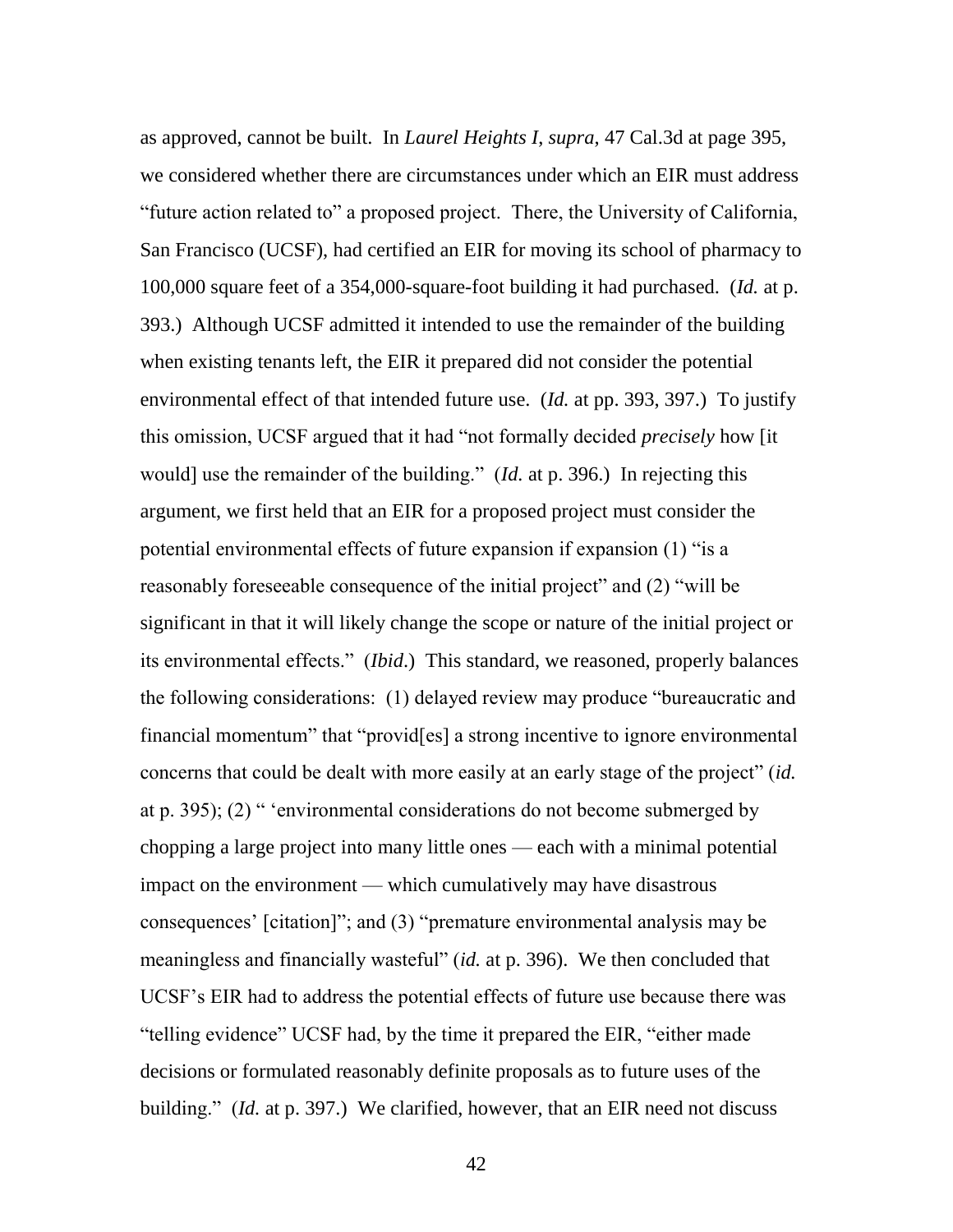"specific future action that is merely contemplated or a gleam in a planner's eye." (*Id.* at p. 398.)

We decline to extend *Laurel Heights I* to situations where project opponents claim, not that the proposed project will lead to additional future development, but that the proposed project cannot be carried out as approved and will require additional work that may or will have a significant environmental effect. The latter situation, unlike the former, presents little risk of either bureaucratic and financial impediments to proper environmental review or piecemeal review of a project with the potential for significant cumulative effects. As respondents argue, if a proposed project cannot be built as approved, then the project's proponents will have to seek approval of any additional activities and, at that time, will have to address the potential environmental effects of those additional activities. As respondents also argue, if a project opponent's opinion that *unapproved* activities may have a significant environmental effect constitutes fair argument, then it is doubtful that any project could survive challenge. Accordingly, Karp's opinion is insufficient as a matter of law insofar as it is based on the potential effect of unapproved activities Karp believes will be necessary because the project cannot be built as approved.

This conclusion has implications for respondents' claim that, because Karp misread the proposed project's plans, his opinion is legally insufficient. As part of the permit application, applicants submitted a set of architectural plans for the project. In opining that the proposed project would result in "oversteepened sidehill fills" with potentially significant environmental effects — including "seismic lurching" — Karp relied largely, if not entirely, on a page of those plans entitled "TRANSVERSE SECTION LOOKING EAST." In April 2010, during the appeal to the city council, Karp stated that this page "indicates [that] fills [will be] placed directly on very steep existing slopes," "creat [ing] a new slope more than  $50^{\circ}$ ."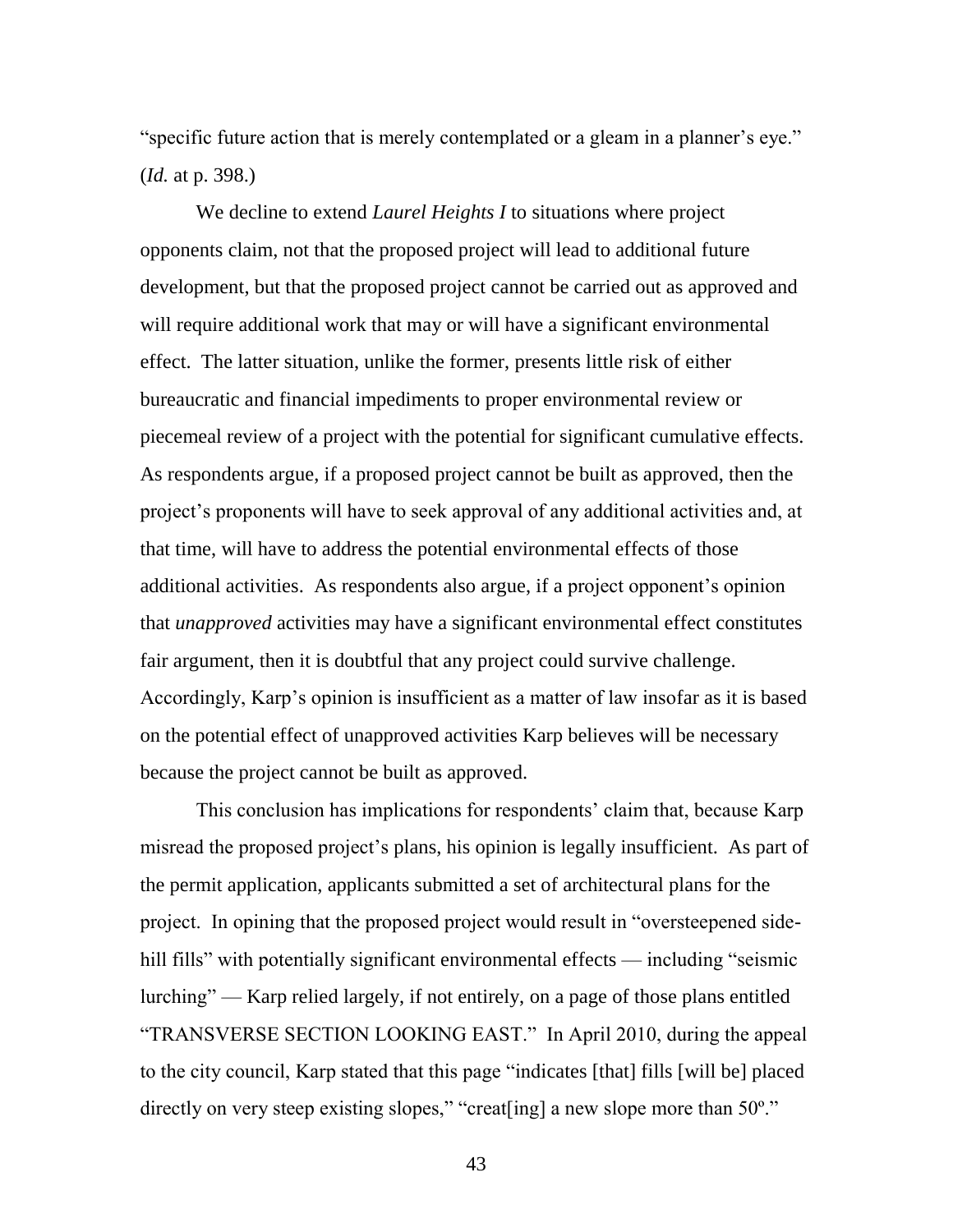However, the plans the Board had already approved three months earlier (along with the use permit) did not include this page. Nor, as appellants concede, do the project plans the city council ultimately approved include this page.**8** Insofar as Karp thus based his opinion regarding the project's potential effects on side-hill fill that has not been approved, his opinion is legally insufficient.**9** On remand, the Court of Appeal should apply these principles to Karp's opinion should it reach that point in its analysis.**10**

Finally, because reversal and remand is appropriate for reasons explained above, we need not resolve respondents' claim that the remedy the Court of Appeal chose upon finding the proposed project not to be exempt under Class 3 or Class 32 — ordering preparation of an EIR — was improper. However, it is appropriate to discuss that issue because the question of remedy could arise again on remand.

Section 21168.9 specifically addresses the available remedies for CEQA violations. As here relevant, subdivision (a) provides that, upon finding that a

l

**<sup>8</sup>** In its resolution affirming the Board's decision, the city council stated: "[T]he Council hereby adopts  $\dots$  the project plans on Exhibit B." The page on which Karp relied does not appear in that exhibit.

**<sup>9</sup>** Based on other expert evidence before the city council — the letters from Kropp and Toby — respondents also assert that Karp misread the omitted page, and that what he identified on that page as side-hill fill is actually nothing more than the lot's current ground surface. In light of our conclusion, we need not address this argument.

<sup>10</sup> Respondents also argue that the "the probability of seismic lurching" Karp identified is an effect, not of the project, but of Berkeley's "existing earthquakeprone environment," and that application of the unusual circumstances exception may not be based on evidence of the existing environment's impact on a proposed project. In *California Building Industry Assn. v. Bay Area Air Quality Management Dist.* (review granted Nov. 26, 2013, S213478), we granted review to decide whether CEQA requires an analysis of how existing environmental conditions will impact future residents or users of a proposed project. Given this fact, and the other errors that require reversal and remand, we do not address this claim.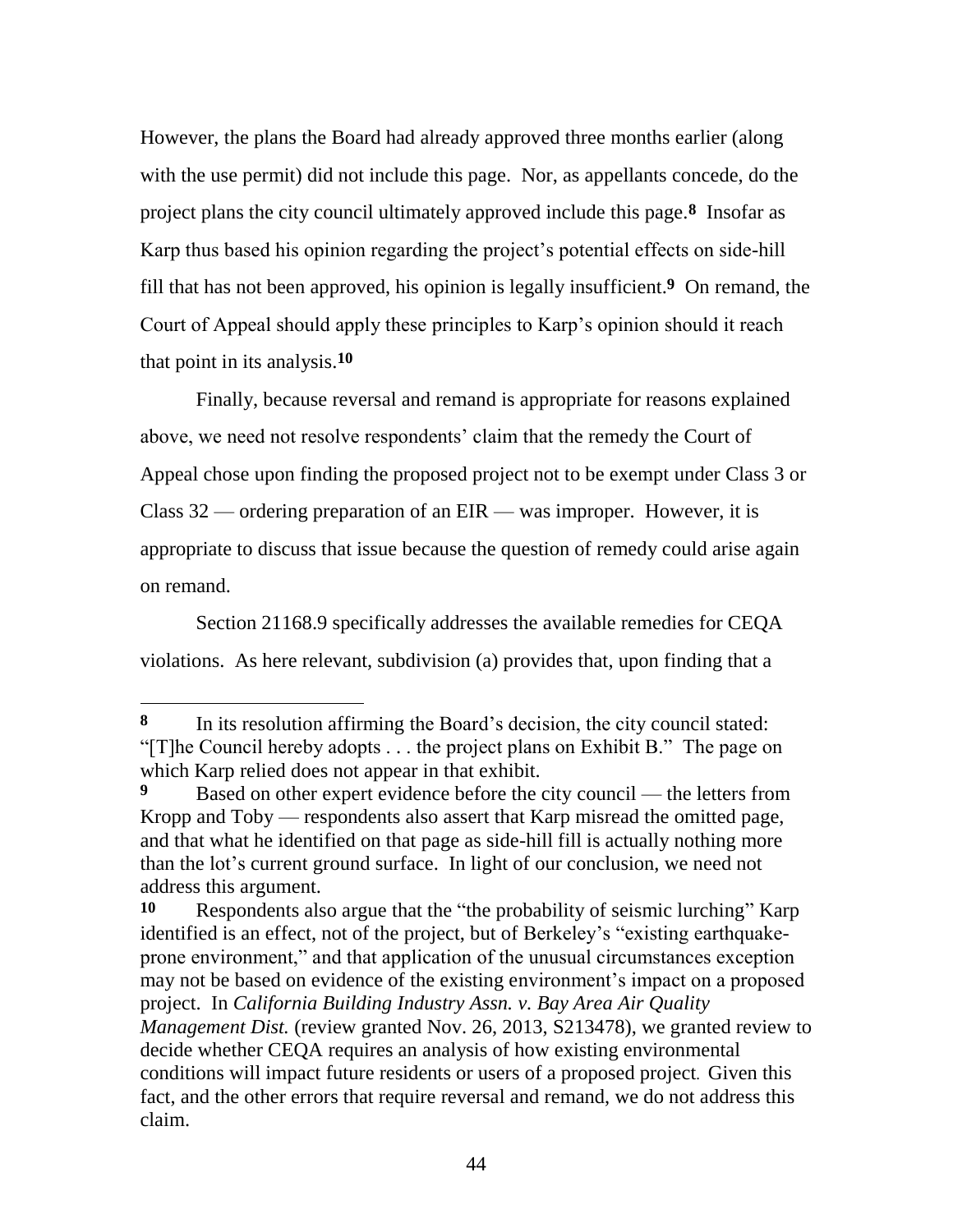public agency's decision violates CEQA, a court should enter an order that includes (1) a mandate that the decision be voided in whole or in part, and/or (2) a mandate that the agency "take specific action as may be necessary to bring the ... decision into compliance with" CEQA.  $(\S$  21168.9, subd. (a)(1), (3).) Subdivision (b) states that any such order "shall be made by the issuance of a peremptory writ of mandate *specifying what action by the public agency is necessary to comply with* [CEQA]." (§ 21168.9, subd. (b), italics added.) Consistent with these provisions, we have ordered preparation of an EIR upon finding that a public agency had improperly issued a negative declaration for a proposed project (*Communities for a Better Environment v. South Coast Air Quality Management Dist.* (2010) 48 Cal.4th 310, 320), and upon finding that a certified EIR was inadequate (*Laurel Heights I*, *supra*, 47 Cal.3d at p. 388).

However, as respondents note, subdivision (c) of section 21168.9 provides in part that "[n]othing in this section authorizes a court to direct any public agency to exercise its discretion in any particular way.‖ In *Voices*, *supra*, 209 Cal.App.4th at page 1113, the Court of Appeal held that, upon finding that an agency erred in applying a categorical exemption, the trial court had "exceeded its authority" in ordering the agency to prepare an EIR. "How an agency complies with CEQA," the Court of Appeal reasoned, "is a matter first left to the agency's discretion. Having determined the project was not exempt from CEQA, the court should have ordered [the agency] to proceed with further CEQA compliance, which in this case would have been the preparation of an initial study and a determination of whether further environmental review would require an EIR or a mitigated negative declaration." *(Ibid.)* Consistent with these authorities, if, on remand, the Court of Appeal determines that neither of the categorical exemptions discussed above applies, then it may order preparation of an EIR only if, under the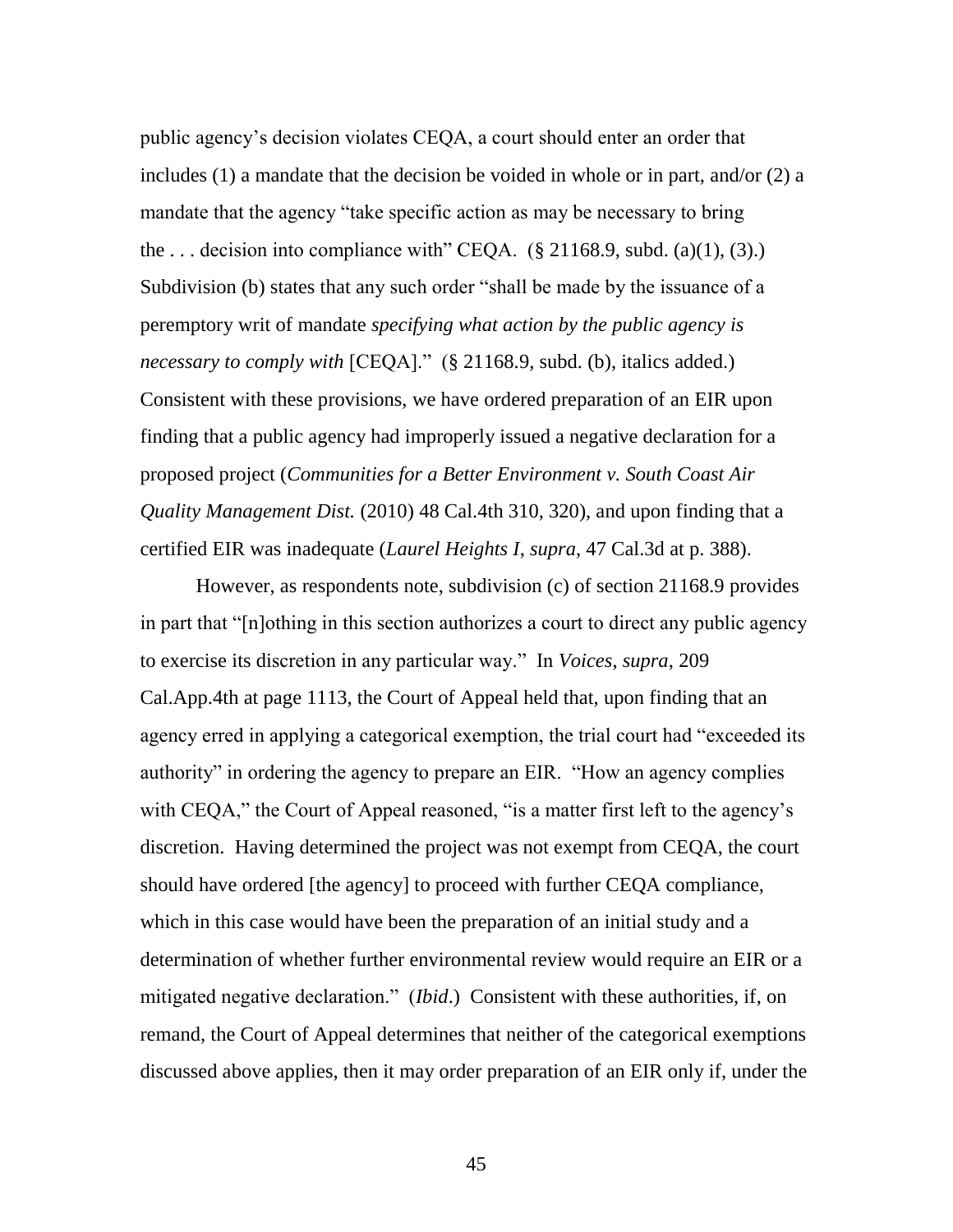circumstances, the City would lack discretion to apply another exemption or to issue a negative declaration, mitigated or otherwise.

## **III. DISPOSITION**

The Court of Appeal's judgment is reversed and the matter is remanded for further proceedings consistent with this opinion.

# **CHIN, J.**

# **WE CONCUR:**

**CANTIL-SAKAUYE, C. J. CORRIGAN, J. BAXTER, J.\* BOREN, J.\*\***

\_\_\_\_\_\_\_\_\_\_\_\_\_\_\_\_\_\_\_\_\_\_\_\_\_\_\_\_\_

<sup>\*</sup> Retired Associate Justice of the Supreme Court, assigned by the Chief Justice pursuant to article VI, section 6 of the California Constitution.

<sup>\*\*</sup> Administrative Presiding Justice of the Court of Appeal, Second Appellate District, Division Two, assigned by the Chief Justice pursuant to article VI, section 6 of the California Constitution.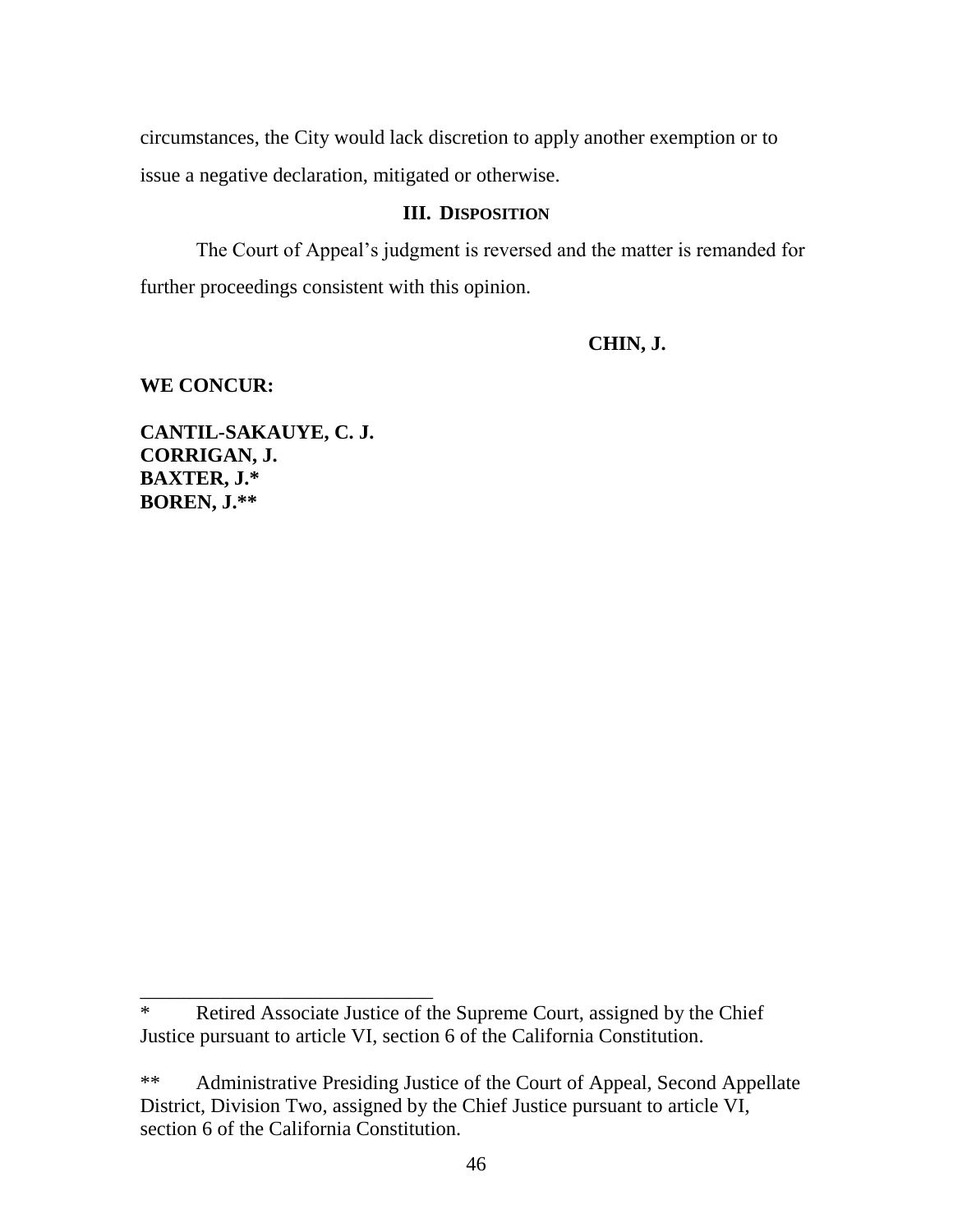#### **CONCURRING OPINION BY LIU, J.**

I agree with today's opinion that "a finding of environmental impacts must be based on the proposed project as actually approved and may not be based on unapproved activities that opponents assert will be necessary because the project, as approved, cannot be built." (Maj. opn., *ante*, at p. 42.) This rule will not lead to evasion of the environmental review requirements of the California Environmental Quality Act (CEQA) because presumably a developer's failure to build the project as approved will be remedied by the local agency that approved the project. Where opponents of a project make a credible argument that it cannot be built as approved, a trial court may exercise its discretion to retain continuing jurisdiction after rendering a judgment in order to ensure CEQA compliance. (See 2 Witkin, Cal. Procedure, Jurisdiction, § 420, pp. 1070–1071; *City of Pasadena v. City of Alhambra* (1949) 33 Cal.2d 908, 936 [court reserves jurisdiction to modify water rights judgment " 'in the event material change be found or any such abandonment or forfeiture be established' "].) In this case, because the trial court and Court of Appeal did not limit environmental review to projects actually approved, I agree that reversal and remand are warranted. (Maj. opn., *ante*, at pp. 41–44.)

I do not agree, however, with the court's reading of section 15300.2, subdivision (c) of the CEQA guidelines (Cal. Code Regs., tit. 14, § 15000 et seq.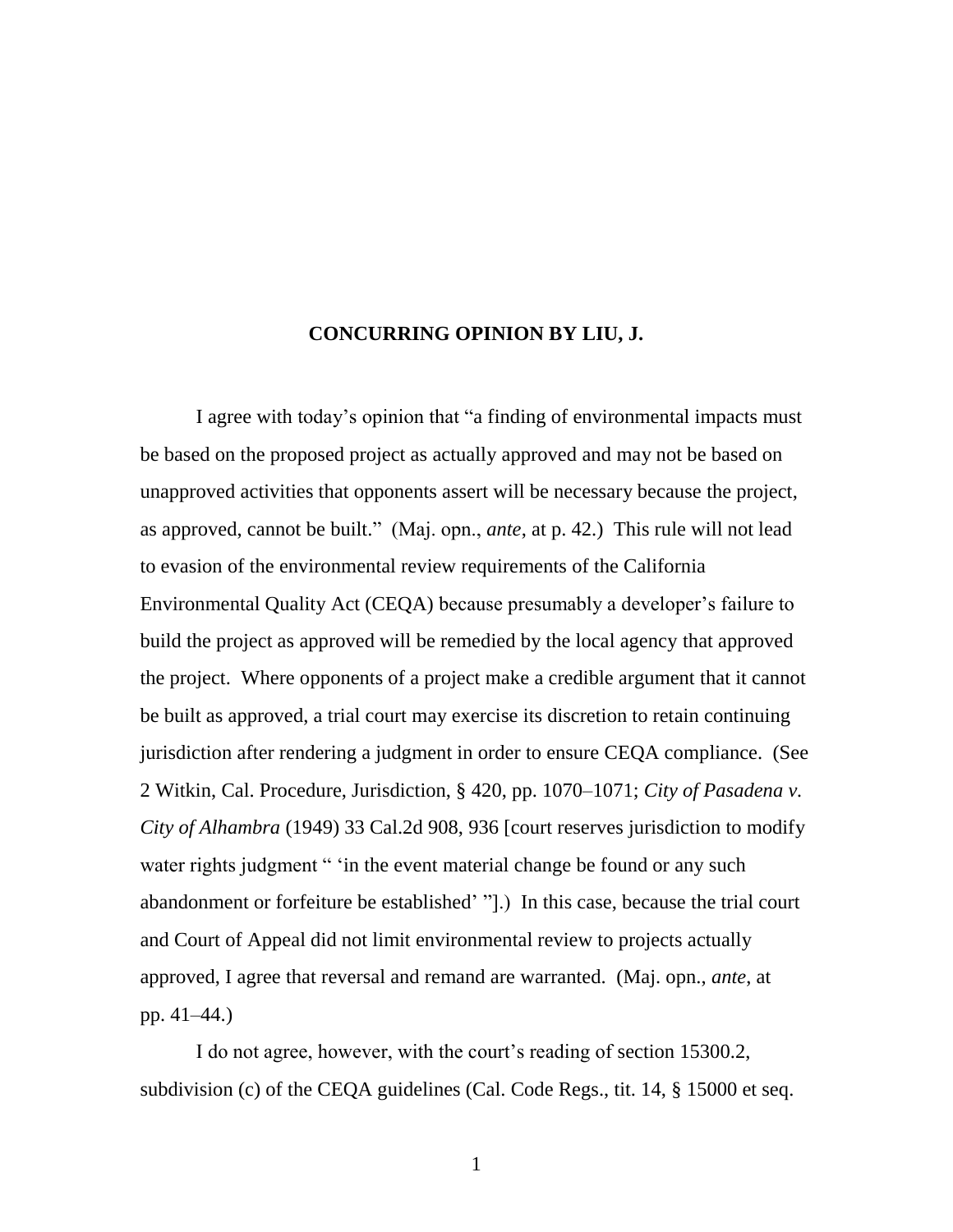(Guidelines)) or with the court's novel and unnecessarily complicated approach to the standard of review. Section 15300.2, subdivision (c) (hereafter section 15300.2(c)) provides that a categorical exemption from CEQA review shall not apply when "there is a reasonable possibility that the activity will have a significant effect on the environment due to unusual circumstances." The court says this language establishes two distinct requirements for section 15300.2(c)'s applicability: (1) there must be a reasonable possibility the project will have significant environmental effects and (2) those effects must be due to unusual circumstances. But, as explained below, a project falling within a categorical exemption is, by definition, a project belonging to a class of projects that does not have significant environmental effects. (See Pub. Resources Code, § 21084, subd. (a).) When there is a reasonable possibility that a project otherwise covered by a categorical exemption will have a significant environmental effect, it necessarily follows that the project presents unusual circumstances. In other words, the reasonable possibility of a significant environmental effect *means* that some circumstance of the project is not usual in comparison to the typical project in the exempt category. Instead of comprising a distinct requirement, the phrase "unusual circumstances" in section 15300.2(c) simply *describes* the nature of a project that, while belonging to a class of projects that typically have no significant environmental effects, nonetheless may have such effects. The sole question for courts reviewing agency determinations under section 15300.2(c) is whether substantial evidence supports a fair argument that the project will have significant environmental effects.

It is unfortunate that today's opinion, instead of simplifying the law in accordance with the CEQA statute and guidelines, adds further complexity to an area that many courts, practitioners, and citizens already find difficult to navigate. Nevertheless, I expect that after today's decision, as before, courts reviewing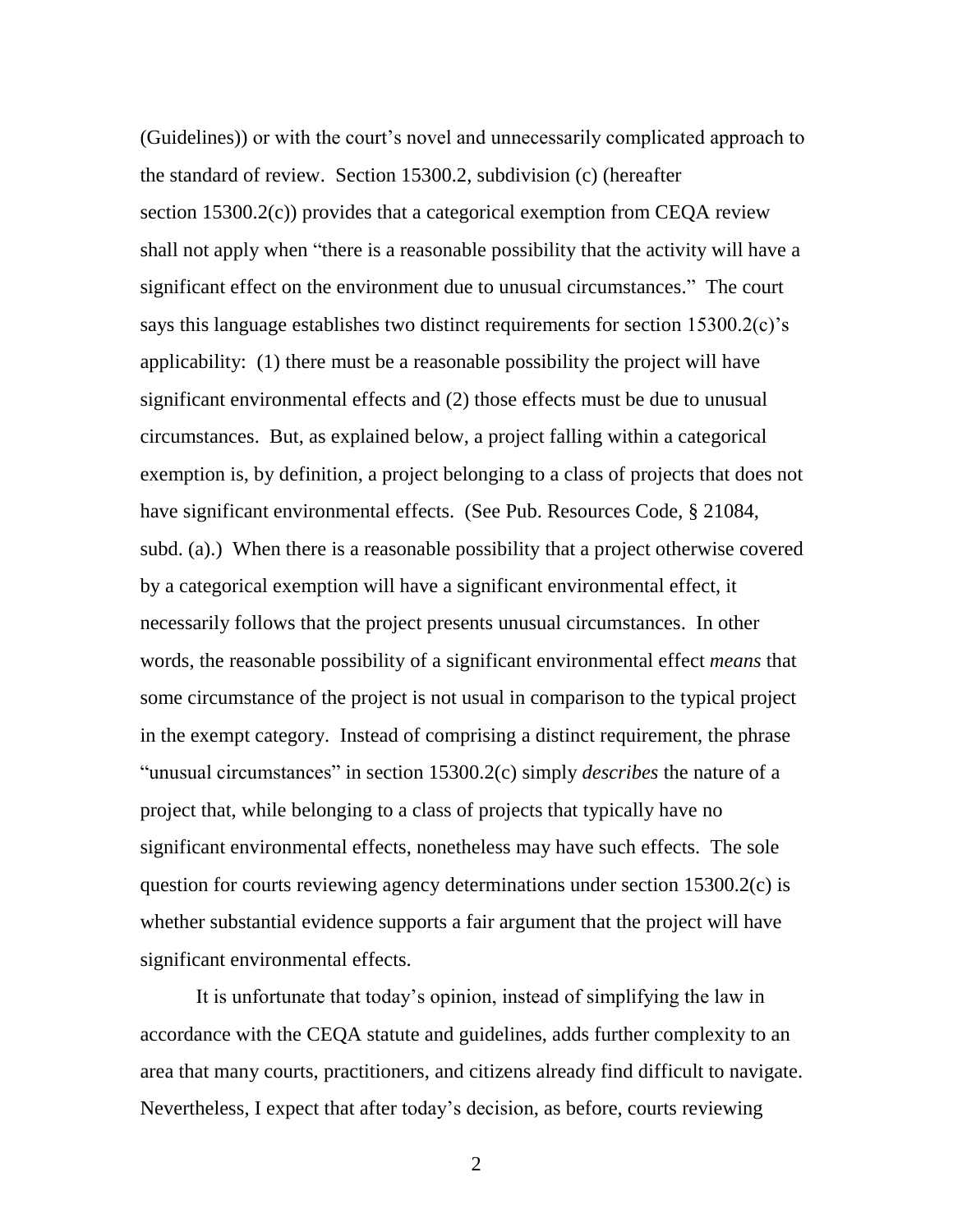agency determinations under section 15300.2(c) will be guided by that guideline's basic purpose, which echoes the statutory mandate: to ensure that projects with a reasonable possibility of significant environmental effects are not exempted from CEQA review.

**I.**

The main purpose of environmental review under CEQA is to "identify the significant effects on the environment of a project" and to identify project alternatives and feasible mitigation measures. (Pub. Resources Code, § 21002.1, subd. (a); all statutory references are to this code unless otherwise indicated.) Consistent with that purpose, the Legislature created categorical exemptions and directed the Secretary of the Natural Resources Agency (the Secretary) to list classes of projects exempt from CEQA review. Section 21084, subdivision (a) (hereafter section  $21084(a)$ ) provides: "The guidelines prepared and adopted pursuant to Section 21083 shall include a list of classes of projects that *have been determined not to have a significant effect on the environment* and that shall be exempt from this division. In adopting the guidelines, the Secretary of the Natural Resources Agency shall make a finding that the listed classes of projects referred to in this section do not have a significant effect on the environment." (Italics added.) Thus, section 21084(a) instructs the Secretary to exempt from CEQA review only classes of projects that do not have a significant effect on the environment.

The exempt classes of projects listed by the Secretary stand in contrast to statutory exemptions created by the Legislature. The latter include certain kinds of affordable housing (§ 21159.23), certain high priority transit projects (§ 21155.1), and the construction of certain prisons (§§ 21080.01, 21080.02). The statutory exemptions are not based on any determination that the exempt projects will not have significant environmental effects. Instead, they are based on the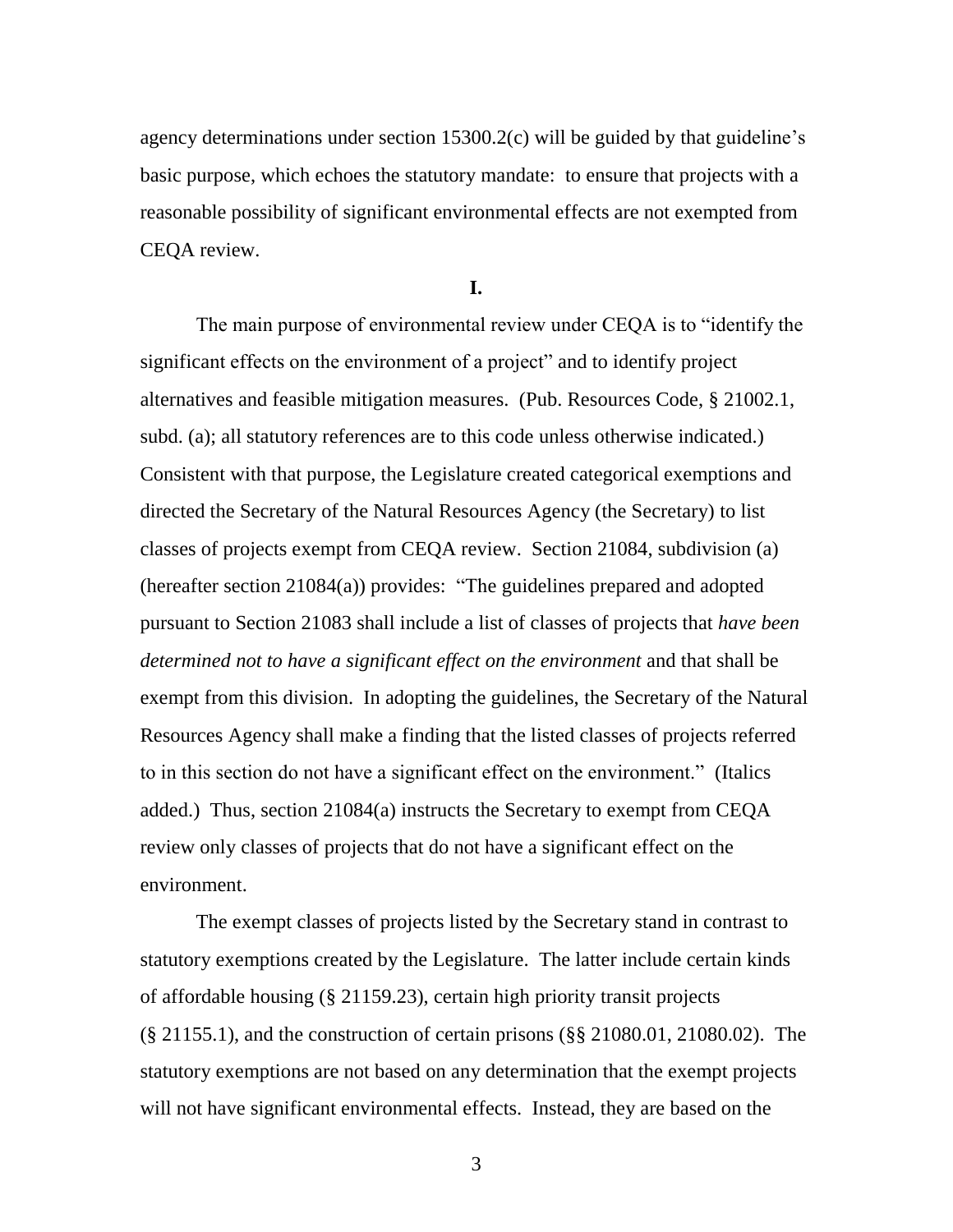Legislature's determination that each of the exemptions "promote<sup>[s]</sup> an interest important enough to justify forgoing the benefits of environmental review." (*Napa Valley Wine Train, Inc. v. Public Utilities Com.* (1990) 50 Cal.3d 370, 382.) The categorical exemptions authorized by section 21084(a) are fundamentally different. They are not based on a judgment that certain categories of projects should be exempt despite their potential effect on the environment. They are based on a wholesale judgment that projects within the exempt category will not have significant environmental effects.

The fact that a categorical exemption reflects a wholesale judgment about a class of projects, and not an individual judgment about a particular project, gives rise to the interpretive question before us. A *class* of projects "determined not to have a significant effect on the environment" (§ 21084(a)) — for example, a single-family residence — may turn out to be overinclusive insofar as it includes some projects that fit the category but nevertheless may have significant environmental effects. How are such outliers to be treated under the CEQA scheme?

One approach would be to say that section 21084(a) permits such overinclusion because most projects in an exempt class will not have significant environmental effects and the efficiency gains of exempting the entire class outweigh the value of requiring CEQA review of the few projects in the class that may have significant effects. But neither the court nor any party has advanced this theory, and for good reason.

In *Wildlife Alive v. Chickering* (1976) 18 Cal.3d 190, 205–206 (*Chickering*), we said that "no regulation is valid if its issuance exceeds the scope of the enabling statute. [Citations.] The [S]ecretary is empowered to exempt only those activities which do not have a significant effect on the environment. (Pub. Resources Code, § 21084.) It follows that where there is any reasonable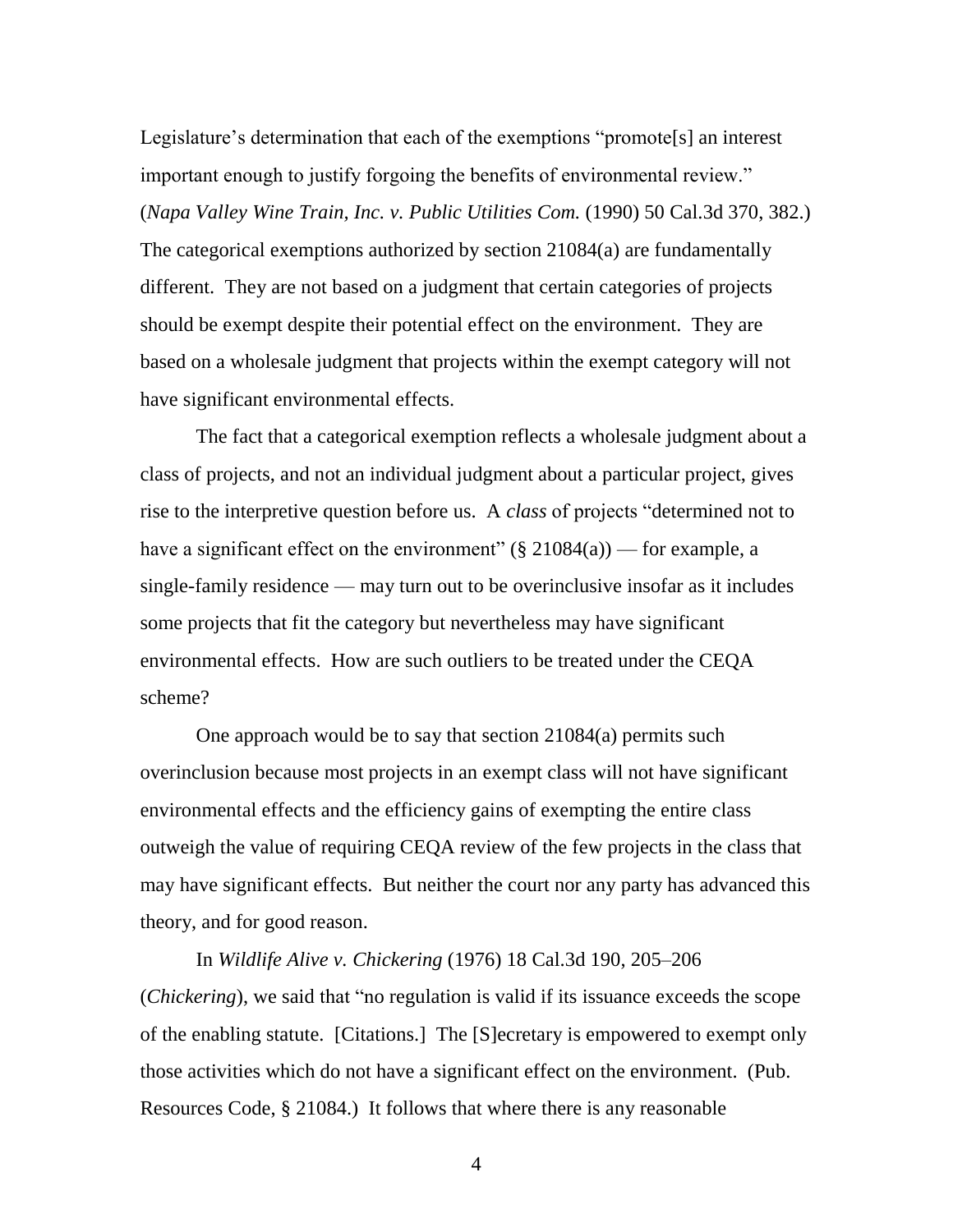possibility that a project or activity may have a significant effect on the environment, an exemption would be improper." Section  $15300.2(c)$ , promulgated shortly after *Chickering*, was an attempt to codify *Chickering* and its understanding of section 21084(a). A portion of section 15300.2's rulemaking file reproduced by appellants confirms this regulatory intent, and respondents do not suggest otherwise. (See 1 Kostka & Zischke, Practice Under the California Environmental Quality Act (2d ed. 2008) § 5.72, p. 5-62 (1 Kostka & Zischke) [§ 15300.2(c) "adopted to codify the court's ruling" in *Chickering* that the Secretary "may exempt only activities that do not have a significant effect on the environment"]; *Communities for a Better Environment v. California Resources Agency* (2002) 103 Cal.App.4th 98, 129 (*Communities for a Better Environment*) [§ 15300.2(c) exception to categorical exemptions was ―based on the *Chickering* decision"].)

Section 15300.2(c) reads in full: "Significant Effect. A categorical exemption shall not be used for an activity where there is a reasonable possibility that the activity will have a significant effect on the environment due to unusual circumstances.‖ This language is one of six provisions under the heading "Exceptions" in section 15300.2 of the CEQA guidelines. Like section 15300.2(c), each of the other five provisions makes the categorical exemptions authorized by section 21084(a) inapplicable to projects that, while belonging to an exempt class, have certain characteristics that raise environmental concerns. (See  $\S$ § 15300.2, subd. (a) [exception for "a project ... ordinarily insignificant in its impact on the environment [that] may in a particularly sensitive environment be significant", 15300.2, subd. (b) [exception for "successive projects of the same type in the same place" whose "cumulative impact  $\ldots$  over time is significant"], 15300.2, subd. (d) [exception for "a project which may result in damage to scenic resources  $\dots$  within  $\dots$  a state scenic highway"], 15300.2, subd. (e) [exception for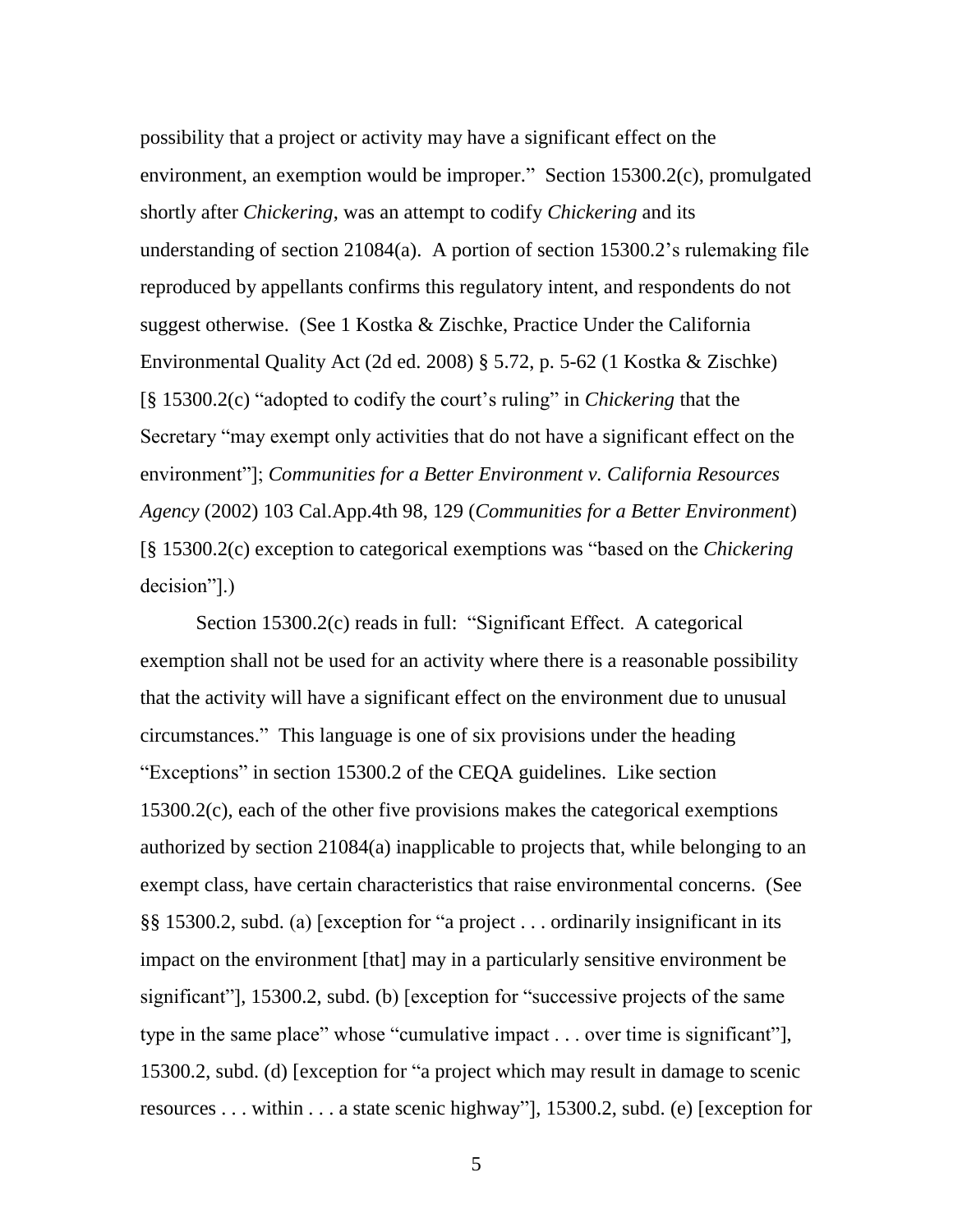a project located on a hazardous waste site], 15300.2, subd. (f) [exception for a project that may adversely affect a historical resource].)

This regulatory structure — categorical exemptions, with various exceptions to the exemptions — confirms that "a categorical exemption authorized by CEQA section 21084 is an exemption from CEQA for a *class* of projects that the Resources Agency determines will *generally* not have a significant effect on the environment.‖ (*Communities for a Better Environment*, *supra*, 103 Cal.App.4th at p. 127; see *Azusa Land Reclamation Co. v. Main San Gabriel Basin Watermaster* (1997) 52 Cal.App.4th 1165, 1206 (*Azusa*) [a categorical exemption identifies "a class of activities that does not *normally* threaten the environment" (italics added)].) The CEQA guidelines anticipate the overinclusivity of categorical exemptions and address the problem by establishing a list of exceptions.

In construing section  $15300.2(c)$ , it is worth noting that the title of the provision is "Significant Effect." Hence I shall refer to section  $15300.2(c)$  as the "significant effect exception." In calling section  $15300.2(c)$  the "unusual circumstances exception," today's opinion ignores the title and places primary emphasis on a term that the provision itself does not emphasize.

As the court acknowledges, the term "unusual circumstances" first appeared in the context of CEQA review in *Friends of Mammoth v. Board of Supervisors* (1972) 8 Cal.3d 247 (*Friends of Mammoth*), and this usage is key to understanding section 15300.2(c). In *Friends of Mammoth*, we said that "common sense tells us that the majority of private projects for which a government permit or similar entitlement is necessary are minor in scope — e.g., relating only to the construction, improvement, or operation of an individual dwelling or small business — and hence, *in the absence of unusual circumstances*, have little or no effect on the public environment. Such projects, accordingly, may be approved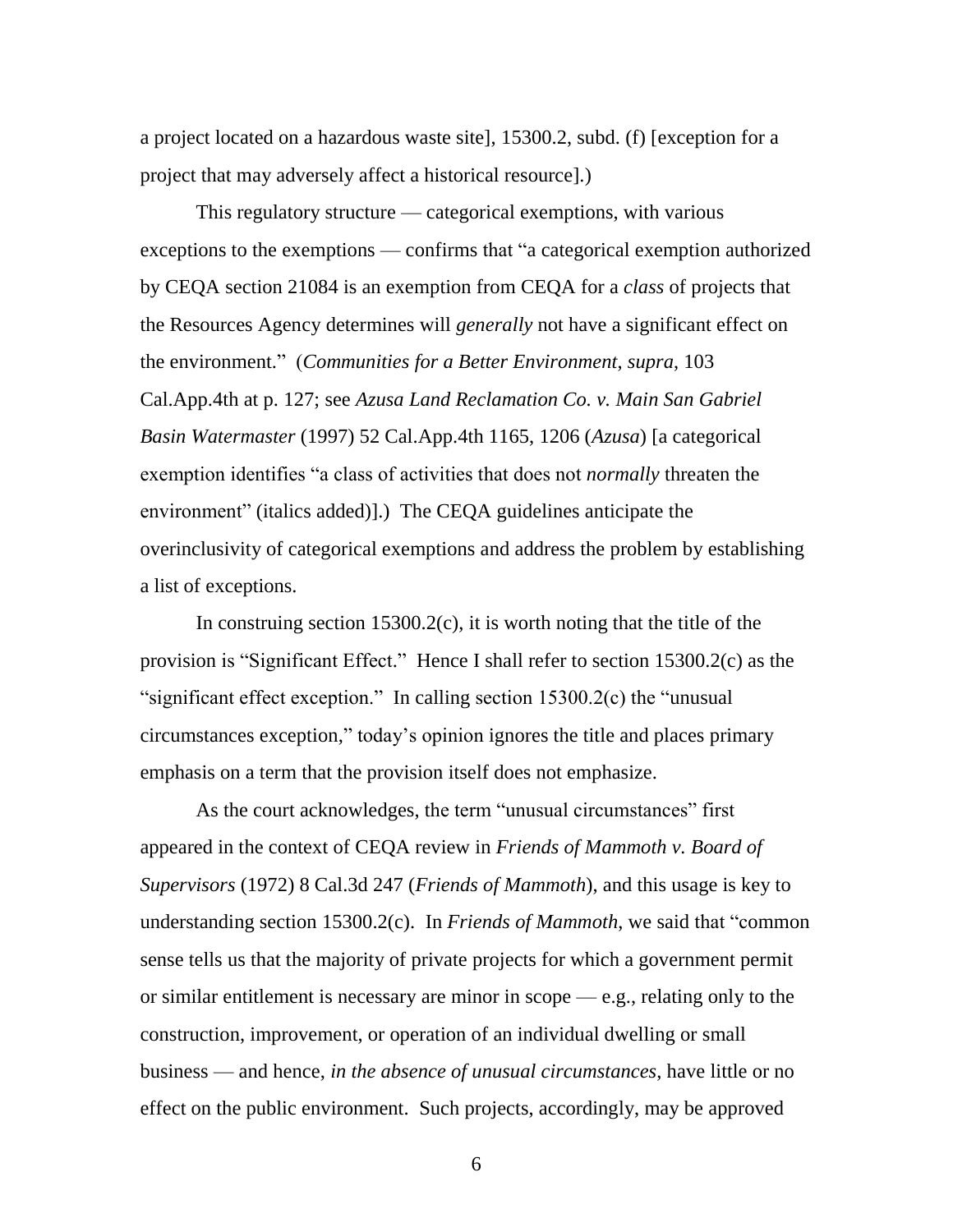exactly as before the enactment of the [CEQA]." *(Id.* at p. 272, italics added.) We did not suggest that a finding of "unusual circumstances" was a prerequisite to CEQA review. Rather, we used that phrase in the course of acknowledging that private projects generally do not have significant effects on the environment, and so when they do, such effects will be due to unusual circumstances. Reading "unusual circumstances" in this straightforward manner squares section 15300.2(c) with both *Friends of Mammoth* and *Chickering*.

This understanding of "unusual circumstances" is restated in *Communities for a Better Environment*, *supra*, 103 Cal.App.4th 98, a case concerning the in-fill development exemption under section 15332 of the CEQA guidelines. In explaining that environmental effects not mentioned in section 15332, such as aesthetics or health and safety impacts, must be considered in determining the exemption's applicability, the court said: "These other environmental effects . . . would constitute 'unusual circumstances' under this exception for a project that otherwise meets the Guidelines section 15332 criteria. This is because a project that does meet the comprehensive environmentally protective criteria of section 15332 normally would not have other significant environmental effects; if there was a reasonable possibility that the project would have such effects, those effects would be 'unusual circumstances' covered by the section 15300.2, subdivision (c) exception.‖ (*Communities for a Better Environment*, at p. 129.)

In sum, when there is a reasonable possibility of a significant environmental effect from a project belonging to a class that generally does not have such effects, the project necessarily presents "unusual circumstances," and section 15300.2(c) applies.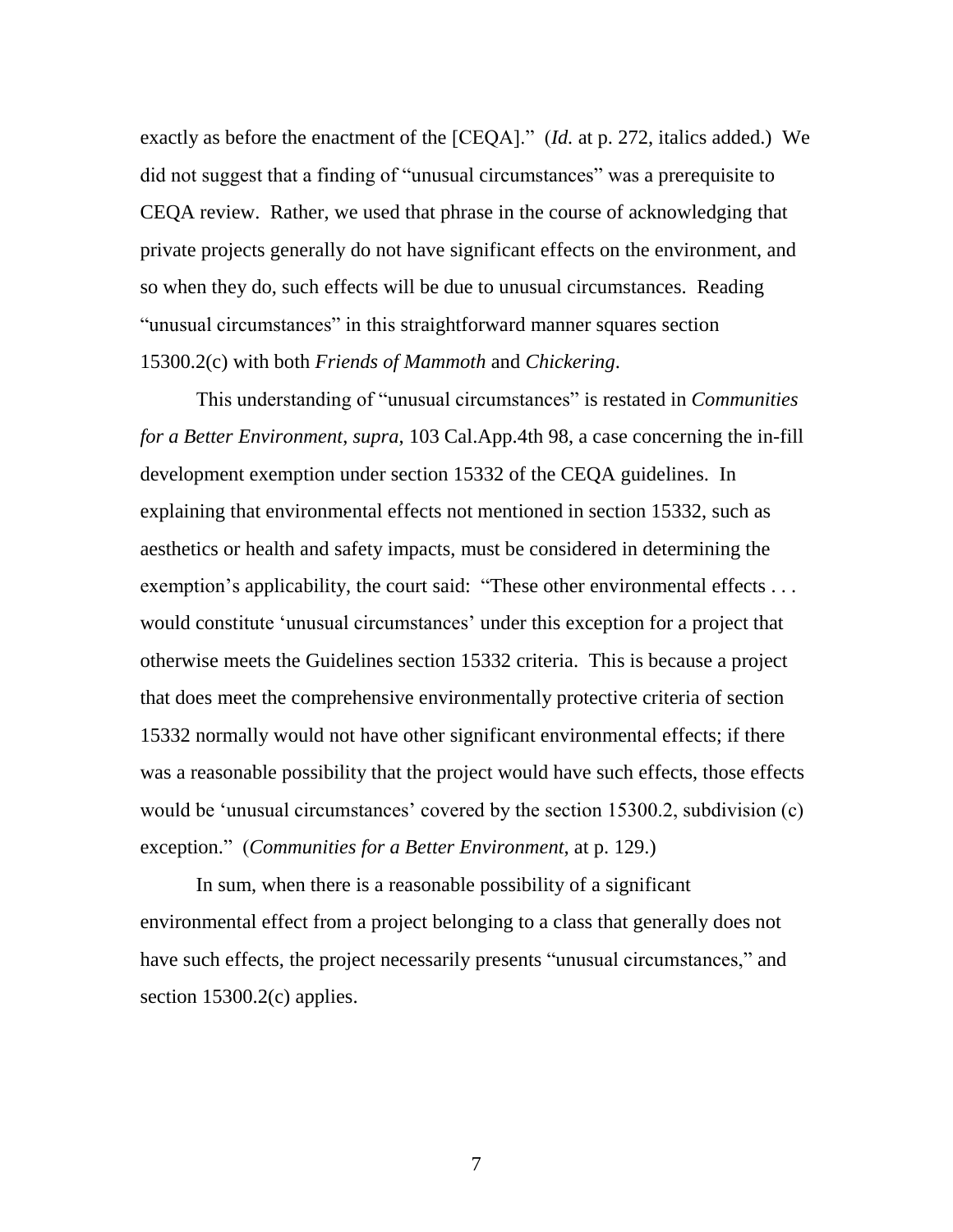**II.**

Today's opinion objects that this reading of section 15300.2(c) would result in categorically exempt projects being treated the same as nonexempt projects, thereby undermining the purpose of categorical exemptions. "Try as they might," the court says, "appellants can identify no purpose or effect of the categorical exemption statutes if, as they assert, a showing of potential environmental effect precludes application of all categorical exemptions.‖ (Maj. opn., *ante*, at p. 16.) ―[T]o establish the unusual circumstances exception, it is not enough for a challenger merely to provide substantial evidence that the project *may* have a significant effect on the environment, because that is the inquiry CEQA requires absent an exemption. (§ 21151.) Such a showing is inadequate to overcome the Secretary's determination that the typical effects of a project within an exempt class are not significant for CEQA purposes." (*Id.* at pp. 20–21.) The court is thus led to conclude that the term "due to unusual circumstances" sets forth a requirement separate and distinct from "a reasonable possibility of significant effects" in section  $15300.2(c)$ . In turn, the court devises a novel "bifurcated" standard of review that evaluates whether there is a reasonable possibility of a significant environmental effect under the fair argument standard, while evaluating whether significant effects are due to unusual circumstances under a deferential substantial evidence standard. (Maj. opn., *ante*, at pp. 34–37.) This approach, the court suggests, is necessary in order to treat categorically exempt projects differently from nonexempt projects and thereby realize the purpose of categorical exemptions.

But the major premise of the court's reasoning is faulty, for there are two reasons why it is not true that categorical exemptions would have no value if we interpret section 15300.2(c) to apply whenever there is a reasonable possibility of significant environmental effects.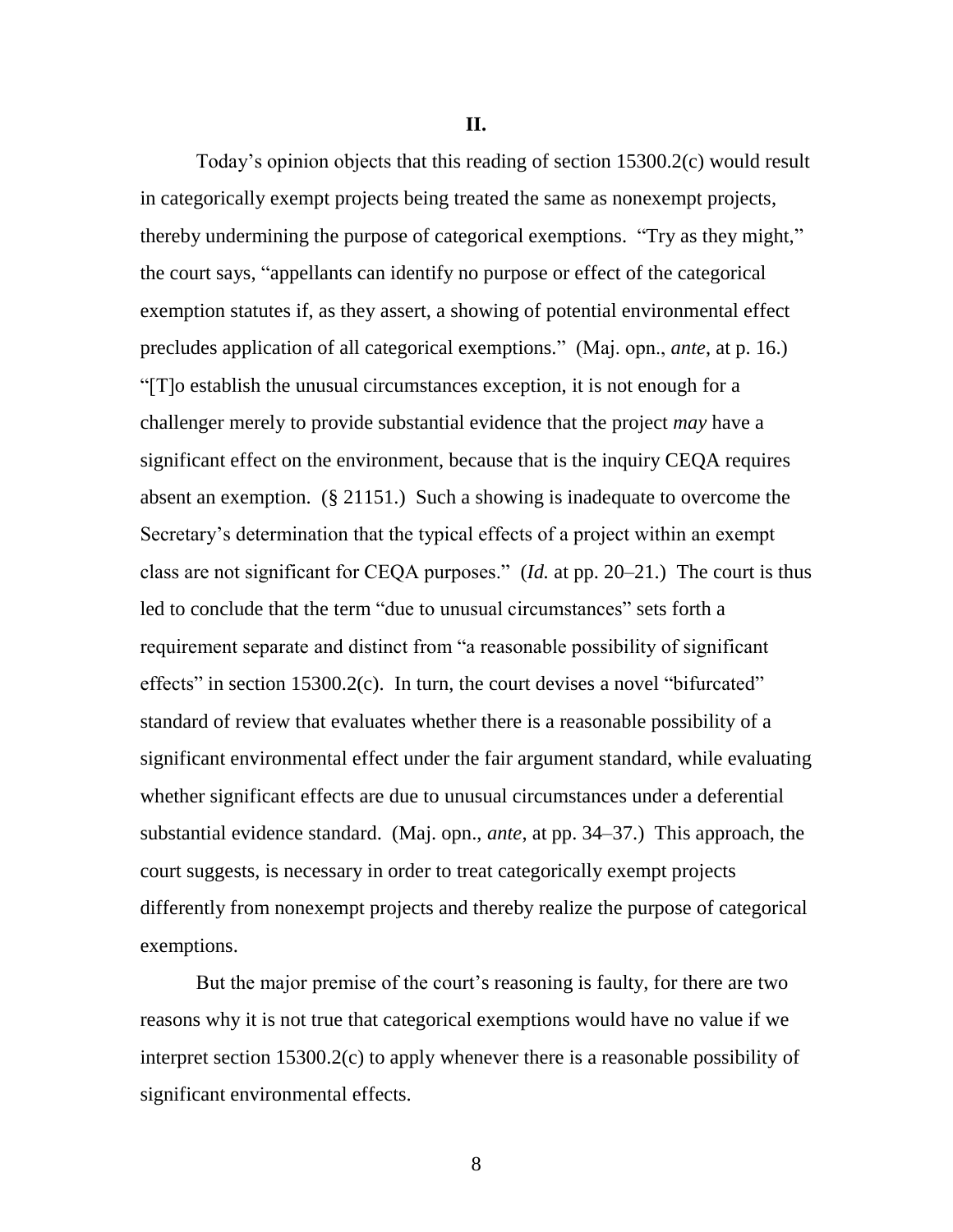First, when an agency has determined that a project falls within an exempt category, the project enjoys a considerable procedural advantage. For any project not covered by a categorical or other exemption, the reviewing agency has the burden of conducting an initial study into whether the project will have significant environmental effects. (See Guidelines, § 15063, subd. (a).) The project may proceed without further environmental review only if the agency issues a negative declaration identifying the project's environmental effects and explaining why they are not significant. (See *id.*, § 15063, subd. (b)(2); 1 Kostka & Zischke, *supra*, § 6.2, pp. 6-6 to 6-7.) Notice and public review and comment are required of a negative declaration, and an agency must consider comments and potentially modify its conclusions in response to those comments. (See 1 Kostka & Zischke, *supra*, §§ 7.10, pp. 7-9 to 7-10; 7.19, pp. 7-16 to 7-17.)

By contrast, an agency finding that a project falls into an exempt category need not follow any particular procedure nor include any written determination, and the agency need not undertake an initial study or adopt a negative declaration. (See 1 Kostka & Zischke, *supra*, § 5.114, pp. 5-100 to 5-101.) When an agency finds that a project is subject to a categorical exemption, it impliedly finds that it has no significant environmental effect, and the burden shifts to the challengers of the proposed project to produce evidence that the project will have a significant effect. (*Id.* at § 5.71, pp. 5-61 to 5-62 and cases cited therein.) Once an agency finds a project categorically exempt, it is the project opponent's burden to produce evidence that the significant effect exception applies.

This procedural advantage should not be underestimated. In many cases, categorical exemptions are not litigated, and the applicability of the exemption is evident. In the mine run of cases, the efficiency gains of sparing the agency the task of conducting an initial study and issuing a negative declaration provide a strong policy justification for categorical exemptions. Moreover, as is generally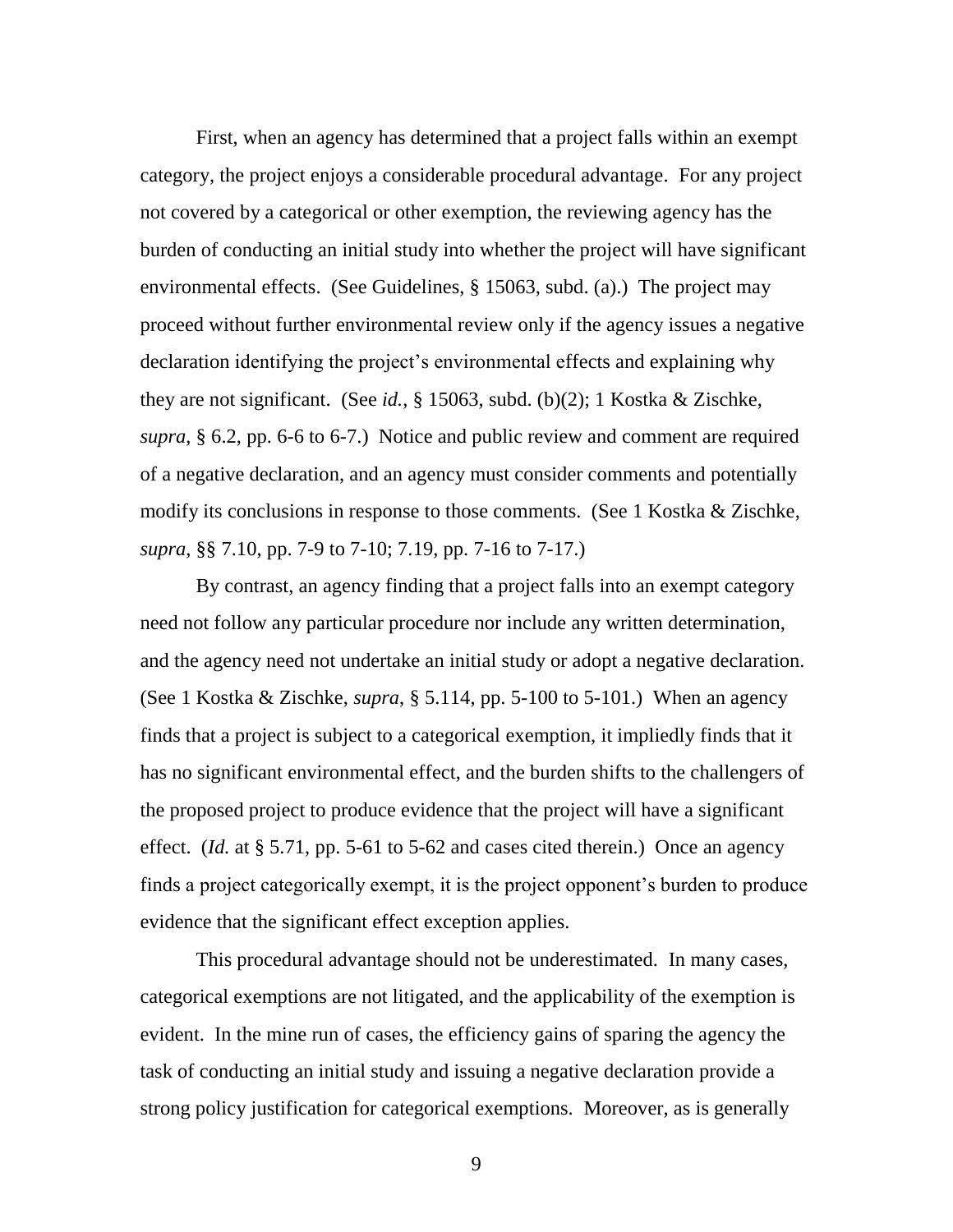true of burden allocations in the law, in cases where an exemption's applicability presents a close issue, requiring the challenger to show the reasonable possibility of a significant effect, instead of requiring the agency to show no such effects, can be determinative.

The court says this procedural advantage is "largely illusory" because "an agency may not apply a categorical exemption without considering evidence in its files of potentially significant effects, regardless of whether that evidence comes from its own investigation, the proponent's submissions, a project opponent, or some other source." (Maj. opn., *ante*, at p. 18.) But an agency's obligation to consider evidence in its files of potentially significant effects can hardly be equated with an agency's obligation, in the case of a nonexempt project, to undertake an initial study of the project's environmental effects, to solicit and consider public comments on the study, and to issue a negative declaration explaining why potential environmental impacts would not be significant. The procedural burdens falling on agencies when they review nonexempt projects are considerably greater than when they review categorically exempt projects. The court's suggestion to the contrary will certainly come as news to the agencies that undertake these different review procedures.

Moreover, an agency finding that a project falls into an exempt category confers a second advantage. As the court observes, the Secretary had to interpret the meaning of "significant effects" in order to identify classes of projects with no significant effects pursuant to section 21084(a). The Secretary's designation of an exempt category reflects a judgment that projects in the category typically do not have significant environmental effects, and this judgment is entitled to considerable weight. When an opponent seeks to subject such a project to CEQA review, the proponent can make two *comparative* arguments (assuming they are supported by evidence) that are unavailable in the case of a nonexempt project.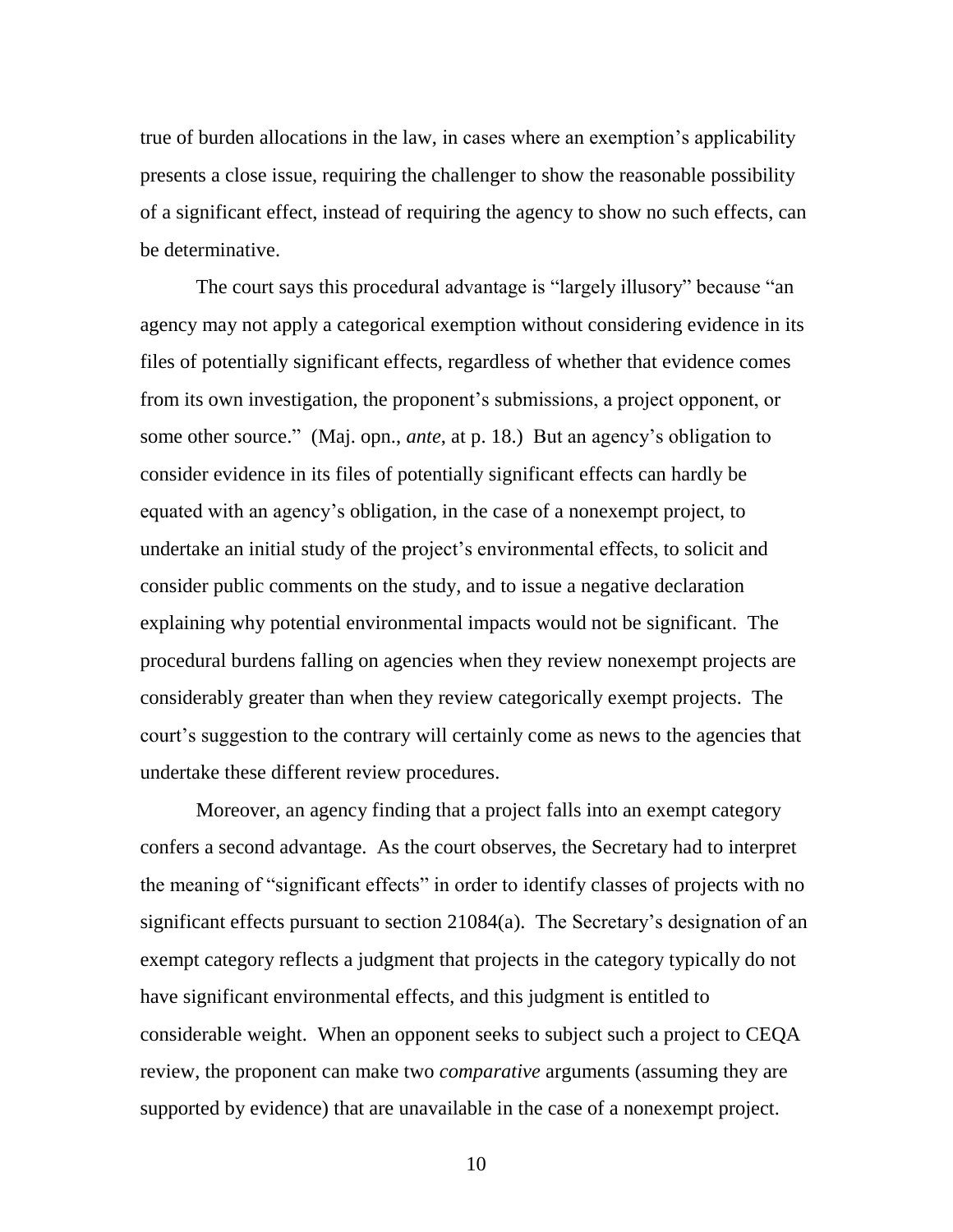First, the proponent can argue that the project's effects are typical of the effects generated by projects in the exempt category, such that few or no projects in the category would be exempt if the effects were deemed significant. Second, the proponent can argue that the project's dimensions or features are not unusual compared to typical projects in the exempt category, thereby suggesting that the project is similar to those that the Secretary has determined not to have a significant environmental effect. The availability of these arguments shows that the phrase "due to unusual circumstances" is not "meaningless surplusage." (Maj. opn., *ante*, at p. 20.) Such arguments make it more likely that a project belonging to an exempt category will be able to bypass the environmental review that would otherwise be required in the absence of any categorical exemption. (See, e.g., *San Francisco Beautiful v. City and County of San Francisco* (2014) 226 Cal.App.4th 1012, 1025 (*San Francisco Beautiful*); *Fairbank v. City of Mill Valley* (1999) 75 Cal.App.4th 1243, 1260 (*Fairbank*); *Association for Protection of Environmental Values in Ukiah v. City of Ukiah* (1991) 2 Cal.App.4th 720, 736 (*Ukiah*).

The court says this advantage is also "illusory" because "evidence a project proponent offers to show that the project will only have typical effects, dimensions, and features is *irrelevant* if a project opponent can make a mere fair argument that those effects, dimensions, or features are not typical, or that the project will have a significant environmental effect.‖ (Maj. opn., *ante*, at p. 19.) But evidence of typicality is surely relevant to *whether* a project opponent can make a fair argument of atypical features or significant effects. This is confirmed by the cases just cited (*San Francisco Beautiful*, *Fairbank*, and *Ukiah*), each of which relies on such comparative arguments in finding no substantial evidence of a fair argument of significant effects. The court nowhere suggests these cases erred in their reasoning or results. The fact that comparative arguments may not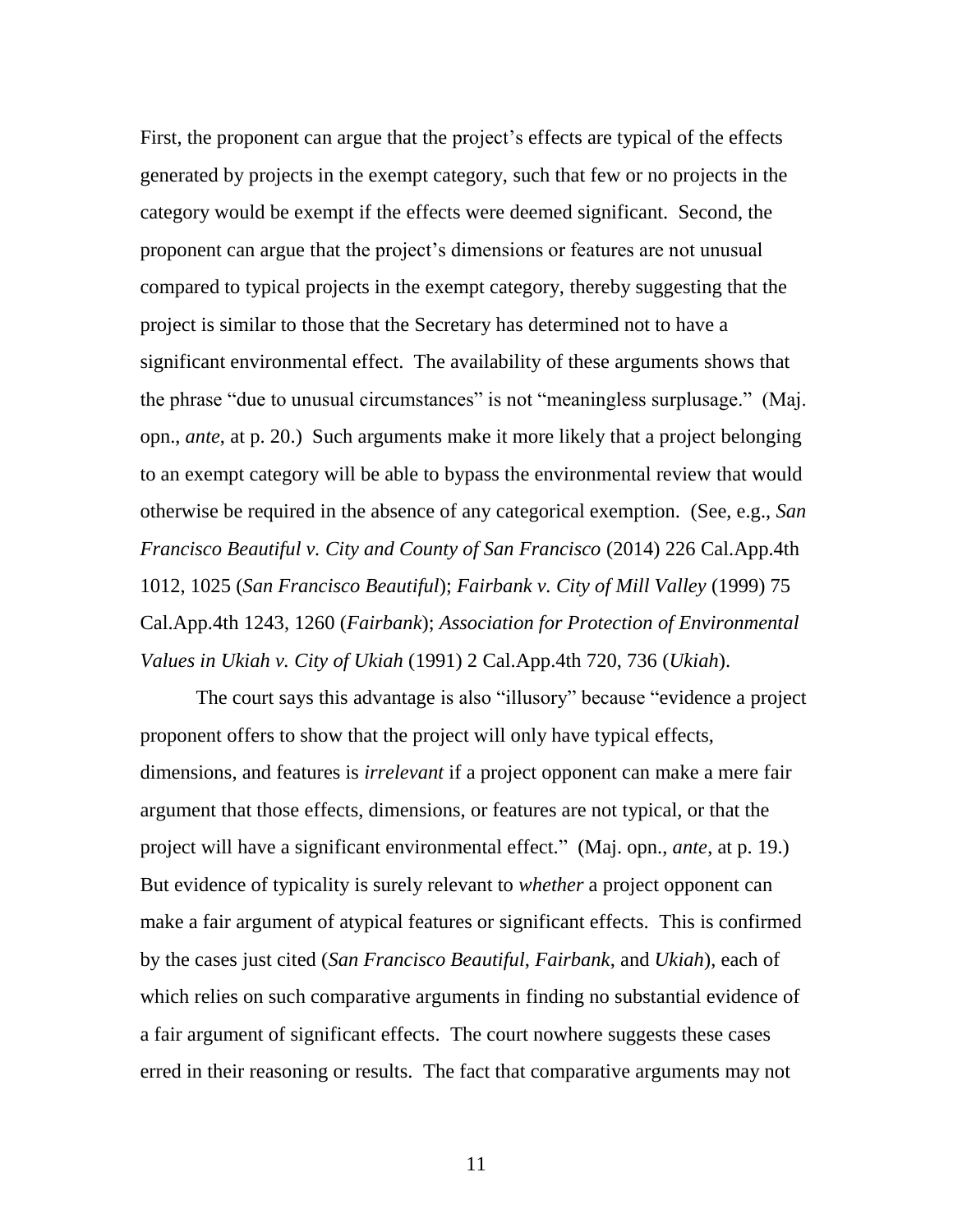always defeat a fair argument of significant effects does not negate their value in the cases where they do.

Today's opinion also contends that my reading of section 15300.2(c) puts a project proponent who claims a categorical exemption in the same position as the proponent of a nonexempt project who claims the common sense exemption in Guidelines section 15061, subdivision (b)(3). (Maj. opn., *ante*, at p. 17.) But the common sense exemption is available only when the agency, based on the record evidence, meets its burden of demonstrating "*with certainty* that there is *no possibility* that the activity in question may have a significant effect on the environment.‖ (Guidelines, § 15061, subd. (b)(3), italics added; see *Muzzy Ranch Co. v. Solano County Airport Land Use Com.* (2007) 41 Cal.4th 372, 386–387.) This exacting requirement exceeds an agency's obligation, before applying a categorical exemption, to consider the evidence in its files and preliminarily rule out a *reasonable* possibility of significant effects. Indeed, if an agency could apply the common sense exemption to a project not covered by a categorical exemption simply by making a preliminary determination based on evidence in its files that there is no reasonable possibility of significant effects, then the common sense exemption would swallow the general rule that an agency must conduct an initial study to determine whether a project not covered by a categorical exemption will have significant effects. (See Guidelines, § 15063, subd. (a).)

An agency may find that a project falls within a categorical exemption without first making an express or definitive finding that no section 15300.2 exception applies; the burden is on the party challenging the categorical exemption to show that an exception applies. (*Committee to Save Hollywoodland Specific Plan v. City of Los Angeles* (2008) 161 Cal.App.4th 1168, 1186–1187.) In addition, project proponents seeking to invoke a categorical exemption may employ comparative arguments that are not available to project proponents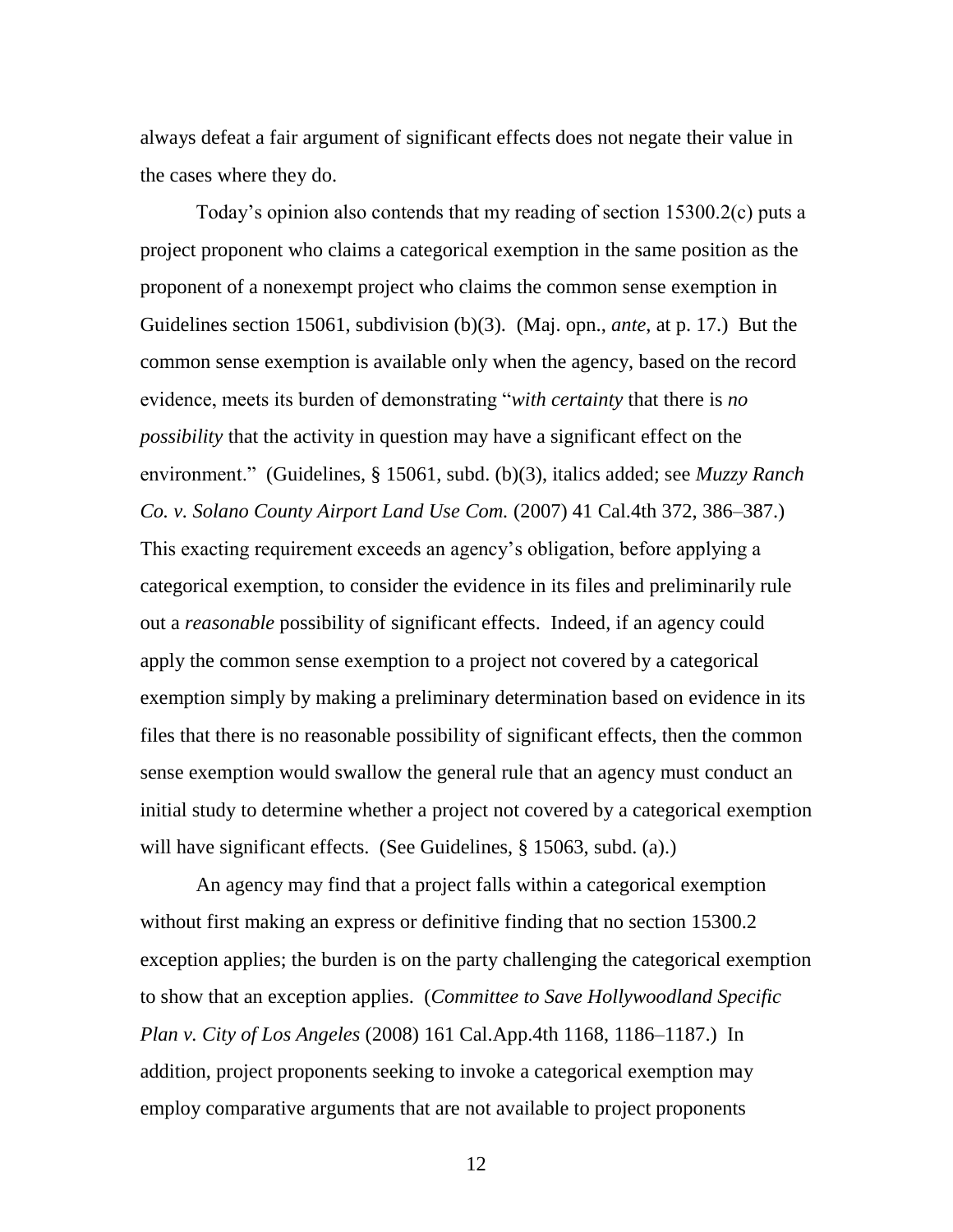seeking to invoke the common sense exemption. Thus, the availability of the common sense exemption for projects meeting its narrow standard of "certainty" does not negate the advantages that a categorical exemption confers.

The court is thus mistaken that the categorical exemption statutes have "no purpose or effect . . . if . . . a showing of potential environmental effect precludes application of all categorical exemptions.‖ (Maj. opn., *ante*, at p. 16.) Without this erroneous premise, there is no reason to construe "due to unusual circumstances" as an independent requirement in section  $15300.2(c)$  or to adopt a separate standard of review for the determination of "unusual circumstances." As explained above, this approach is at odds with section 15300.2(c)'s origins in *Chickering* and *Friends of Mammoth*. Section 15300.2(c) affirms the principle that "where there is any reasonable possibility that a project or activity may have a significant effect on the environment, an exemption would be improper." (*Chickering*, *supra*, 18 Cal.3d at p. 206.) And just as a project belonging to an exempt class will have no significant effects "in the absence of unusual circumstances‖ (*Friends of Mammoth*, *supra*, 8 Cal.3d at p. 272), a project that may have significant effects, despite belonging to an exempt class, is necessarily a project that presents unusual circumstances. The only question for a court reviewing an agency's section 15300.2(c) determination is whether substantial evidence supports a fair argument that the project will have significant environmental effects. (See *Friends of "B" Street v. City of Hayward* (1980) 106 Cal.App.3d 988, 1002.) It need not be more complicated than that.

Today's decision ventures a panoply of reasons why *Chickering* should not be read to mean what it says, including the opaque contention that *Chickering*'s interpretation of section 21084(a) somehow violates "the Legislature's express directive in section 21083.1 ‗not [to] interpret' the CEQA statutes *and the Guidelines* ‗in a manner which imposes procedural or substantive requirements beyond those' the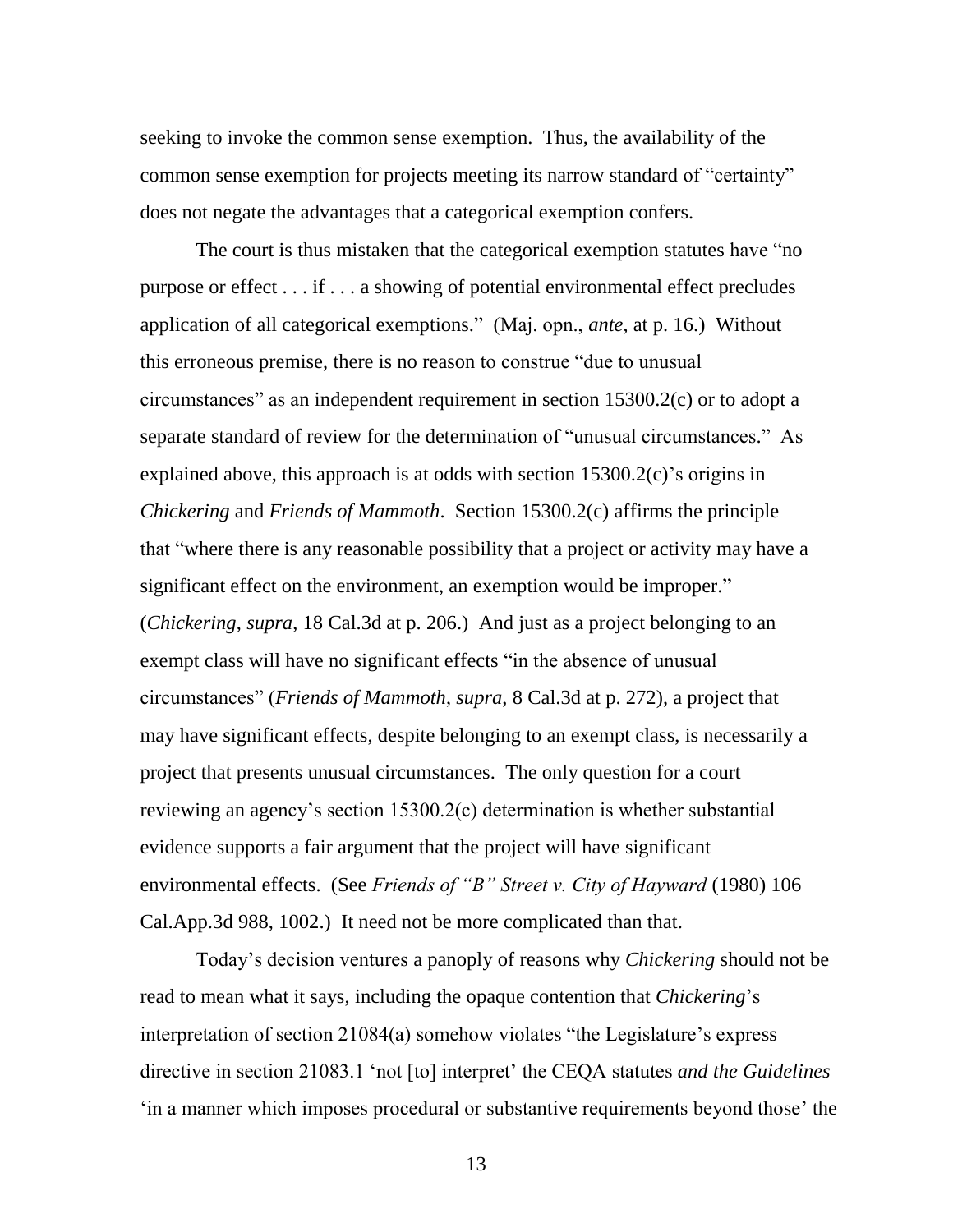statutes *and the Guidelines* 'explicitly state<sup>[]</sup>.' " (Maj. opn., *ante*, at p. 24.) But the court's reluctance to follow *Chickering* is ultimately based not on the language or legislative history of section 21084(a), but on the premise that reading section 21084(a) and section 15300.2(c) in harmony with *Chickering* would deprive categorical exemptions of any purpose or effect. Because this premise is flawed, so is the court's haphazard effort to minimize *Chickering*'s simple and sensible reading of section 21084(a).

#### **III.**

It is true that over the years, the Courts of Appeal have divided on whether "unusual circumstances" and "significant effects" are distinct requirements in section 15300.2(c). However, when one examines the reasoning of the many cases applying section  $15300.2(c)$ , it is clear that "unusual circumstances" and "significant effects" have invariably traveled together. In the nearly four decades since section 15300.2(c) was adopted, no published case has ever found or even hinted that a project that belongs to an exempt category yet has a reasonable possibility of significant environmental effects may nonetheless evade CEQA review on the ground that the effects are not due to unusual circumstances. The only court on record to have reached such a conclusion is the trial court in this case. But, as today's opinion suggests, that conclusion is unlikely to stand. The absence of case law finding a reasonable possibility of significant effects but no unusual circumstances further confirms that section 15300.2(c) boils down to one inquiry, not two.

Indeed, most courts applying section 15300.2(c) have focused directly on whether there is a reasonable possibility that the project will have significant environmental effects. (See, e.g., *North Coast Rivers Alliance v. Westlands Water Dist.* (2014) 227 Cal.App.4th 832, 871–874 [finding no evidence of possible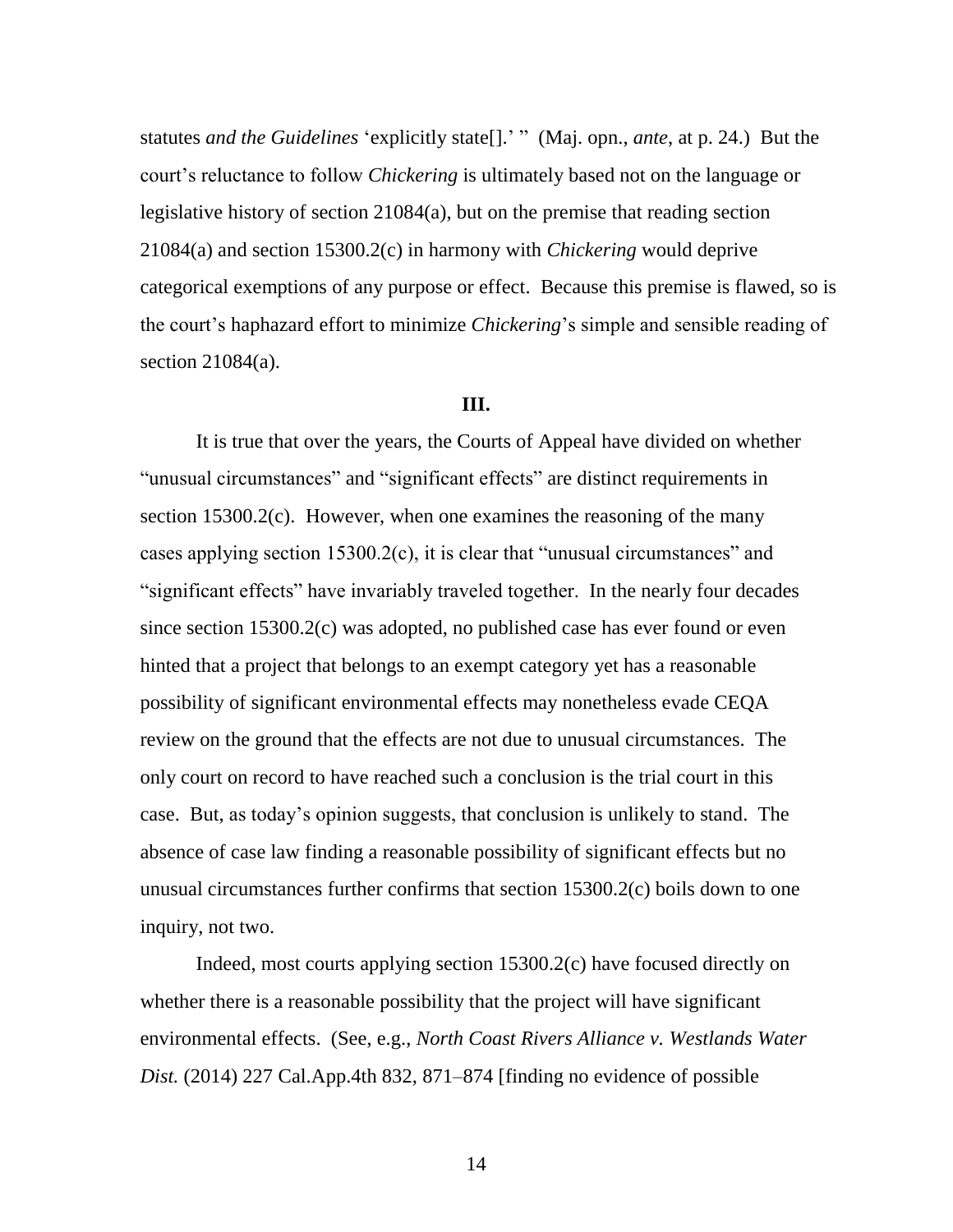significant environmental effects while assuming without deciding that there were ―unusual circumstances‖]; *Banker's Hill, Hillcrest, Park West Community Preservation Group v. City of San Diego* (2006) 139 Cal.App.4th 249, 278–281 [rejecting application of the exception on the ground that there were no significant environmental effects]; *San Lorenzo Valley Community Advocates for Responsible Education v. San Lorenzo Valley Unified School Dist.* (2006) 139 Cal.App.4th 1356, 1392–1394 (*San Lorenzo*) [no substantial evidence of significant environmental effects]; *Santa Monica Chamber of Commerce v. City of Santa Monica* (2002) 101 Cal.App.4th 786, 800–801 (*Santa Monica*) [only effects of adopting a new preferred parking zone were socioeconomic, not environmental, and therefore not cognizable under CEQA]; *Apartment Assn. of Greater Los Angeles v. City of Los Angeles* (2001) 90 Cal.App.4th 1162, 1175–1176 [insufficient evidence of significant effects]; *City of Pasadena v. State of California* (1993) 14 Cal.App.4th 810, 827–834 [rejecting various arguments that a parole office located in downtown Pasadena would have significant environmental effects]; *Centinela Hospital Assn. v. City of Inglewood* (1990) 225 Cal.App.3d 1586, 1601 (*Centinela*) [substantial evidence supported finding of no significant environmental effect]; *McQueen v. Board of Directors* (1988) 202 Cal.App.3d 1136, 1149 [known existence of hazardous materials on the property threatening the environment brings the project within the exception].)

Among cases that have focused on "unusual circumstances," it is evident that courts have treated unusual circumstances as a proxy for significant effects. In *Wollmer v. City of Berkeley* (2011) 193 Cal.App.4th 1329, 1350–1352, for example, the court titled one part of its opinion "No Unusual Circumstances" Preventing Categorical Exemption" and then proceeded to find no substantial evidence of potential significant environmental effects. In *Voices for Rural Living v. El Dorado Irrigation Dist.* (2012) 209 Cal.App.4th 1096, 1108–1113, the court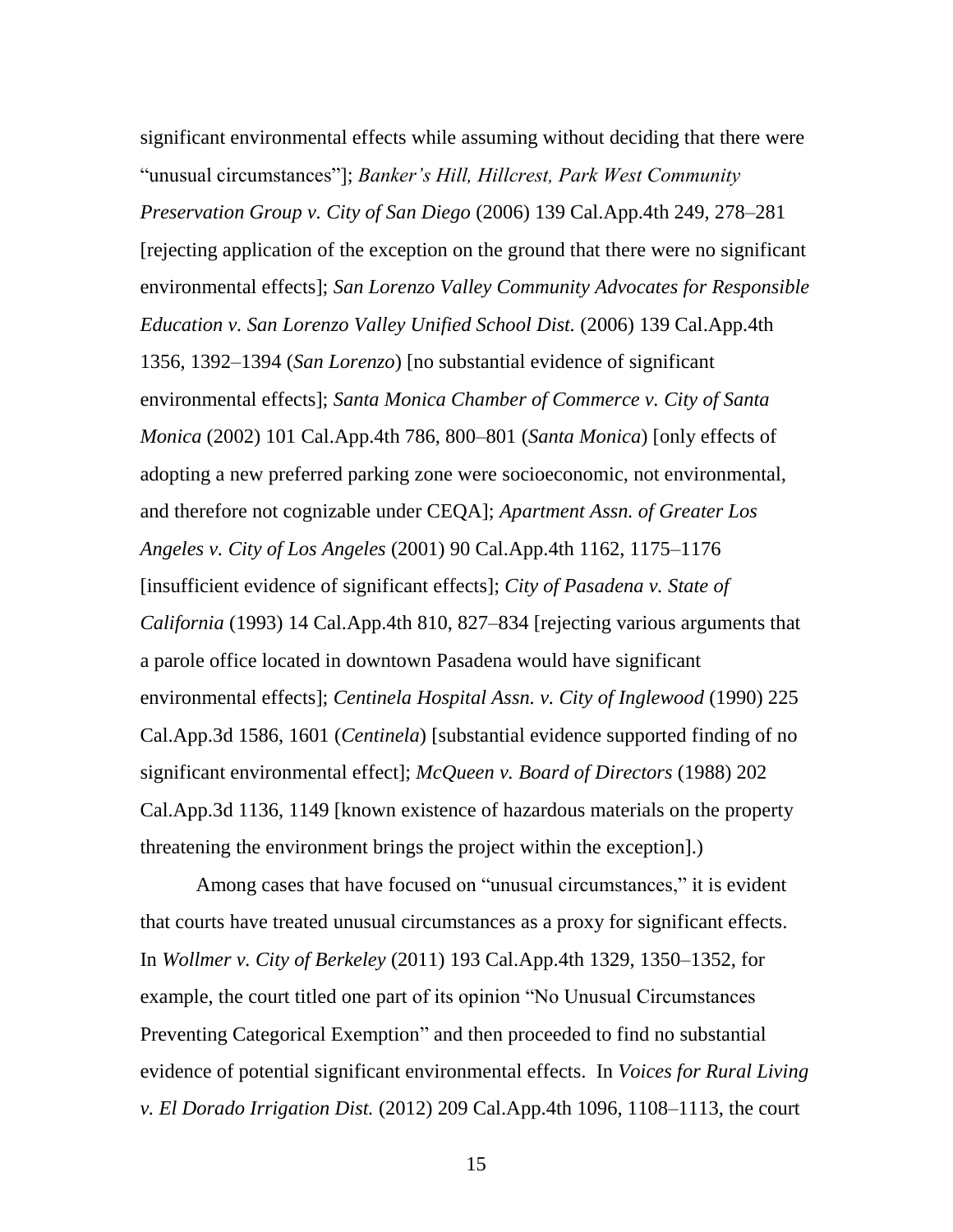concluded that a casino requiring a high volume of water usage was an unusual circumstance for a project within the "small facilities" exemption, and it then proceeded to find that such high-volume water usage presented the potential for significant environmental risks. Other courts have employed similar reasoning. (See *Bloom v. McGurk* (1994) 26 Cal.App.4th 1307, 1315–1316 ["existing") facilities" exemption applied to medical waste facility, and there were no "unusual circumstances‖ because the facility was located in an area zoned for heavy industry and not adjacent to a residential area that might be adversely affected by such a facility]; *Azusa*, *supra*, 52 Cal.App.4th at p. 1207 [finding landfill "unusual" because it overlay a major drinking water aquifer and presented a substantial risk of pollution].) Again, it appears that no court, other than the trial court here, has ever found a reasonable possibility of significant effects while also finding that the effects were not due to unusual circumstances.

As for the proper standard of review, many courts have held that the fair argument test applies. (Maj. opn., *ante*, at pp. 32–33 [citing cases].) One older case has disagreed, holding that section 15300.2(c) does not apply if there is substantial evidence supporting the agency's conclusion that the project will not generate significant effects. (*Centinela*, *supra*, 225 Cal.App.3d at p. 1601.) As today's opinion notes, "[o]ther courts have noted judicial disagreement as to whether the fair argument standard applies in this context, but have declined to decide the issue, finding that the standard's application would not have affected the result.‖ (Maj. opn., *ante*, at p. 33, citing *Save the Plastic Bag Coalition v. City and County of San Francisco* (2013) 222 Cal.App.4th 863, 879; *Hines v. California Coastal Commission* (2010) 186 Cal.App.4th 830, 855; *San Lorenzo*, *supra*, 139 Cal.App.4th at p. 1390; *Santa Monica*, *supra*, 101 Cal.App.4th at p. 796; *Fairbank*, *supra*, 75 Cal.App.4th at pp. 1259–1260; *Ukiah*, *supra*, 2 Cal.App.4th at p. 728, fn. 7.) In each of these cases, the court found no substantial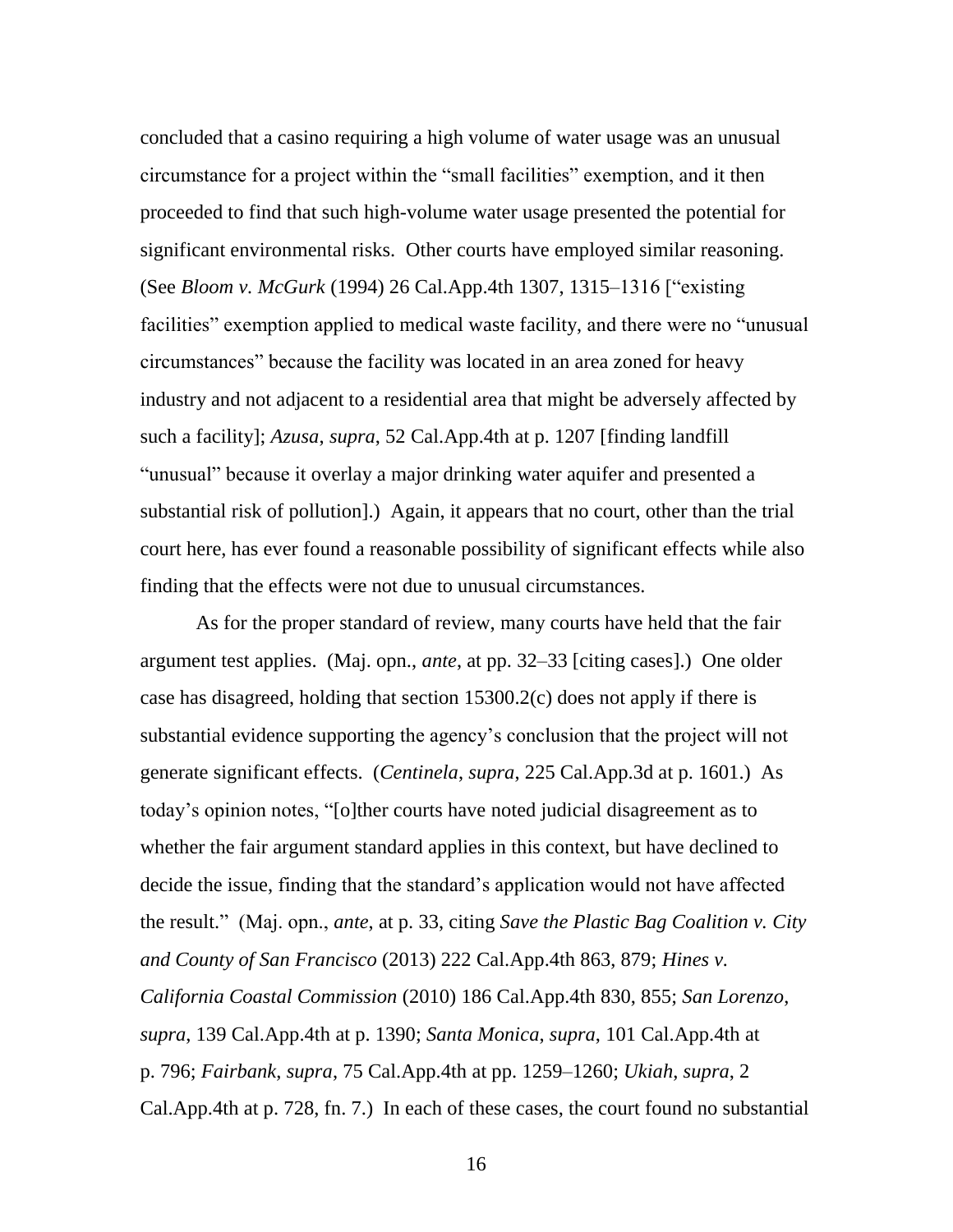evidence supporting a fair argument that the project would have significant environmental effects.

Thus, courts have overwhelmingly used the fair argument standard in reviewing the applicability of the significant effect exception either because they believed it was the appropriate standard or because they assumed it was. For more than two decades, courts have not felt the need to resolve the question of the proper standard because the fair argument standard has proven adequate to the task of ferreting out bogus CEQA challenges that would subject categorically exempt projects to unnecessary environmental review. The ultimate touchstone of all of these courts' inquiries has been whether there is a reasonable possibility that the project would have significant environmental effects.

Today's opinion observes that "evidence that the project *will* have a significant effect *does* tend to prove that some circumstance of the project is unusual.‖ (Maj. opn., *ante*, at p. 21.) This observation, though understating the real relationship between "significant effects" and "unusual circumstances," authorizes courts applying section 15300.2(c) to continue reasoning the way they have been doing for years  $-$  i.e., focusing their inquiry on whether there is a reasonable possibility that the project will have significant environmental effects. Indeed, before a project has been subject to environmental review, the only thing that courts are generally positioned to assess with confidence is whether there is a *reasonable possibility* of significant environmental effects. (See *No Oil, Inc. v. City of Los Angeles* (1974) 13 Cal.3d 68, 84–85.) Even under the cumbersome rules set forth today, it is hard to imagine that any court, upon finding a reasonable possibility of significant effects under the fair argument standard, will ever be compelled to find no unusual circumstances and thereby uphold the applicability of a categorical exemption. Rather, courts may continue to affirm in practice what we have stated as a simple principle: "where there is any reasonable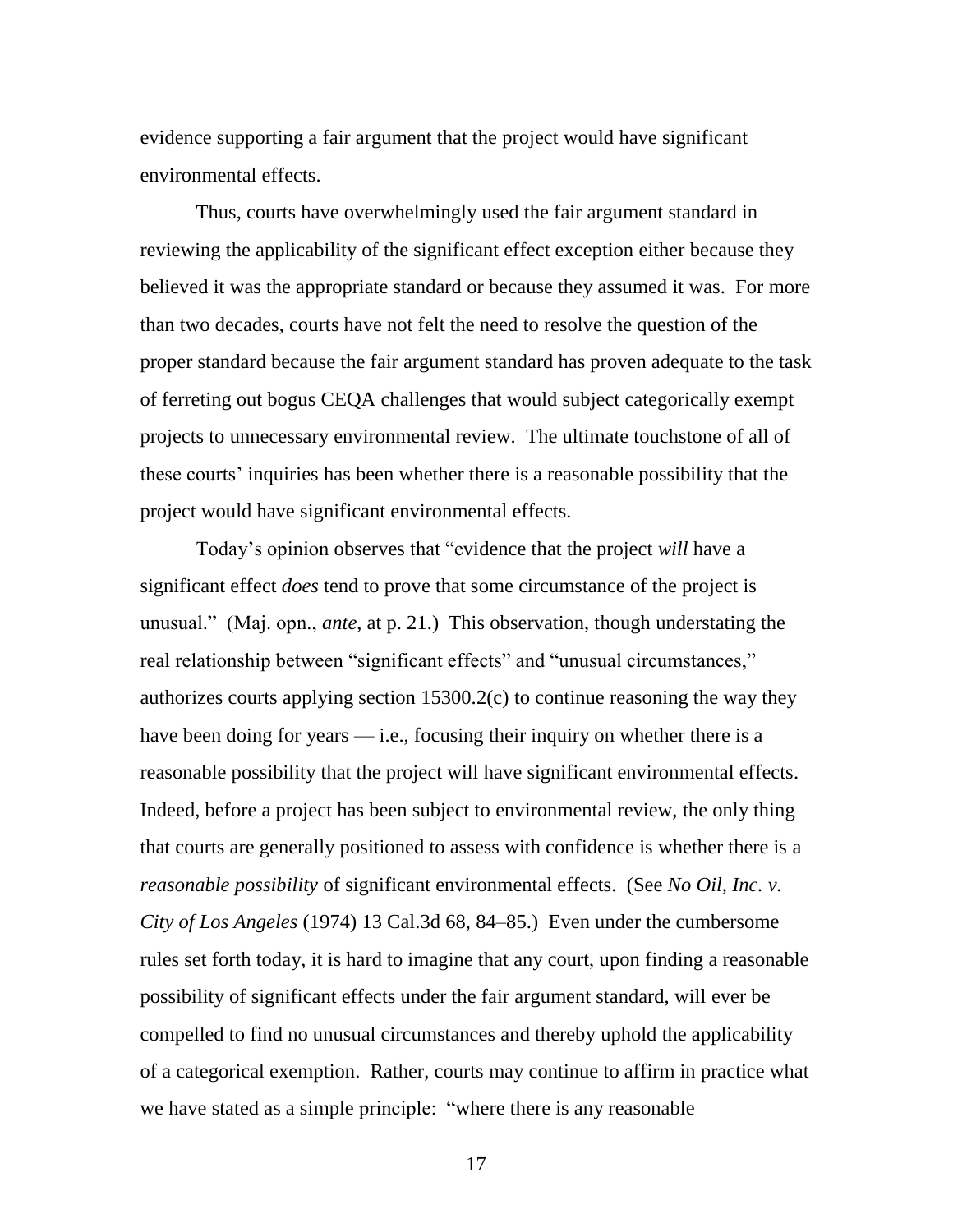possibility that a project or activity may have a significant effect on the environment, an exemption would be improper.‖ (*Chickering*, *supra*, 18 Cal.3d at p. 206.)

Although I join the court in reversing and remanding for further proceedings, I would hold that the Court of Appeal did not err in its reading of section 15300.2(c).

**LIU, J.**

**I CONCUR:**

**WERDEGAR, J.**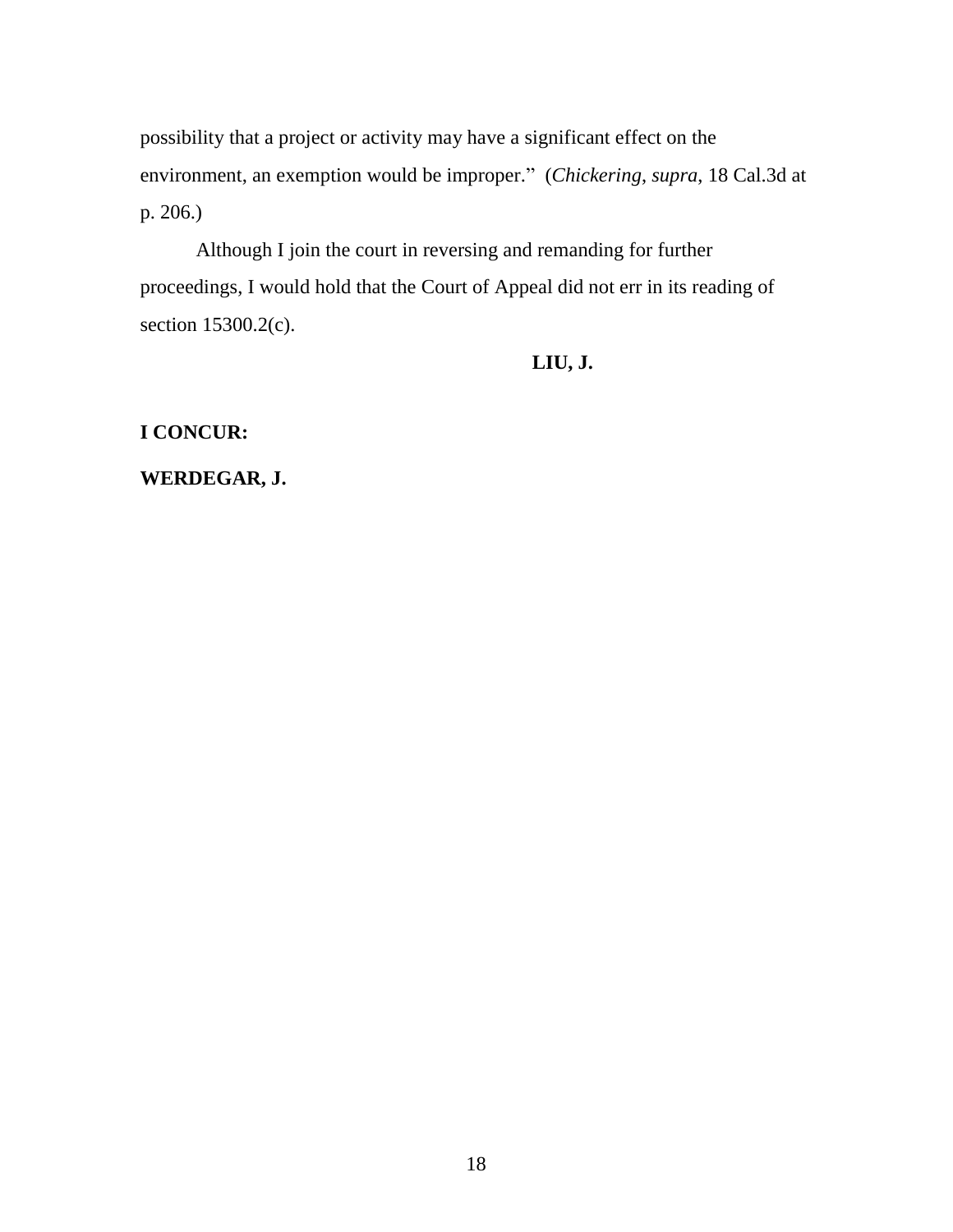*See last page for addresses and telephone numbers for counsel who argued in Supreme Court.*

**\_\_\_\_\_\_\_\_\_\_\_\_\_\_\_\_\_\_\_\_\_\_\_\_\_\_\_\_\_\_\_\_\_\_\_\_\_\_\_\_\_\_\_\_\_\_\_\_\_\_\_\_\_\_\_\_\_\_\_\_\_\_\_\_\_\_\_\_\_\_\_\_\_\_\_\_\_\_\_\_\_\_**

**\_\_\_\_\_\_\_\_\_\_\_\_\_\_\_\_\_\_\_\_\_\_\_\_\_\_\_\_\_\_\_\_\_\_\_\_\_\_\_\_\_\_\_\_\_\_\_\_\_\_\_\_\_\_\_\_\_\_\_\_\_\_\_\_\_\_\_\_\_\_\_\_\_\_\_\_\_\_\_\_\_\_**

**\_\_\_\_\_\_\_\_\_\_\_\_\_\_\_\_\_\_\_\_\_\_\_\_\_\_\_\_\_\_\_\_\_\_\_\_\_\_\_\_\_\_\_\_\_\_\_\_\_\_\_\_\_\_\_\_\_\_\_\_\_\_\_\_\_\_\_\_\_\_\_\_\_\_\_\_\_\_\_\_\_\_**

**\_\_\_\_\_\_\_\_\_\_\_\_\_\_\_\_\_\_\_\_\_\_\_\_\_\_\_\_\_\_\_\_\_\_\_\_\_\_\_\_\_\_\_\_\_\_\_\_\_\_\_\_\_\_\_\_\_\_\_\_\_\_\_\_\_\_\_\_\_\_\_\_\_\_\_\_\_\_\_\_\_\_**

**Name of Opinion** Berkeley Hillside Preservation v. City of Berkeley

**Unpublished Opinion Original Appeal Original Proceeding Review Granted** XXX 203 Cal.App.4th 656 **Rehearing Granted**

**Opinion No.** S201116 **Date Filed:** March 2, 2015

**Court:** Superior **County:** Alameda **Judge:** Frank Roesch

#### **Counsel:**

Brandt-Hawley Law Group and Susan Brandt-Hawley for Plaintiffs and Appellants.

Michael W. Graf for Center for Biological Diversity and High Sierra Rural Alliance as Amici Curiae on behalf of Plaintiffs and Appellants.

Chatten-Brown & Carstens, Jan Chatten-Brown, Douglas P. Carstens; Law Offices of Michael W. Stamp, Michael W. Stamp and Molly Erickson for Planning and Conservation League, Endangered Habitats League, Inc., California Preservation Foundation, Save Our Heritage Organisation, Save Our Carmel River and The Open Monterey Project as Amici Curiae on behalf of Plaintiffs and Appellants.

Veneruso & Moncharsh and Leila H. Moncharsh for Berkley Architectural Heritage Association as Amicus Curiae on behalf of Plaintiffs and Appellants.

Zach Cowan, City Attorney, and Laura McKinney, Deputy City Attorney, for Defendants and Respondents.

Perkins Coie, Stephen L. Kostka and Barbara J. Schussman for Building Industry Association of the Bay Area as Amicus Curiae on behalf of Defendants and Respondents.

Downey Brand, Christian L. Marsh, Andrea P. Clark and Graham St. Michel for Association of California Water Agencies as Amicus Curiae on behalf of Defendants and Respondents.

Meyers, Nave, Riback, Silver & Wilson, Amrit S. Kulkarni and Julia L. Bond for Real Parties in Interest and Respondents.

Cox, Castle & Nicholson, Michael H. Zischke and Andrew B. Sabey for California Building Industry Association, California Business Properties Association and Building Industry Legal Defense Foundation as Amici Curiae on behalf of Defendants and Respondents and Real Parties in Interest and Respondents.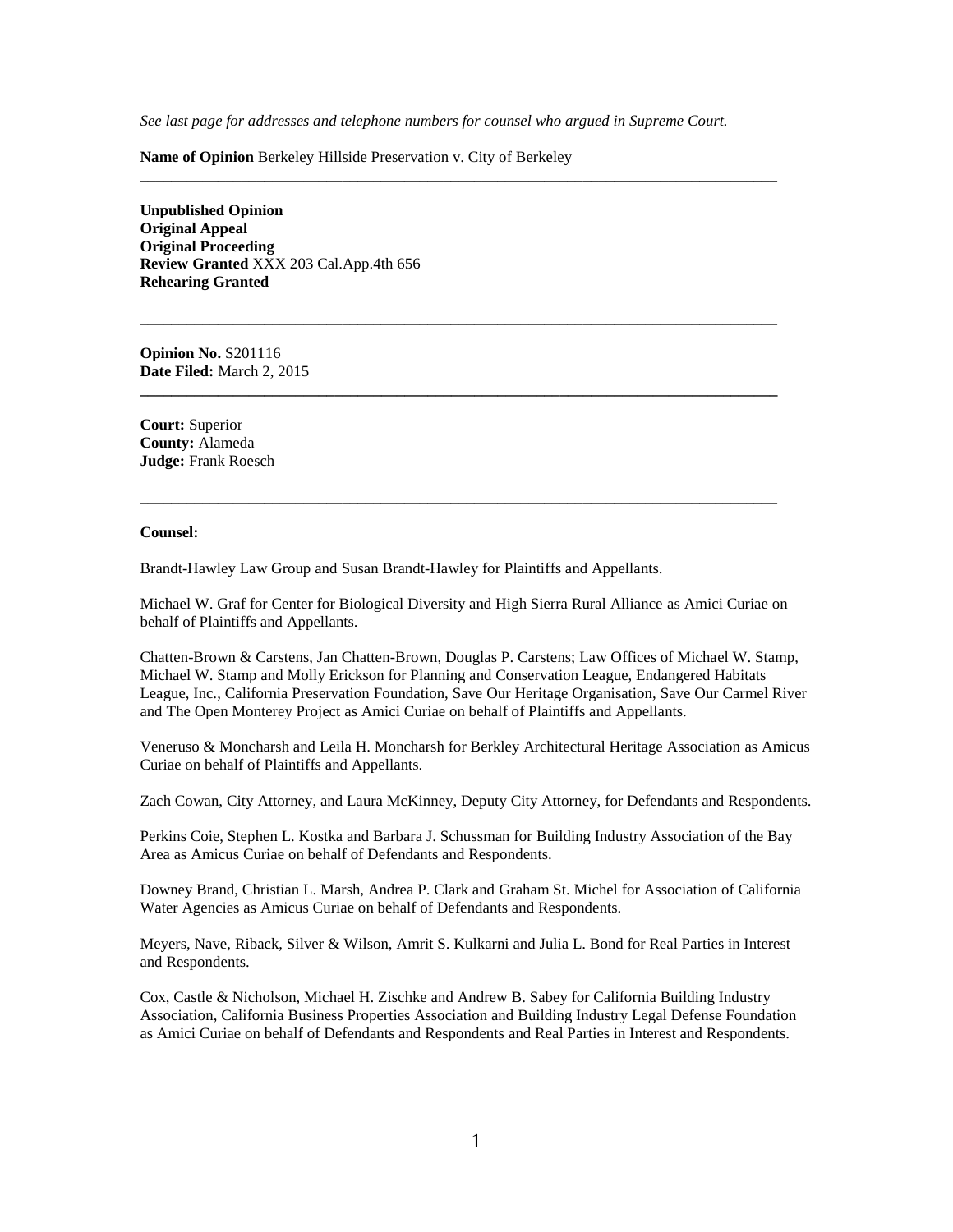#### **Page 2 – S20116 – counsel continued**

#### **Counsel:**

Lozano Smith, Harold M. Freiman, Kelly M. Rem; Charles F, Robinson and Kelly L. Drumm for California School Boards Association's Education Legal Alliance, The Regents of the University of California and The Board of Trustee of the California State University as Amici Curiae on behalf of Defendants and Respondents and Real Parties in Interest and Respondents.

M. Reed Hopper for Pacific Legal Foundation as Amicus Curiae on behalf of Defendants and Respondents and Real Parties in Interest and Respondents.

Holland & Knight, Amanda Monchamp and Melanie Sengupta for League for California Cities and California State Association of Counties as Amici Curiae on behalf of Defendants and Respondents and Real Parties in Interest and Respondents.

Kamala D. Harris, Attorney General, Sally Magnani, Assistant Attorney General, Janill Richards and Catherine M. Wieman, Deputy Attorneys General, as Amici Curiae.